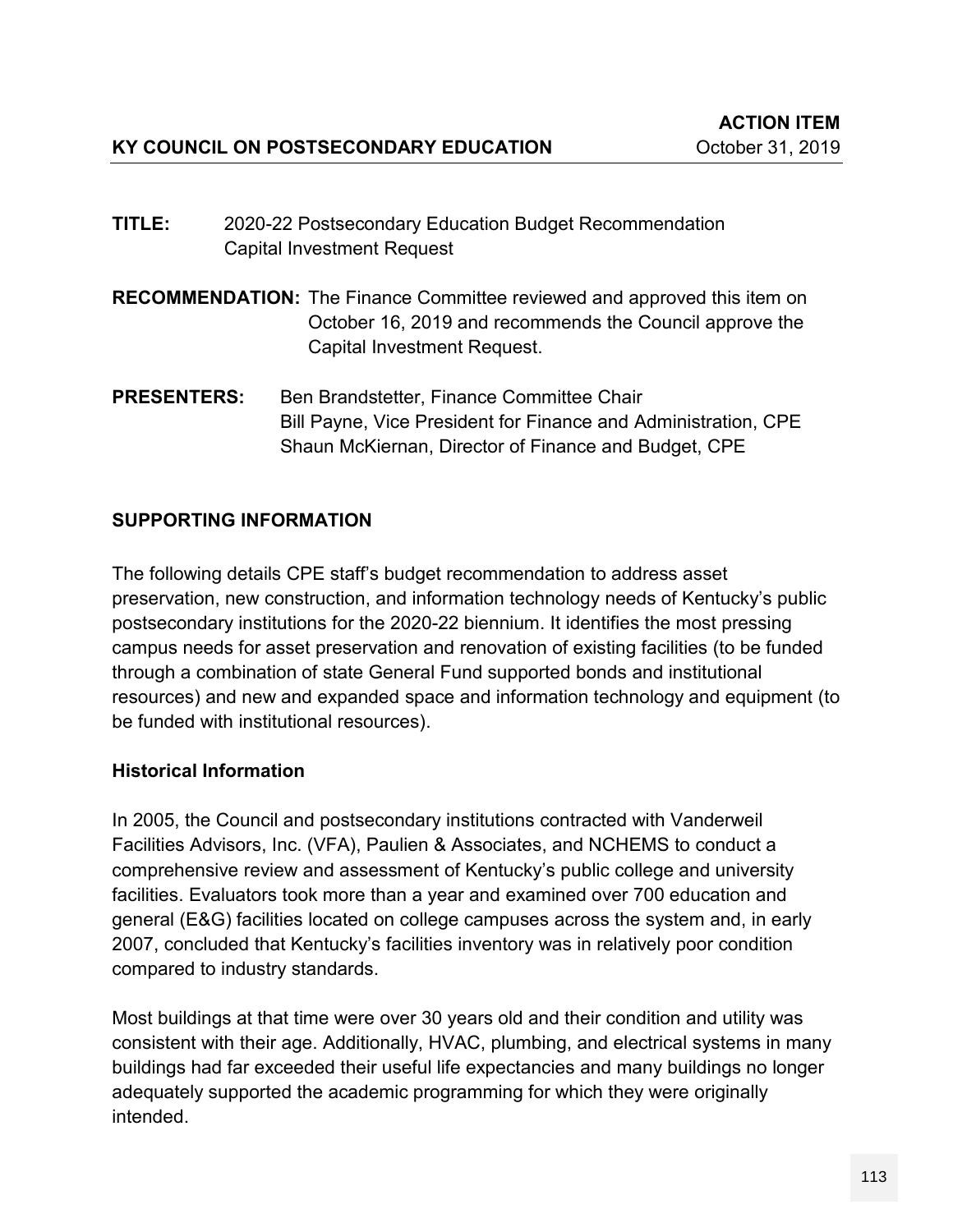Overall, evaluators identified an accumulation of about \$6.1 billion in asset preservation needs for the postsecondary system projected to come due by 2018 (*Facility Condition Assessment & Space Study*, VFA, 2007).

In light of their findings, VFA consultants made several recommendations that, if adhered to, would help Kentucky establish and maintain high-quality learning and research environments:

- $\triangleright$  Kentucky should begin investing in its postsecondary facilities at a level sufficient to address the sizable capital needs identified in the study and sustain that increased level of investment over a long-term time horizon.
- $\triangleright$  Given the backlog of deferred maintenance needs, capital appropriations should reflect relatively greater investment in asset preservation and renovation.
- $\triangleright$  Kentucky should adopt a more balanced approach, investing in asset preservation and new construction at nearly equal levels.

The VFA study findings formed the basis for several subsequent capital investment recommendations approved by the Council. These requests included a multi-biennium approach to address the large needs identified by VFA for asset preservation and new construction, as well as, the use of pools for each campus to fund asset preservation and new construction projects.

Beginning in 2008-10, the Council recommended a pool of funding for each institution using an agreed upon formula that took into account various factors, including differences in deferred maintenance needs, FTE student enrollment, extramural research expenditures, and total public funds across campuses. This approach was adopted to achieve a more equitable distribution of capital funds among institutions.

The use of pools also would provide institutions greater flexibility to address multiple, smaller, but potentially more critical, capital projects. Individual projects would be approved by the Council and authorized by the General Assembly, but institutions would have the flexibility to choose which projects would be funded from their respective asset preservation and new construction pools. Each biennium since 2008-10, the Capital Planning Advisory Board, which is comprised of representatives from all three branches of state government, has endorsed this approach prior to the Council's budget submission.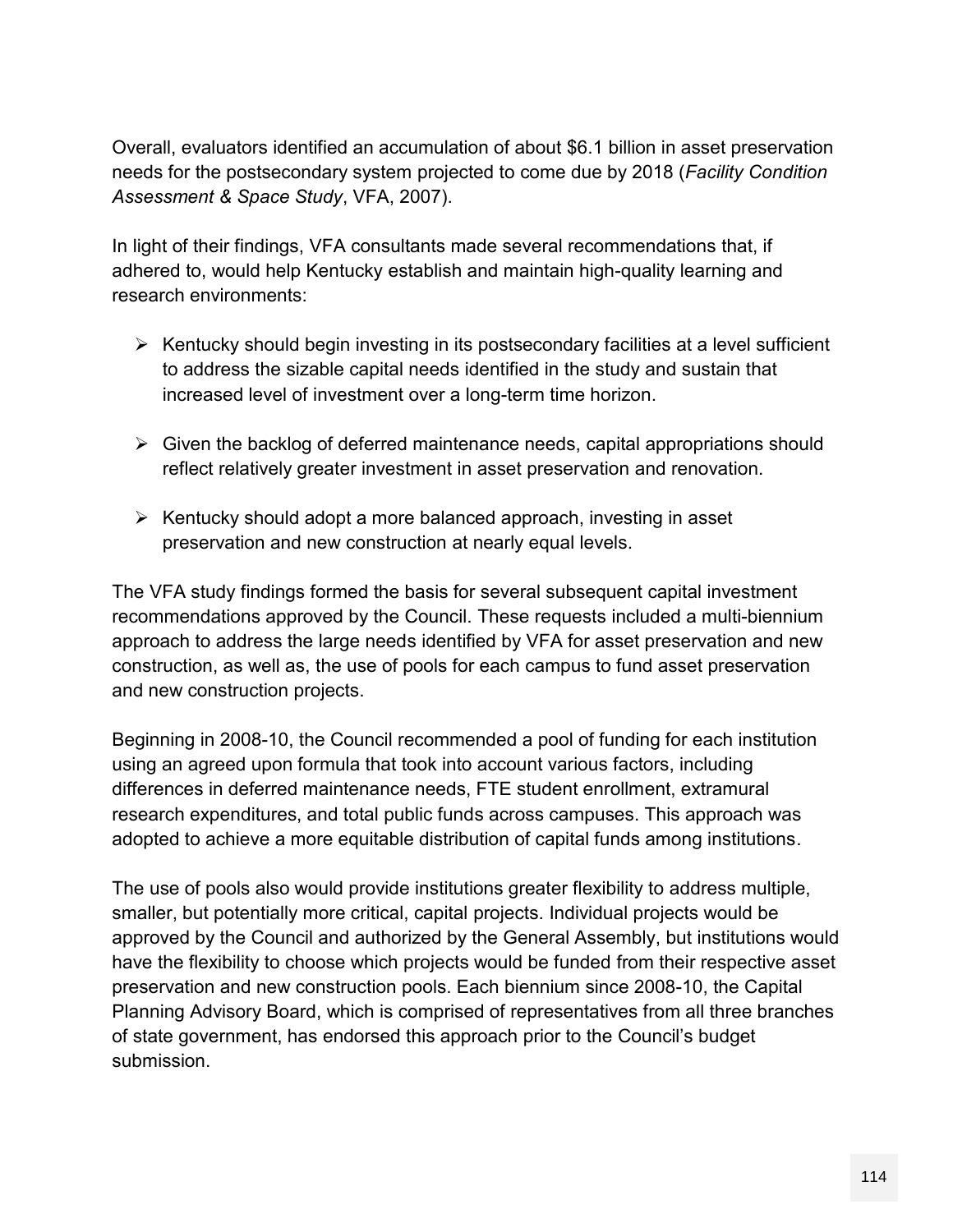## Recent Funding Levels

As part of its 2014-16 biennial budget request, the Council recommended an appropriation of \$600.0 million for capital construction projects at the public colleges and universities. This was characterized as the "first installment" of a larger, three biennia (six year) \$1.8 billion capital investment plan. In the 2014-16 biennium, the General Assembly, through the state budget (HB 235) and HB 298 in the 2015 session, provided \$607.8 million in capital projects for the postsecondary institutions. Thirty nine percent of the appropriations (\$240.1 million) funded asset preservation projects and 61 percent (\$367.8 million) funded new and expanded space projects. While funding was provided for individual projects, and not the pools of funding that CPE recommended, the total level of funding was substantial, exceeding the CPE request, and the portion of funding for asset preservation (39 percent) was significant, although less than the 53 percent recommended by CPE.

In 2016-18, the Council recommended the "second installment" of its three biennia, capital investment plan, or \$600.0 million for asset preservation and new construction, but received no state funding for capital projects that biennium. In 2018-20, the Council recommended \$600.0 million for asset preservation, but received no state funding.

## **2020-22 Capital Construction Recommendation**

Based on VFA Study findings (February 2007; updated in 2013), staff recommends that the Council continue to pursue a multi-biennia capital investment strategy that envisions a long-term partnership between the state, postsecondary institutions, and students and families. Sustained investment over an extended time horizon is necessary to address what has become an overwhelming and urgent need for renovation and renewal of existing postsecondary facilities and to protect these valuable state owned assets.

 *Staff recommends an appropriation of \$8,239,000 in 2020-21 and \$24,717,000, recurring at \$32,956,000 in subsequent years, to pay annual debt service on a \$400.0 million bond issue to finance asset preservation and renovation projects at the postsecondary institutions during the upcoming biennium.*

While investment in new construction and information technology and equipment are important needs for the postsecondary institutions, due to the magnitude of accumulated renovation and renewal needs, staff recommends that the 2020-22 request for capital construction focus exclusively on asset preservation projects (see Table 1).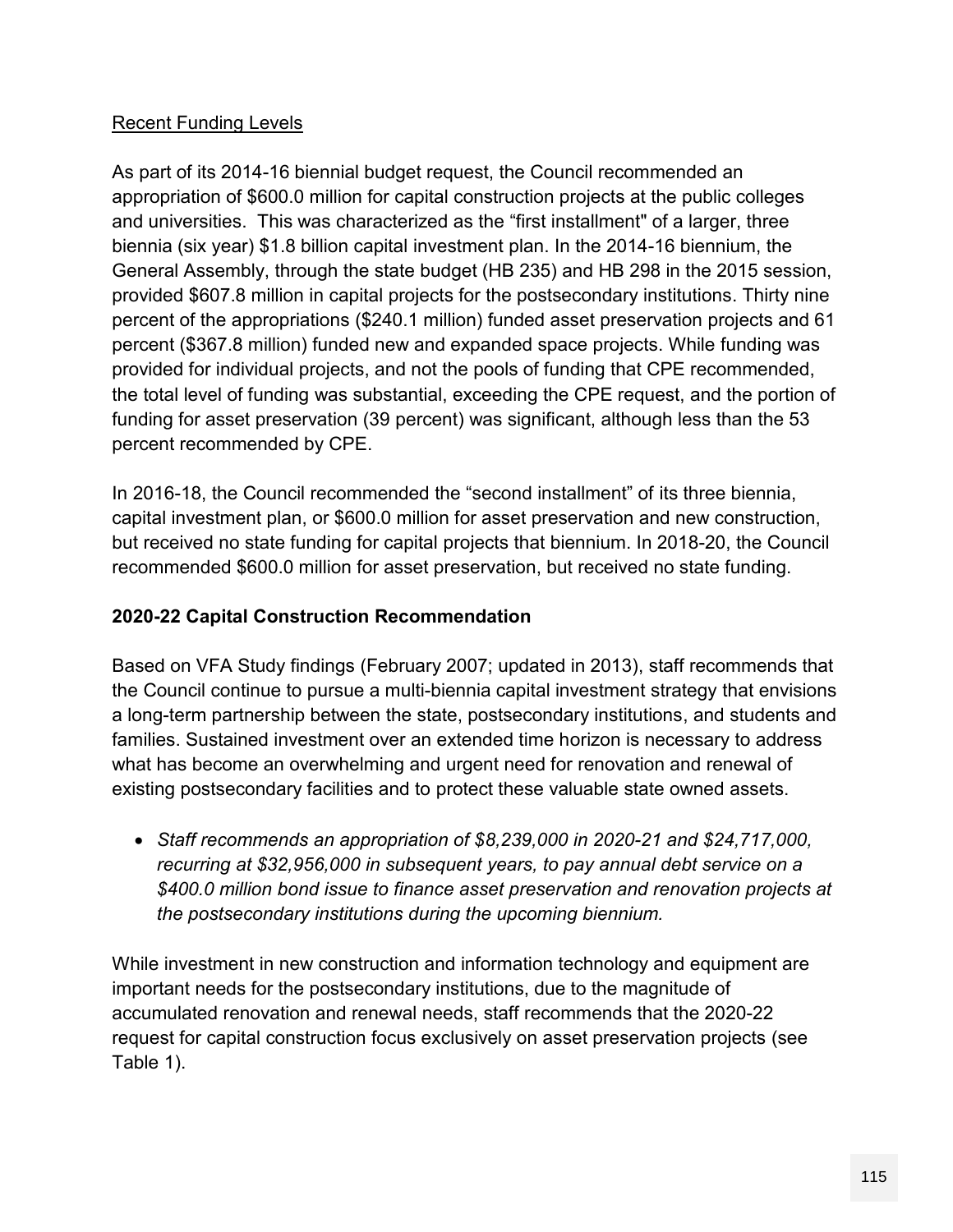| Table 1: 2020-22 Capital Investment Request                    |                            |                             |                             |
|----------------------------------------------------------------|----------------------------|-----------------------------|-----------------------------|
|                                                                | <b>Fiscal</b>              | Fiscal                      | <b>Biennial</b>             |
| <b>Funding Component</b>                                       | 2020-21                    | 2021-22                     | Total                       |
| Additional Budget Requests for:<br><b>Capital Construction</b> |                            |                             |                             |
| <b>Asset Preservation Bond Funds</b><br>-- Debt Service        | \$200,000,000<br>8,239,000 | \$200,000,000<br>24,717,000 | \$400,000,000<br>32,956,000 |
| <b>New Construction</b>                                        | \$0                        | \$0                         | \$0                         |
| Information Technology and Equipment                           | \$0                        | \$0                         | \$0                         |

## **Table 1: 2020-22 Capital Investment Request**

If the requested Capital Investment funding is authorized, \$400.0 million in state General Fund supported bond funds would be allocated among the postsecondary institutions using an agreed upon allocation method. Specifically, CPE senior staff and a majority of campus presidents and chief budget officers (CBOs) agreed that one percent (1%) of the total bond funds (or \$4,000,000) would be distributed to each university as a base level of funding, and two percent (2%) of the total bond funds would be distributed to the Kentucky Community and Technical College System (or \$8,000,000). The remaining funds (\$360,000,000) would be distributed based on each institution's share of total asset preservation need, identified in the 2013 update to the VFA Study (see Table 2).

Should any institution be unable to match their allocation of asset preservation pool funds, those unmatched funds will be distributed to institutions that are able to provide matched funds. Council staff and the Finance Committee are developing the related policy.

In keeping with the notion of a long-term partnership among state government, postsecondary institutions, and students and families to address renovation and renewal needs, staff recommends that any bonds funds appropriated for asset preservation be matched fifty cents on the dollar with college and university resources. It is estimated that the combined \$600.0 million total, state appropriations plus institutional matching funds, will address about one-tenth of total asset preservation needs at the campuses.

 *Staff recommends that any General Fund debt supported bond funds appropriated for postsecondary institution asset preservation projects in the 2020-22 biennium be matched fifty cents on the dollar with institutional funds.*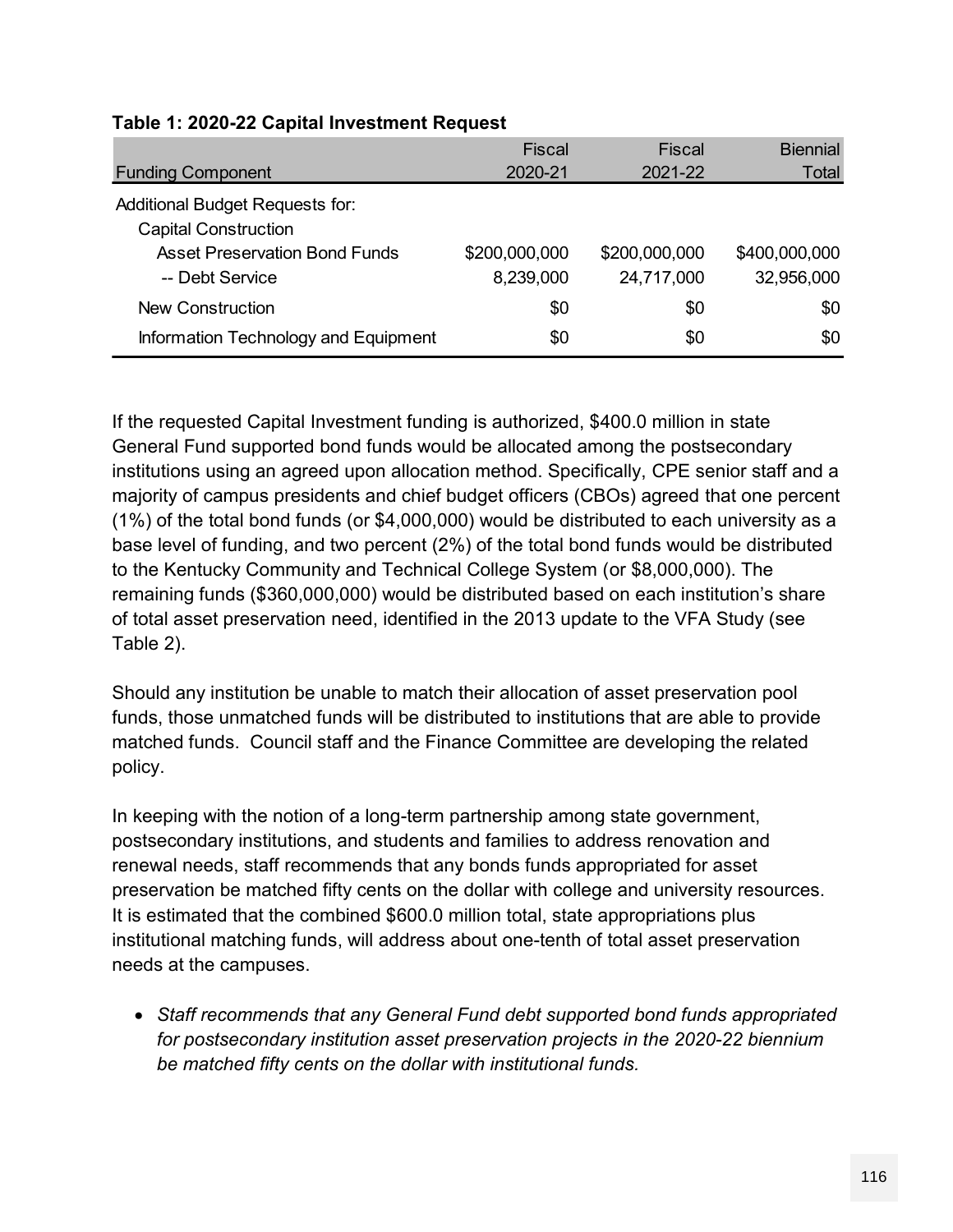Staff further recommends that any appropriations for asset preservation in the upcoming biennium be distributed to postsecondary institutions in funding pools. Each campus provided a list of priority asset preservation and renovation projects that can be funded from their respective pool. A list of eligible projects can be found in Attachment C-1.

For 2020-22, CPE staff is recommending a similar approach to funding asset preservation as was submitted in 2018-20, though this is a more aggressive approach to funding asset preservation than was put forth in prior biennia. Prior to 2018-20, the Council recommended that the state simultaneously fund new construction and asset preservation on each campus. A combination of factors, including a growing inventory of aging facilities, infrastructure and systems needing renovation and renewal, increasing construction costs, and minimal state investment in asset preservation since 2007, has resulted in aggregate asset preservation need that is estimated to exceed \$6.0 billion.

| resulted in aggregate asset preservation need that is estimated to exceed \$6.0 billion. |              |                                                           |              |                  |                       |  |  |  |  |  |  |
|------------------------------------------------------------------------------------------|--------------|-----------------------------------------------------------|--------------|------------------|-----------------------|--|--|--|--|--|--|
|                                                                                          |              | Table 2: Allocation of Requested Asset Preservation Funds |              |                  |                       |  |  |  |  |  |  |
|                                                                                          | <b>Base</b>  | 2013 VFA Study                                            |              | Allocation       | <b>General Fund</b>   |  |  |  |  |  |  |
|                                                                                          | Funding      | <b>Renovation and</b>                                     | Percent      | <b>Based on</b>  | <b>Debt Supported</b> |  |  |  |  |  |  |
| Institution                                                                              | Amount       | <b>Renewal Need</b>                                       | <b>Share</b> | <b>VFA Study</b> | <b>State Bonds</b>    |  |  |  |  |  |  |
| <b>UK</b>                                                                                | \$4,000,000  | \$2,242,371,690                                           | 36.8%        | \$132,628,100    | \$136,628,100         |  |  |  |  |  |  |
| UofL                                                                                     | 4,000,000    | 1,032,082,314                                             | 17.0%        | 61,043,900       | 65,043,900            |  |  |  |  |  |  |
| <b>EKU</b>                                                                               | 4,000,000    | 438,941,880                                               | 7.2%         | 25,961,800       | 29,961,800            |  |  |  |  |  |  |
| <b>KSU</b>                                                                               | 4,000,000    | 113,775,480                                               | 1.9%         | 6,729,400        | 10,729,400            |  |  |  |  |  |  |
| <b>MoSU</b>                                                                              | 4,000,000    | 321,567,480                                               | 5.3%         | 19,019,500       | 23,019,500            |  |  |  |  |  |  |
| <b>MuSU</b>                                                                              | 4,000,000    | 347,559,030                                               | 5.7%         | 20,556,900       | 24,556,900            |  |  |  |  |  |  |
| <b>NKU</b>                                                                               | 4,000,000    | 294,015,940                                               | 4.8%         | 17,390,000       | 21,390,000            |  |  |  |  |  |  |
| <b>WKU</b>                                                                               | 4,000,000    | 537,724,980                                               | 8.8%         | 31,804,500       | 35,804,500            |  |  |  |  |  |  |
| <b>KCTCS</b>                                                                             | 8,000,000    | 758,556,630                                               | 12.5%        | 44,865,900       | 52,865,900            |  |  |  |  |  |  |
| <b>Totals</b>                                                                            | \$40,000,000 | \$6,086,595,424                                           | 100.0%       | \$360,000,000    | \$400,000,000         |  |  |  |  |  |  |
|                                                                                          |              |                                                           |              |                  |                       |  |  |  |  |  |  |

| Table 2: Allocation of Requested Asset Preservation Funds |  |
|-----------------------------------------------------------|--|
|-----------------------------------------------------------|--|

If the requested debt service for asset preservation projects is authorized, it would be housed temporarily in the Physical Facilities Trust Fund. The list of eligible E&G asset preservation projects can be found in Attachment C-1.

## **Institutionally Funded Capital Projects**

Staff recommends that the Council approve institutionally funded capital projects that further the goals of *The Postsecondary Education Improvement Act of 1997* (HB 1) and objectives and strategies of the Council's *2016-21 Strategic Agenda for Postsecondary Education*. While this proposal requests state funds for asset preservation only, the state budget office has allowed the institutions to submit their projects using the fund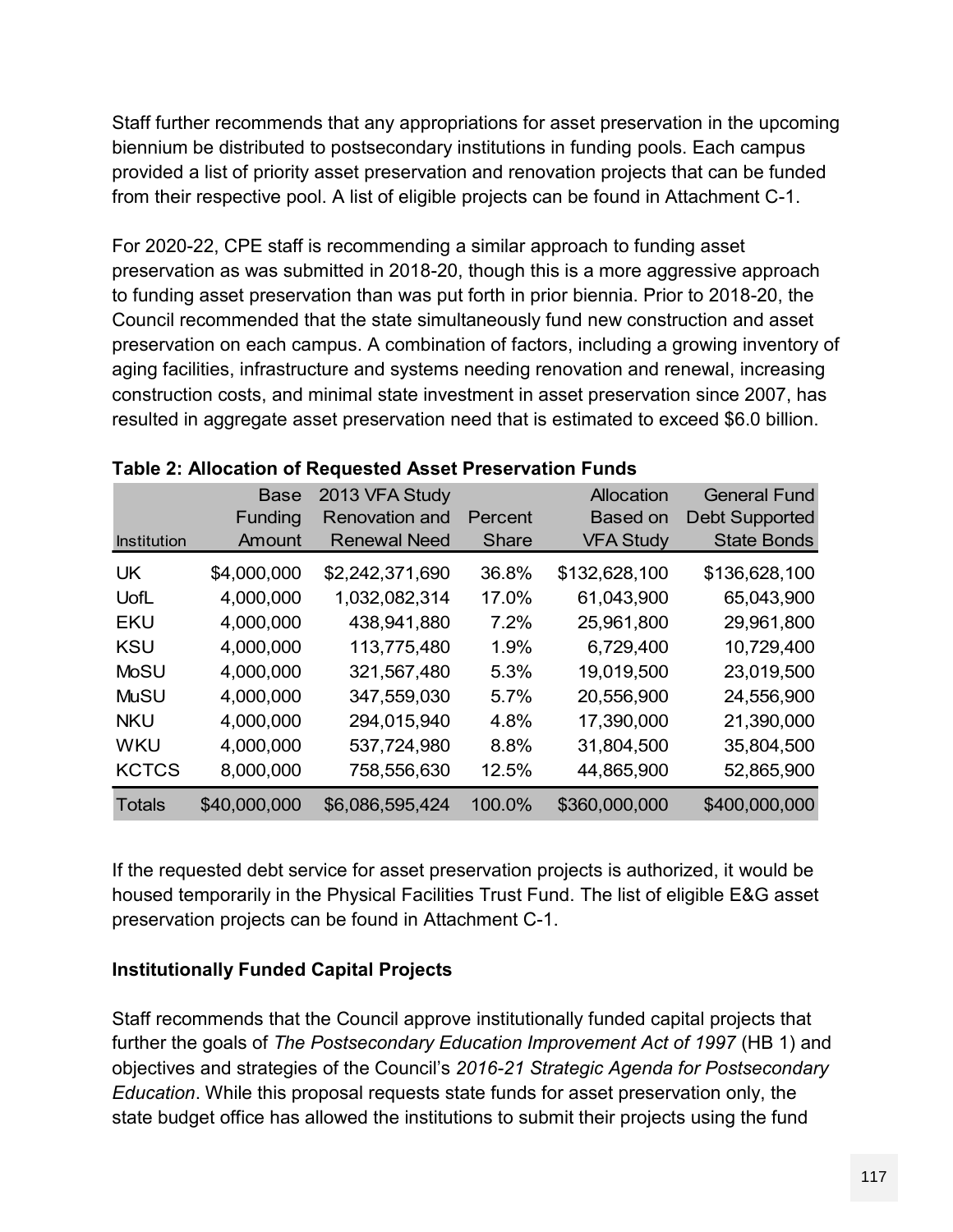source that they used in the capital planning system. The state budget office is fully aware of CPE's position in this matter.

Staff recommends that the Council support projects in the following categories:

- *Authorization of \$699,810,000 in agency, federal, private, and other fund source authority to address new and expanded space on postsecondary campuses during the upcoming biennium. This authorization level represents the total of all possible agency, federal, private, and other fund source financed new and expanded space projects that might be undertaken by the campuses during the biennium. These projects can be found in Attachment C-2.*
- *Authorization of \$296,114,000 in agency, federal, private, and other fund source authority for information technology needs on postsecondary campuses during the upcoming biennium. This authorization level represents the total of all possible agency, federal, private, and other fund source financed projects that might be undertaken by the campuses during the biennium. A list of these projects can be found in Attachment C-3.*
- *Authorization of \$1,129,979,500 in agency bonds to finance capital projects on postsecondary campuses during the upcoming biennium. This authorization level represents the total of all possible agency bond funded projects that might be undertaken by the campuses during the biennium. A list of these projects can be found in Attachment C-4.*
- *Authorization of \$6,263,007,845 in agency, federal, private, and other fund source authority to address life safety, major maintenance, equipment acquisitions, infrastructure repair and upgrades, and new construction on postsecondary campuses during the upcoming biennium. This authorization level represents the total of all possible agency, federal, private, and other fund source financed projects that might be undertaken by the campuses during the biennium. These projects can be found in Attachment C-5.*
- *Authorization for nine projects (one at each institution) to improve energy efficiency in campus buildings, including energy equipment acquisitions, infrastructure repair, and upgrades. These projects would be funded using thirdparty financing available through the Finance and Administration Cabinet, private contractors, or other non-state funds. These projects are listed in C-6.*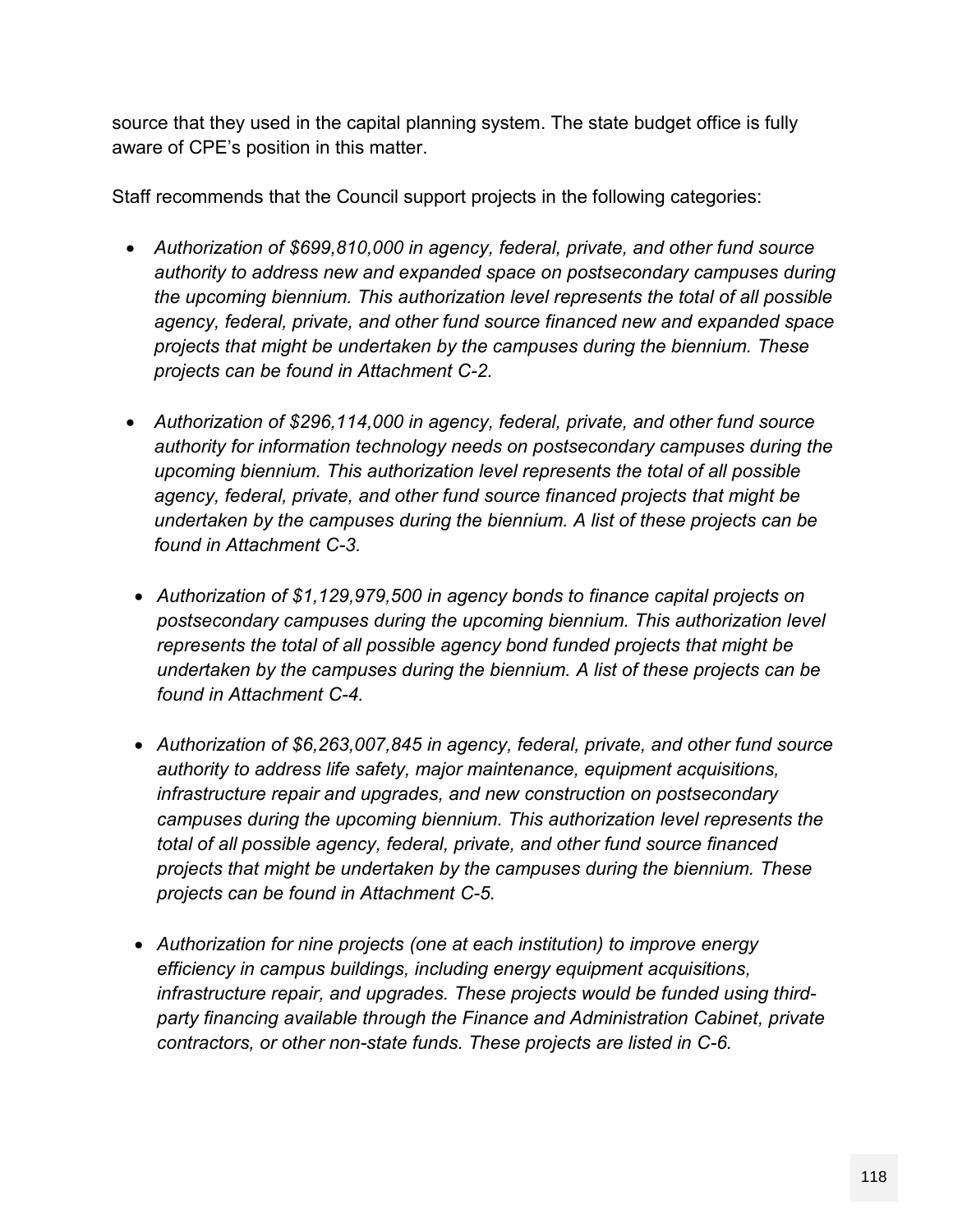## **Budget Language Endorsements**

Staff recommends that the Council endorse the following language for inclusion in the 2020-22 Budget of the Commonwealth:

- *Inasmuch as the identification of specific projects in a variety of areas of postsecondary institution operations cannot be ascertained with absolute certainty at this time, amounts are appropriated and authorized for specific projects which are not individually identified in this act in the following areas: EKU, KCTCS, KSU, MoSU, MuSU, NKU, UK, UofL, and WKU asset preservation, renovation, major maintenance, infrastructure, and HVAC and roofing systems.*
- *Any specific project exceeding \$1,000,000 or any major item of equipment exceeding \$200,000 that is initiated shall be reported by the institution to the Council on Postsecondary Education, the Secretary of the Finance and Administration Cabinet, and the Capital Projects and Bond Oversight Committee no later than 30 days after the specific project or equipment item is initiated and funded. The report shall identify the need for, and provide a brief description of, each project or equipment item pursuant to KRS Chapter 45.*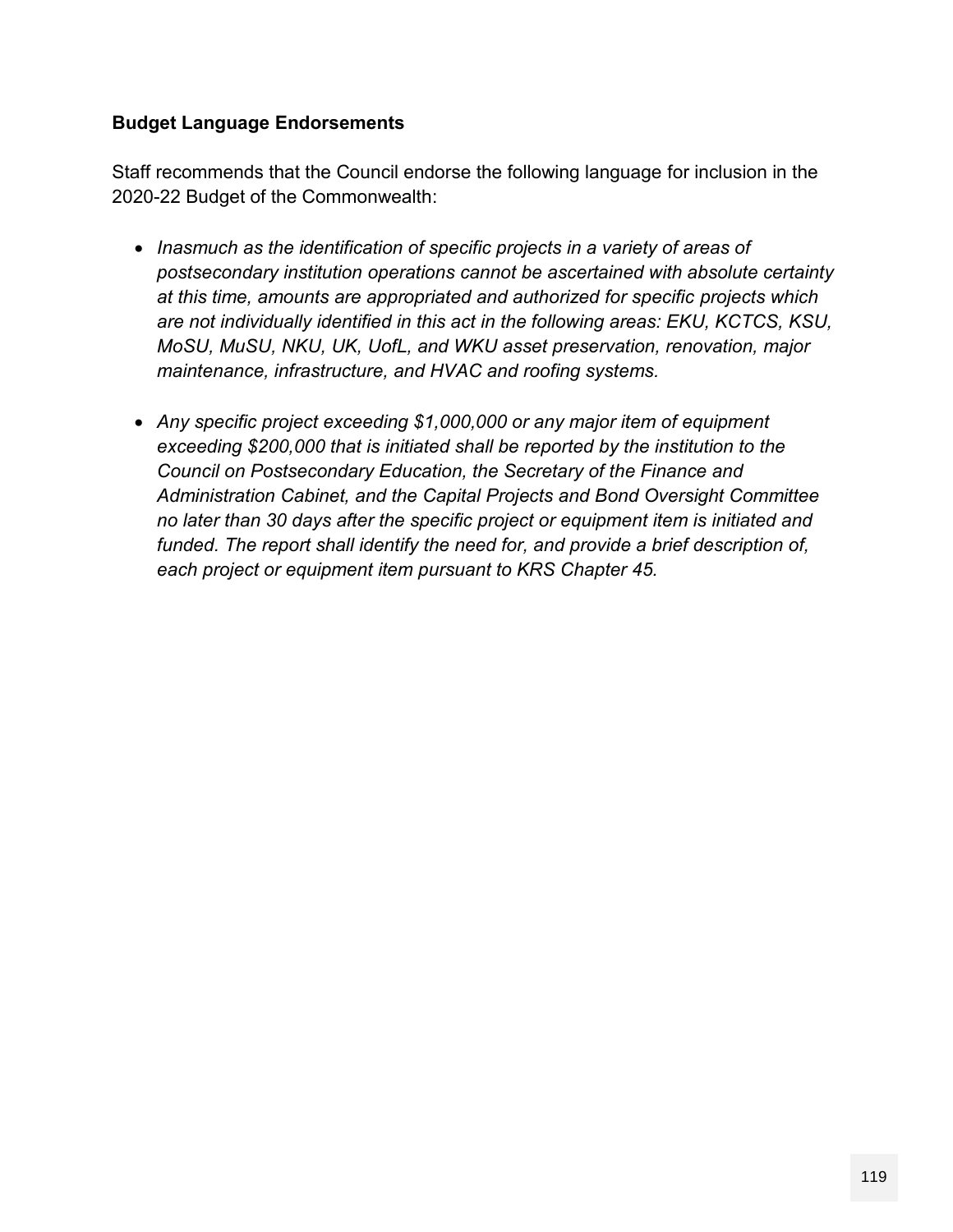**Asset Preservation and Major Renovation (eligible for General Fund support) 2020-2022**

| Restricted/<br><b>General Fund</b><br><b>Institution Funds</b><br><b>Institution/ Project Title</b><br><b>Project Scope</b><br><b>Eastern Kentucky University</b><br>\$<br>1 EKU-Capital Asset Renewal Match Pool<br>35,000,000 \$<br>35,000,000<br>2 EKU-Renovate & Upgrade Heat Plant<br>14,000,000<br>7,000,000<br>3 EKU-Renovate Mechanical Systems Pool 2020-2022<br>20,000,000<br>10,000,000<br>4 EKU-Renovate Memorial-Roark Building<br>40,000,000<br>40,000,000<br>5 EKU-Renovate Wallace Building<br>35,000,000<br>35,000,000<br>6 EKU-Revovate Whalen Complex<br>24,500,000<br>22,500,000<br>Total - EKU<br>168,500,000 \$<br>149,500,000 \$<br><b>Kentucky State University</b><br>KSU-Renovation & Renewal E&G Projects Pool 2020<br>9,500,000<br>9,400,000<br>KSU-Renovate Academic & Student Success Center<br>29,604,000<br>29,604,000<br>2<br>Total - KSU<br>\$<br>39,104,000 \$<br>39,004,000 \$<br><b>Morehead State University</b><br>MoSU-Renovate Combs Classroom Building<br>\$<br>30,733,000 \$<br>30,733,000<br>MoSU-Renovate Third Street Eats<br>2,982,000<br>2<br>2,982,000<br>MoSU Replace Electrical Switchgear B<br>1,891,000<br>1,891,000<br>3<br>MoSU-Capital Renewal & Maintenance Pool - E&G<br>7,600,000<br>7,600,000<br>4<br>MoSU-Water Plant Sediment Basin<br>5<br>1,921,000<br>1,921,000<br>MoSU-Upgrade Campus Fire & Security Systems<br>6<br>2,729,000<br>2,729,000<br>MoSU-Repair Camden-Carroll Library Façade<br>10,000,000<br>10,000,000<br>MoSU-Capital Renewal & Maintenance Pool - Univ. Farm<br>8<br>1,235,000<br>1,235,000<br>MoSU-Comply with ADA -E&G<br>9<br>3,921,000<br>3,921,000<br>MoSU-Renovate Button Auditorium<br>18,129,000<br>10<br>18,129,000<br>MoSU-Renovate Howell-McDowell Building<br>4,139,000<br>4,139,000<br>11<br>MoSU-Renovate Jayne Stadium<br>39,761,000<br>39,761,000<br>12<br>MoSU-Renovate Lappin Hall<br>7,975,000<br>7,975,000<br>13<br>Total - MoSU<br>133,016,000 \$<br>133,016,000 \$<br>\$<br><b>Murray State University</b><br>1 MuSU-Capital Renewal & Building Modernization<br>36,835,350 \$<br>24,556,900<br>\$ | <b>Other Funds</b> | <b>Federal Funds</b> | <b>Agency Bonds</b> |               |              |    |                  |
|-------------------------------------------------------------------------------------------------------------------------------------------------------------------------------------------------------------------------------------------------------------------------------------------------------------------------------------------------------------------------------------------------------------------------------------------------------------------------------------------------------------------------------------------------------------------------------------------------------------------------------------------------------------------------------------------------------------------------------------------------------------------------------------------------------------------------------------------------------------------------------------------------------------------------------------------------------------------------------------------------------------------------------------------------------------------------------------------------------------------------------------------------------------------------------------------------------------------------------------------------------------------------------------------------------------------------------------------------------------------------------------------------------------------------------------------------------------------------------------------------------------------------------------------------------------------------------------------------------------------------------------------------------------------------------------------------------------------------------------------------------------------------------------------------------------------------------------------------------------------------------------------------------------------------------------------------------------------------------------------------------------------------------------------------------------------------------------------------------------|--------------------|----------------------|---------------------|---------------|--------------|----|------------------|
|                                                                                                                                                                                                                                                                                                                                                                                                                                                                                                                                                                                                                                                                                                                                                                                                                                                                                                                                                                                                                                                                                                                                                                                                                                                                                                                                                                                                                                                                                                                                                                                                                                                                                                                                                                                                                                                                                                                                                                                                                                                                                                             |                    |                      |                     |               |              |    |                  |
|                                                                                                                                                                                                                                                                                                                                                                                                                                                                                                                                                                                                                                                                                                                                                                                                                                                                                                                                                                                                                                                                                                                                                                                                                                                                                                                                                                                                                                                                                                                                                                                                                                                                                                                                                                                                                                                                                                                                                                                                                                                                                                             |                    |                      |                     |               |              |    |                  |
|                                                                                                                                                                                                                                                                                                                                                                                                                                                                                                                                                                                                                                                                                                                                                                                                                                                                                                                                                                                                                                                                                                                                                                                                                                                                                                                                                                                                                                                                                                                                                                                                                                                                                                                                                                                                                                                                                                                                                                                                                                                                                                             |                    |                      |                     | 7,000,000     |              |    |                  |
|                                                                                                                                                                                                                                                                                                                                                                                                                                                                                                                                                                                                                                                                                                                                                                                                                                                                                                                                                                                                                                                                                                                                                                                                                                                                                                                                                                                                                                                                                                                                                                                                                                                                                                                                                                                                                                                                                                                                                                                                                                                                                                             |                    |                      |                     | 10,000,000    |              |    |                  |
|                                                                                                                                                                                                                                                                                                                                                                                                                                                                                                                                                                                                                                                                                                                                                                                                                                                                                                                                                                                                                                                                                                                                                                                                                                                                                                                                                                                                                                                                                                                                                                                                                                                                                                                                                                                                                                                                                                                                                                                                                                                                                                             |                    |                      |                     |               |              |    |                  |
|                                                                                                                                                                                                                                                                                                                                                                                                                                                                                                                                                                                                                                                                                                                                                                                                                                                                                                                                                                                                                                                                                                                                                                                                                                                                                                                                                                                                                                                                                                                                                                                                                                                                                                                                                                                                                                                                                                                                                                                                                                                                                                             |                    |                      |                     |               |              |    |                  |
|                                                                                                                                                                                                                                                                                                                                                                                                                                                                                                                                                                                                                                                                                                                                                                                                                                                                                                                                                                                                                                                                                                                                                                                                                                                                                                                                                                                                                                                                                                                                                                                                                                                                                                                                                                                                                                                                                                                                                                                                                                                                                                             |                    |                      |                     |               | 2,000,000    |    |                  |
|                                                                                                                                                                                                                                                                                                                                                                                                                                                                                                                                                                                                                                                                                                                                                                                                                                                                                                                                                                                                                                                                                                                                                                                                                                                                                                                                                                                                                                                                                                                                                                                                                                                                                                                                                                                                                                                                                                                                                                                                                                                                                                             |                    |                      |                     | 17,000,000 \$ | 2,000,000 \$ |    | \$               |
|                                                                                                                                                                                                                                                                                                                                                                                                                                                                                                                                                                                                                                                                                                                                                                                                                                                                                                                                                                                                                                                                                                                                                                                                                                                                                                                                                                                                                                                                                                                                                                                                                                                                                                                                                                                                                                                                                                                                                                                                                                                                                                             |                    |                      |                     |               |              |    |                  |
|                                                                                                                                                                                                                                                                                                                                                                                                                                                                                                                                                                                                                                                                                                                                                                                                                                                                                                                                                                                                                                                                                                                                                                                                                                                                                                                                                                                                                                                                                                                                                                                                                                                                                                                                                                                                                                                                                                                                                                                                                                                                                                             |                    |                      |                     | 100,000       |              |    |                  |
|                                                                                                                                                                                                                                                                                                                                                                                                                                                                                                                                                                                                                                                                                                                                                                                                                                                                                                                                                                                                                                                                                                                                                                                                                                                                                                                                                                                                                                                                                                                                                                                                                                                                                                                                                                                                                                                                                                                                                                                                                                                                                                             |                    |                      |                     |               |              |    |                  |
|                                                                                                                                                                                                                                                                                                                                                                                                                                                                                                                                                                                                                                                                                                                                                                                                                                                                                                                                                                                                                                                                                                                                                                                                                                                                                                                                                                                                                                                                                                                                                                                                                                                                                                                                                                                                                                                                                                                                                                                                                                                                                                             |                    |                      |                     | 100,000 \$    |              | \$ | \$               |
|                                                                                                                                                                                                                                                                                                                                                                                                                                                                                                                                                                                                                                                                                                                                                                                                                                                                                                                                                                                                                                                                                                                                                                                                                                                                                                                                                                                                                                                                                                                                                                                                                                                                                                                                                                                                                                                                                                                                                                                                                                                                                                             |                    |                      |                     |               |              |    |                  |
|                                                                                                                                                                                                                                                                                                                                                                                                                                                                                                                                                                                                                                                                                                                                                                                                                                                                                                                                                                                                                                                                                                                                                                                                                                                                                                                                                                                                                                                                                                                                                                                                                                                                                                                                                                                                                                                                                                                                                                                                                                                                                                             |                    |                      |                     |               |              |    |                  |
|                                                                                                                                                                                                                                                                                                                                                                                                                                                                                                                                                                                                                                                                                                                                                                                                                                                                                                                                                                                                                                                                                                                                                                                                                                                                                                                                                                                                                                                                                                                                                                                                                                                                                                                                                                                                                                                                                                                                                                                                                                                                                                             |                    |                      |                     |               |              |    |                  |
|                                                                                                                                                                                                                                                                                                                                                                                                                                                                                                                                                                                                                                                                                                                                                                                                                                                                                                                                                                                                                                                                                                                                                                                                                                                                                                                                                                                                                                                                                                                                                                                                                                                                                                                                                                                                                                                                                                                                                                                                                                                                                                             |                    |                      |                     |               |              |    |                  |
|                                                                                                                                                                                                                                                                                                                                                                                                                                                                                                                                                                                                                                                                                                                                                                                                                                                                                                                                                                                                                                                                                                                                                                                                                                                                                                                                                                                                                                                                                                                                                                                                                                                                                                                                                                                                                                                                                                                                                                                                                                                                                                             |                    |                      |                     |               |              |    |                  |
|                                                                                                                                                                                                                                                                                                                                                                                                                                                                                                                                                                                                                                                                                                                                                                                                                                                                                                                                                                                                                                                                                                                                                                                                                                                                                                                                                                                                                                                                                                                                                                                                                                                                                                                                                                                                                                                                                                                                                                                                                                                                                                             |                    |                      |                     |               |              |    |                  |
|                                                                                                                                                                                                                                                                                                                                                                                                                                                                                                                                                                                                                                                                                                                                                                                                                                                                                                                                                                                                                                                                                                                                                                                                                                                                                                                                                                                                                                                                                                                                                                                                                                                                                                                                                                                                                                                                                                                                                                                                                                                                                                             |                    |                      |                     |               |              |    |                  |
|                                                                                                                                                                                                                                                                                                                                                                                                                                                                                                                                                                                                                                                                                                                                                                                                                                                                                                                                                                                                                                                                                                                                                                                                                                                                                                                                                                                                                                                                                                                                                                                                                                                                                                                                                                                                                                                                                                                                                                                                                                                                                                             |                    |                      |                     |               |              |    |                  |
|                                                                                                                                                                                                                                                                                                                                                                                                                                                                                                                                                                                                                                                                                                                                                                                                                                                                                                                                                                                                                                                                                                                                                                                                                                                                                                                                                                                                                                                                                                                                                                                                                                                                                                                                                                                                                                                                                                                                                                                                                                                                                                             |                    |                      |                     |               |              |    |                  |
|                                                                                                                                                                                                                                                                                                                                                                                                                                                                                                                                                                                                                                                                                                                                                                                                                                                                                                                                                                                                                                                                                                                                                                                                                                                                                                                                                                                                                                                                                                                                                                                                                                                                                                                                                                                                                                                                                                                                                                                                                                                                                                             |                    |                      |                     |               |              |    |                  |
|                                                                                                                                                                                                                                                                                                                                                                                                                                                                                                                                                                                                                                                                                                                                                                                                                                                                                                                                                                                                                                                                                                                                                                                                                                                                                                                                                                                                                                                                                                                                                                                                                                                                                                                                                                                                                                                                                                                                                                                                                                                                                                             |                    |                      |                     |               |              |    |                  |
|                                                                                                                                                                                                                                                                                                                                                                                                                                                                                                                                                                                                                                                                                                                                                                                                                                                                                                                                                                                                                                                                                                                                                                                                                                                                                                                                                                                                                                                                                                                                                                                                                                                                                                                                                                                                                                                                                                                                                                                                                                                                                                             |                    |                      |                     |               |              |    |                  |
|                                                                                                                                                                                                                                                                                                                                                                                                                                                                                                                                                                                                                                                                                                                                                                                                                                                                                                                                                                                                                                                                                                                                                                                                                                                                                                                                                                                                                                                                                                                                                                                                                                                                                                                                                                                                                                                                                                                                                                                                                                                                                                             |                    |                      |                     |               |              |    |                  |
|                                                                                                                                                                                                                                                                                                                                                                                                                                                                                                                                                                                                                                                                                                                                                                                                                                                                                                                                                                                                                                                                                                                                                                                                                                                                                                                                                                                                                                                                                                                                                                                                                                                                                                                                                                                                                                                                                                                                                                                                                                                                                                             |                    |                      |                     |               |              |    |                  |
|                                                                                                                                                                                                                                                                                                                                                                                                                                                                                                                                                                                                                                                                                                                                                                                                                                                                                                                                                                                                                                                                                                                                                                                                                                                                                                                                                                                                                                                                                                                                                                                                                                                                                                                                                                                                                                                                                                                                                                                                                                                                                                             |                    |                      |                     |               | \$           | \$ | \$               |
|                                                                                                                                                                                                                                                                                                                                                                                                                                                                                                                                                                                                                                                                                                                                                                                                                                                                                                                                                                                                                                                                                                                                                                                                                                                                                                                                                                                                                                                                                                                                                                                                                                                                                                                                                                                                                                                                                                                                                                                                                                                                                                             |                    |                      |                     |               |              |    |                  |
|                                                                                                                                                                                                                                                                                                                                                                                                                                                                                                                                                                                                                                                                                                                                                                                                                                                                                                                                                                                                                                                                                                                                                                                                                                                                                                                                                                                                                                                                                                                                                                                                                                                                                                                                                                                                                                                                                                                                                                                                                                                                                                             |                    |                      |                     |               |              |    | \$<br>12,278,450 |
|                                                                                                                                                                                                                                                                                                                                                                                                                                                                                                                                                                                                                                                                                                                                                                                                                                                                                                                                                                                                                                                                                                                                                                                                                                                                                                                                                                                                                                                                                                                                                                                                                                                                                                                                                                                                                                                                                                                                                                                                                                                                                                             | Subtotal - MuSU    | \$<br>36,835,350 \$  | 24,556,900 \$       |               | \$           | \$ | \$<br>12,278,450 |

Attachment C1November 2019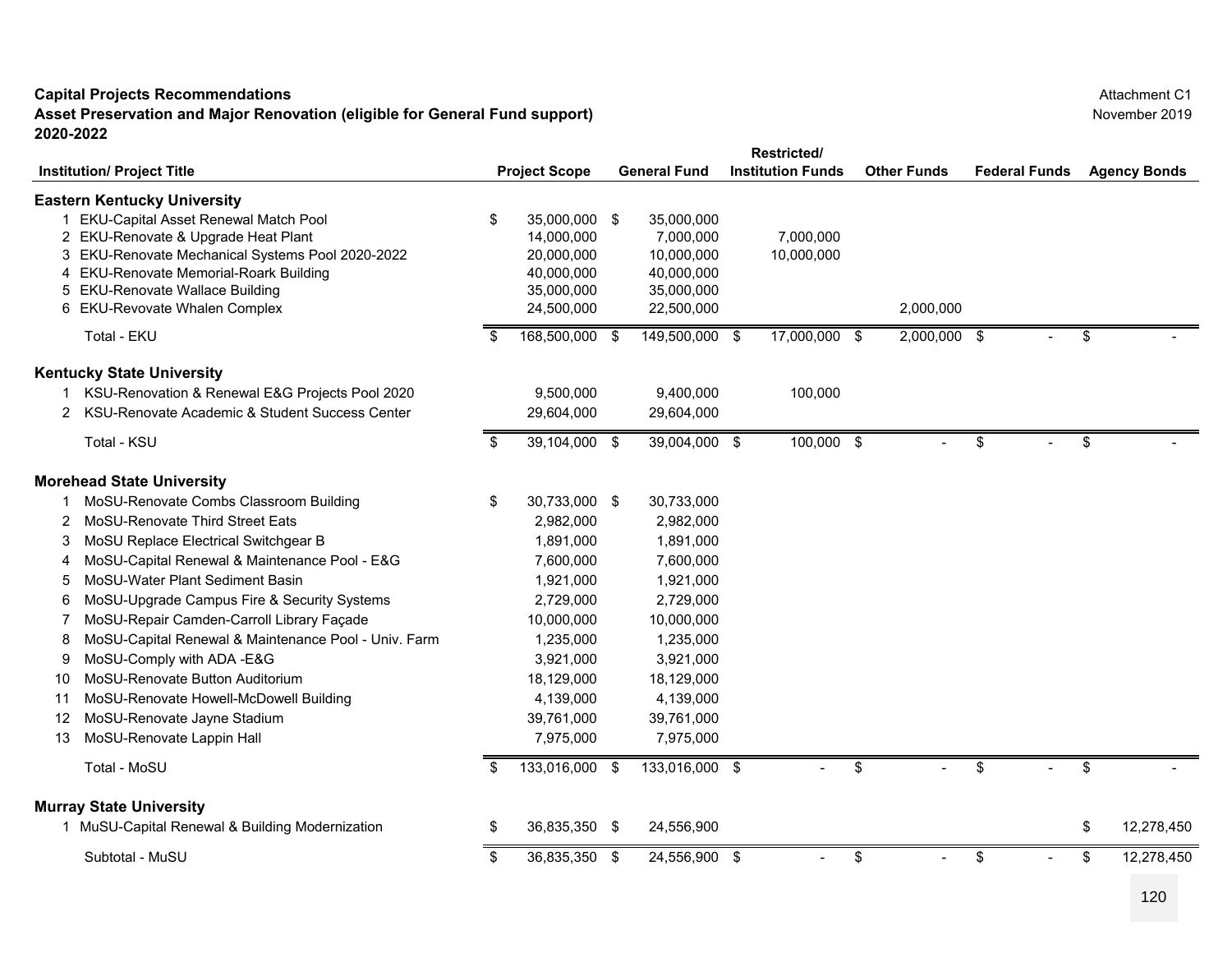**Asset Preservation and Major Renovation (eligible for General Fund support) 2020-2022**

|    |                                                                                        |     |                      |    |                     |                          | <b>Restricted/</b> |    |                    |                      |    |                     |  |
|----|----------------------------------------------------------------------------------------|-----|----------------------|----|---------------------|--------------------------|--------------------|----|--------------------|----------------------|----|---------------------|--|
|    | <b>Institution/ Project Title</b>                                                      |     | <b>Project Scope</b> |    | <b>General Fund</b> | <b>Institution Funds</b> |                    |    | <b>Other Funds</b> | <b>Federal Funds</b> |    | <b>Agency Bonds</b> |  |
|    | <b>Northern Kentucky University</b><br>1 NKU-Renew/Renovate Fine Arts Center, Phase II | \$  | 50,000,000           | \$ | 45,000,000          |                          |                    | \$ | 5,000,000          |                      |    |                     |  |
|    | 2 NKU-Renovate/Expand Business Academic Building                                       |     | 41,000,000           |    | 33,000,000          |                          |                    |    | 8,000,000          |                      |    |                     |  |
|    | 3 NKU-Renew/Renovate Nunn Hall                                                         |     | 30,000,000           |    | 25,000,000          |                          |                    |    | 5,000,000          |                      |    |                     |  |
|    | 4 NKU-Replace Underground Utility Infrastructure                                       |     | 6,700,000            |    | 6,700,000           |                          |                    |    |                    |                      |    |                     |  |
|    | 5 NKU-Renew/Renovate Steely Library                                                    |     | 41,000,000           |    | 41,000,000          |                          |                    |    |                    |                      |    |                     |  |
|    | 6 NKU-Renew E&G Building Systems Projects Pool                                         |     | 20,000,000           |    | 20,000,000          |                          |                    |    |                    |                      |    |                     |  |
|    | 7 NKU-Renovate/Construct Campbell Hall                                                 |     | 18,000,000           |    | 9,000,000           |                          |                    |    | 9,000,000          |                      |    |                     |  |
|    | Subtotal - NKU                                                                         | \$  | 206,700,000          | \$ | 179,700,000 \$      |                          |                    | \$ | 27,000,000 \$      |                      | \$ |                     |  |
|    | <b>Western Kentucky University</b>                                                     |     |                      |    |                     |                          |                    |    |                    |                      |    |                     |  |
|    | <b>WKU-Renovate Grise Hall</b>                                                         | \$  | 32,200,000 \$        |    | 32,200,000          |                          |                    |    |                    |                      |    |                     |  |
|    | WKU-Demolish Tate Page Hall/Improve Site                                               |     | 6,000,000            |    | 6,000,000           |                          |                    |    |                    |                      |    |                     |  |
|    | WKU-Replace Underground Infrastructure                                                 |     | 25,000,000           |    | 25,000,000          |                          |                    |    |                    |                      |    |                     |  |
|    | WKU-Demolish Garrett Conference Center/Improve Site                                    |     | 7,000,000            |    | 7,000,000           |                          |                    |    |                    |                      |    |                     |  |
| 5  | WKU-Renovate Raymond Cravens Library                                                   |     | 40,300,000           |    | 40,300,000          |                          |                    |    |                    |                      |    |                     |  |
| 6  | WKU-Renovate Ogden College of Science & Engineering Facility                           |     | 75,800,000           |    | 75,800,000          |                          |                    |    |                    |                      |    |                     |  |
|    | WKU-Renovate Potter College Arts & Letters Facilities                                  |     | 96,400,000           |    | 96,400,000          |                          |                    |    |                    |                      |    |                     |  |
| 8  | WKU-Renovate Academic Complex                                                          |     | 27,500,000           |    | 27,500,000          |                          |                    |    |                    |                      |    |                     |  |
|    | WKU-Improve Life Safety Pool/Academic Buildings                                        |     | 27,500,000           |    | 27,500,000          |                          |                    |    |                    |                      |    |                     |  |
| 10 | WKU-Repair/Replace Roof at Ctr Research & Development                                  |     | 5,100,000            |    | 5,100,000           |                          |                    |    |                    |                      |    |                     |  |
| 11 | WKU-Capital Renewal Pool 2020-2022                                                     |     | 10,000,000           |    | 10,000,000          |                          |                    |    |                    |                      |    |                     |  |
| 12 | WKU-Renovate Kentucky Building                                                         |     | 17,500,000           |    | 17,500,000          |                          |                    |    |                    |                      |    |                     |  |
| 13 | WKU-Renovate Central Heat Plant                                                        |     | 5,100,000            |    | 5,100,000           |                          |                    |    |                    |                      |    |                     |  |
| 14 | WKU-Renovate Jones Jaggers Interior                                                    |     | 1,000,000            |    | 1,000,000           |                          |                    |    |                    |                      |    |                     |  |
|    | Subtotal - WKU                                                                         | \$. | 376,400,000          | \$ | 376,400,000 \$      |                          |                    | \$ |                    | \$                   | \$ |                     |  |
|    | <b>University of Kentucky</b>                                                          |     |                      |    |                     |                          |                    |    |                    |                      |    |                     |  |
|    | 1 UK-Facilities Renewal and Modernization                                              | \$  | 250,000,000          | \$ | 125,000,000         |                          |                    |    |                    |                      | \$ | 125,000,000         |  |
|    | 2 UK-Improve Funkhouser Building                                                       |     | 92,000,000           |    | 92,000,000          |                          |                    |    |                    |                      |    |                     |  |
|    | 3 UK-Improve Taylor Education Building                                                 |     | 40,000,000           |    | 40,000,000          |                          |                    |    |                    |                      |    |                     |  |
|    | 4 UK- Acquire/Improve Elevator Systems                                                 |     | 10,000,000           |    | 10,000,000          |                          |                    |    |                    |                      |    |                     |  |
| 5  | <b>UK-Improve Anderson Tower</b>                                                       |     | 6,000,000            |    | 6,000,000           |                          |                    |    |                    |                      |    |                     |  |
|    | 6 UK-Improve Barnhart Building                                                         |     | 40,000,000           |    | 40,000,000          |                          |                    |    |                    |                      |    |                     |  |

Attachment C1November 2019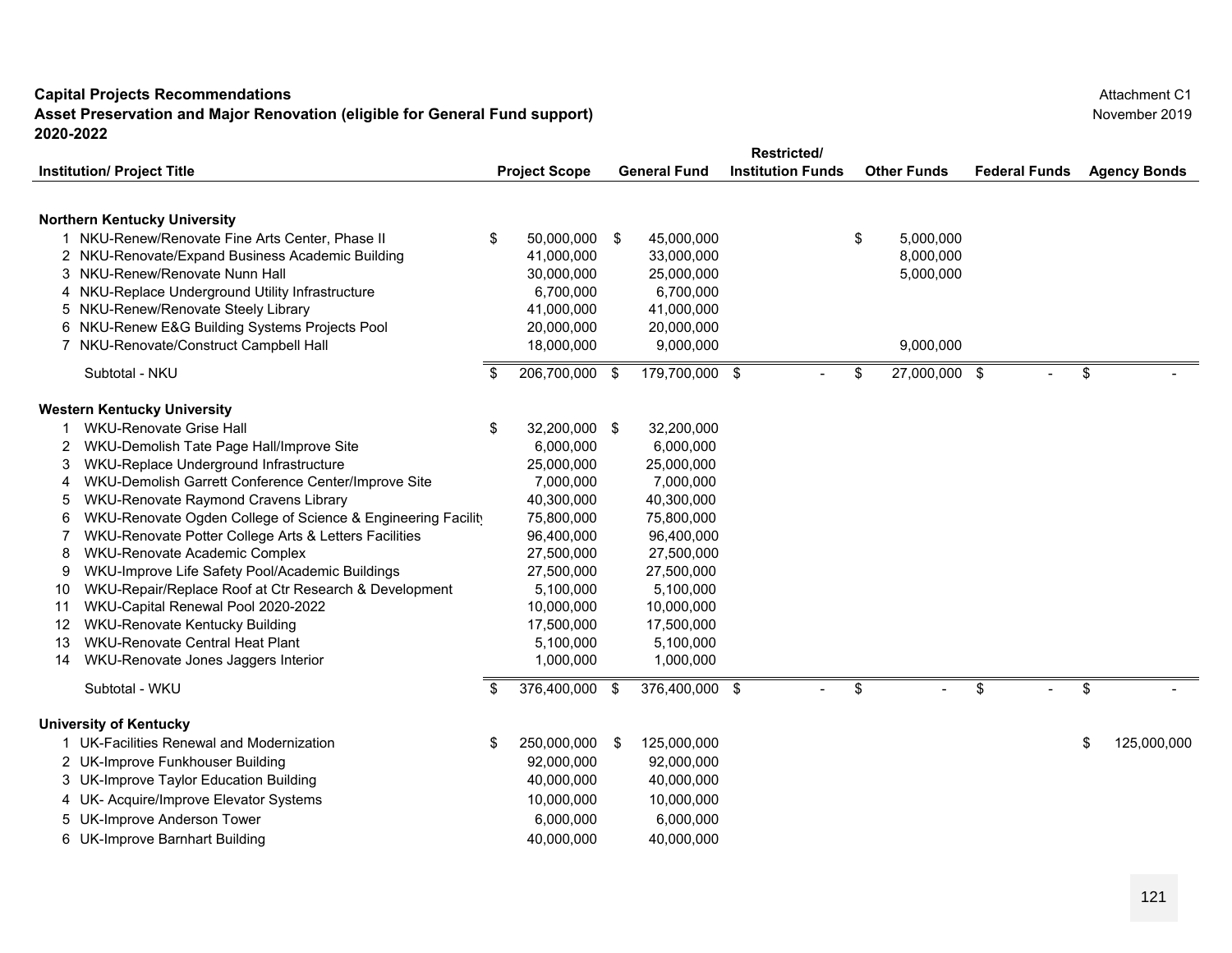**Asset Preservation and Major Renovation (eligible for General Fund support) 2020-2022**

|                                                            |                      |                        | Restricted/              |                    |                      |                     |  |
|------------------------------------------------------------|----------------------|------------------------|--------------------------|--------------------|----------------------|---------------------|--|
| <b>Institution/ Project Title</b>                          | <b>Project Scope</b> | <b>General Fund</b>    | <b>Institution Funds</b> | <b>Other Funds</b> | <b>Federal Funds</b> | <b>Agency Bonds</b> |  |
| 7 UK-Improve Building Electrical Systems                   | 10,000,000           | 10,000,000             |                          |                    |                      |                     |  |
| 8 UK-Improve Building Mechanical Systems                   | 35,000,000           | 35,000,000             |                          |                    |                      |                     |  |
| 9 UK-Improve Buildings Shell Systems                       | 40,000,000           | 40,000,000             |                          |                    |                      |                     |  |
| 10 UK-Improve Carnahan House                               | 8,000,000            | 8,000,000              |                          |                    |                      |                     |  |
| 11 UK-Improve Civil/Site Infrastructure                    | 50,000,000           | 50,000,000             |                          |                    |                      |                     |  |
| 12 UK-Improve Electrical Infrastructure                    | 28,000,000           | 28,000,000             |                          |                    |                      |                     |  |
| 13 UK-Improve Fume Hood Systems                            | 10,000,000           | 10,000,000             |                          |                    |                      |                     |  |
| 14 UK-Improve Library Facility                             | 20,000,000           | 20,000,000             |                          |                    |                      |                     |  |
| 15 UK-Improve McVey Hall                                   | 35,000,000           | 35,000,000             |                          |                    |                      |                     |  |
| 16 UK-Improve Mechanical Infrastructure                    | 26,000,000           | 26,000,000             |                          |                    |                      |                     |  |
| 17 UK-Improve Memorial Hall                                | 13,000,000           | 13,000,000             |                          |                    |                      |                     |  |
| 18 UK-Improve Moloney Building                             | 17,000,000           | 17,000,000             |                          |                    |                      |                     |  |
| 19 UK-Improve Pence Hall                                   | 20,000,000           | 20,000,000             |                          |                    |                      |                     |  |
| 20 UK-Improve Peterson Service Building                    | 14,000,000           | 14,000,000             |                          |                    |                      |                     |  |
| 21 UK-Improve Reynolds Building 1                          | 35,000,000           | 35,000,000             |                          |                    |                      |                     |  |
| 22 UK-Improve Sanders Brown Building                       | 35,000,000           | 35,000,000             |                          |                    |                      |                     |  |
| 23 UK-Improve Scovell Hall                                 | 45,000,000           | 45,000,000             |                          |                    |                      |                     |  |
| 24 UK-Improve Sturgill Development Building                | 4,000,000            | 4,000,000              |                          |                    |                      |                     |  |
| 25 UK-Improve W.T. Young Facility                          | 5,000,000            | 5,000,000              |                          |                    |                      |                     |  |
| 26 UK-Renovate Improve Campus Core Quadrangle Facilities   | 65,000,000           | 65,000,000             |                          |                    |                      |                     |  |
| 27 UK-Renovate Improve Chem/Physics Building Phase 3       | 65,000,000           | 65,000,000             |                          |                    |                      |                     |  |
| 28 UK-Renovate Improve Dickey Hall                         | 20,000,000           | 20,000,000             |                          |                    |                      |                     |  |
| 29 UK-Renovate Improve Frazee Hall                         | 11,000,000           | 11,000,000             |                          |                    |                      |                     |  |
| 30 UK-Renovate Improve King Library                        | 5,000,000            | 5,000,000              |                          |                    |                      |                     |  |
| 31 UK-Renovate Improve Mineral Industries Building         | 6,000,000            | 6,000,000              |                          |                    |                      |                     |  |
| 32 UK-Renovate Improve Multi-Disciplinary Science Building | 10,000,000           | 10,000,000             |                          |                    |                      |                     |  |
| 33 UK-Renovate Improve Nursing Building                    | 2,000,000            | 2,000,000              |                          |                    |                      |                     |  |
| 34 UK-Repair/Upgrade/Expand Central Plants                 | 112,000,000          | 112,000,000            |                          |                    |                      |                     |  |
| Subtotal - UK                                              | \$1,184,000,000      | \$<br>1,059,000,000 \$ |                          | \$                 | \$                   | \$<br>125,000,000   |  |
| <b>University of Louisville</b>                            |                      |                        |                          |                    |                      |                     |  |
| 1 UL-Upgrade STEM Instruction Building                     | \$<br>50,000,000 \$  | 50,000,000             |                          |                    |                      |                     |  |
| 2 UL-Capital Renewal Replace & Upgrade Pool                | 100,000,000          | 50,000,000             |                          |                    |                      | 50,000,000          |  |
| 3 UL-Upgrade Regional Biocontainment Lab Pressurization    | 10,869,000           |                        | 10.869.000               |                    |                      |                     |  |

Attachment C1November 2019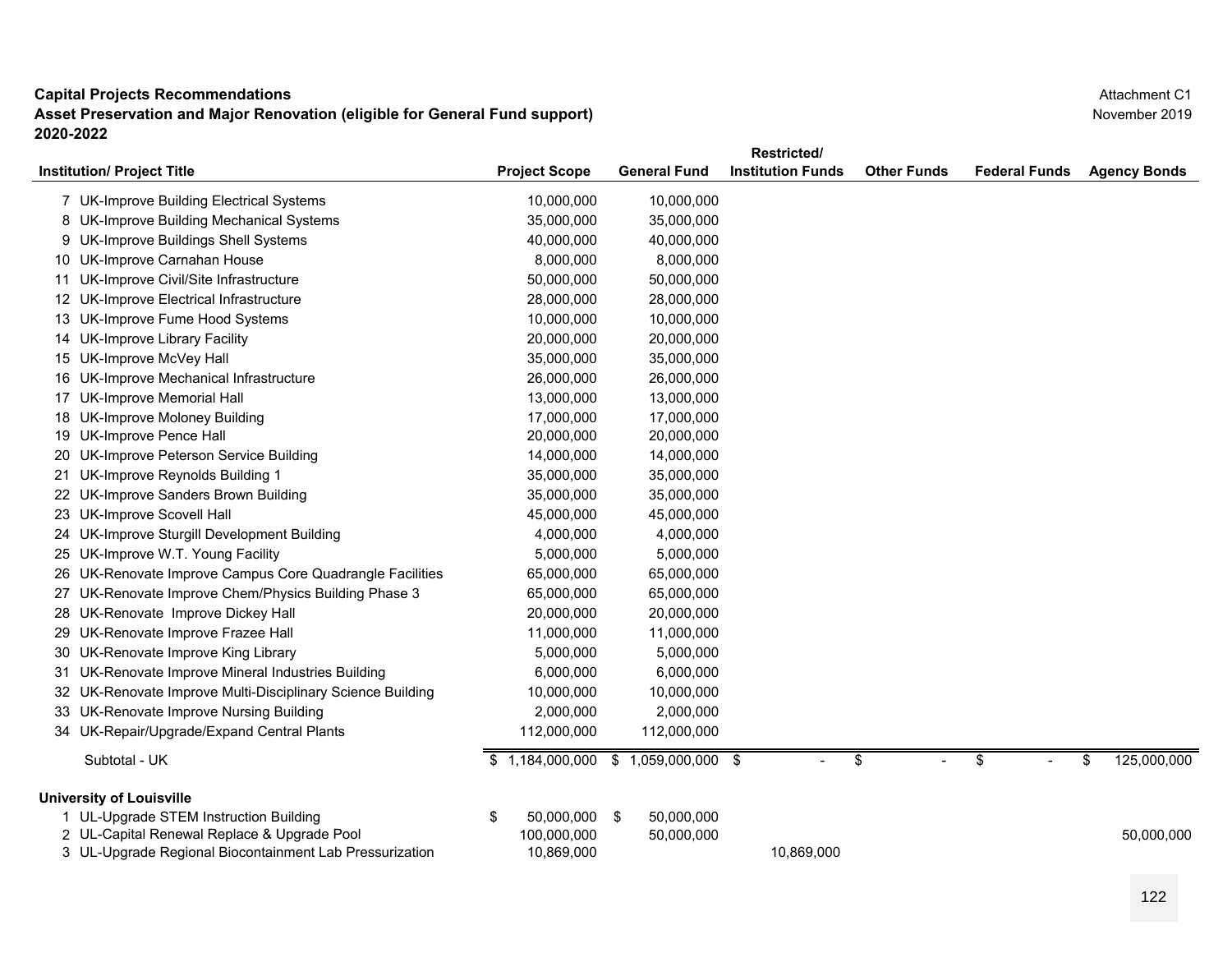**Asset Preservation and Major Renovation (eligible for General Fund support) 2020-2022**

|    |                                                             |    |                      |      |                     | <b>Restricted/</b>       |                    |                      |    |                     |
|----|-------------------------------------------------------------|----|----------------------|------|---------------------|--------------------------|--------------------|----------------------|----|---------------------|
|    | <b>Institution/ Project Title</b>                           |    | <b>Project Scope</b> |      | <b>General Fund</b> | <b>Institution Funds</b> | <b>Other Funds</b> | <b>Federal Funds</b> |    | <b>Agency Bonds</b> |
|    | 4 UL-Renovate Vivarium Facilities                           |    | 75,000,000           |      |                     | 75,000,000               |                    |                      |    |                     |
|    | 5 UL-Replacement - Building HVAC                            |    | 25,000,000           |      |                     | 25,000,000               |                    |                      |    |                     |
|    | Subtotal - UofL                                             |    | 260,869,000          | - \$ | 100,000,000 \$      | 110,869,000 \$           |                    | \$                   | \$ | 50,000,000          |
|    | Kentucky Community and Technical College System             |    |                      |      |                     |                          |                    |                      |    |                     |
|    | 1 KCTCS-College Safety & Security Pool                      | \$ | 16.000.000           | -\$  | 16,000,000          |                          |                    |                      |    |                     |
|    | 2 KCTCS-Capital Renewal & Deferred Maintenance Pool         |    | 30,000,000           |      | 30,000,000          |                          |                    |                      |    |                     |
|    | 3 KCTCS-Renovate Occupational Tech Bldg - Etown CTC         |    | 24,800,000           |      | 16,800,000          |                          | 8,000,000          |                      |    |                     |
|    | 4 KCTCS-Renovate Main Campus Bldgs - Southcentral (Add'l)   |    | 5,000,000            |      | 5,000,000           |                          |                    |                      |    |                     |
|    | 5 KCTCS-Renovate Hartford Building - Jefferson CTC          |    | 31,100,000           |      | 31,100,000          |                          |                    |                      |    |                     |
|    | 6 KCTCS-Renovate Pineville Campus - Southeast KY CTC        |    | 3,000,000            |      | 3,000,000           |                          |                    |                      |    |                     |
|    | KCTCS-Renovate/Construct Admin Bldg - Maysville CTC         |    | 15,500,000           |      | 15,500,000          |                          |                    |                      |    |                     |
|    | 8 KCTCS-Renovate Main Bldg Phase II - Ashland CTC           |    | 34,000,000           |      | 34,000,000          |                          |                    |                      |    |                     |
|    | 9 KCTCS-Renovate Collegewide Facilities - Big Sandy CTC     |    | 10,000,000           |      | 10,000,000          |                          |                    |                      |    |                     |
|    | 10 KCTCS-Renovate Auditorium Building - Hopkinsville CC     |    | 3,700,000            |      | 3,700,000           |                          |                    |                      |    |                     |
|    | 11 KCTCS-Renovate Tech Campus - Madisonville CC             |    | 3,400,000            |      | 3,400,000           |                          |                    |                      |    |                     |
|    | 12 KCTCS-Relocate Student Center - Henderson CC             |    | 3,900,000            |      | 3,900,000           |                          |                    |                      |    |                     |
|    | 13 KCTCS-Renovate Instructional Space - Gateway CTC         |    | 13,400,000           |      | 6,400,000           | 7,000,000                |                    |                      |    |                     |
|    | 14 KCTCS-Rnovate Main Campus - West KY CTC                  |    | 7,000,000            |      | 7,000,000           |                          |                    |                      |    |                     |
|    | 15 KCTCS-Replace HVAC System Phase 1 - Owensboro CTC        |    | 4,100,000            |      | 4,100,000           |                          |                    |                      |    |                     |
|    | 16 KCTCS-Upgrade HVAC Equip & Controls - Hazard CTC         |    | 3,600,000            |      | 3,600,000           |                          |                    |                      |    |                     |
| 17 | KCTCS-Renovate Academic Building - Hopkinsville CC          |    | 14,300,000           |      | 14,300,000          |                          |                    |                      |    |                     |
|    | 18 KCTCS-Renovate Science Labs - Jefferson CTC              |    | 7,300,000            |      | 7,300,000           |                          |                    |                      |    |                     |
|    | 19 KCTCS-Renovate/Purchase Allied Health - Hazard CTC       |    | 15,800,000           |      | 13,450,000          | 2,350,000                |                    |                      |    |                     |
|    | 20 KCTCS-Procure Postsecondary Ed Cntr Ph 2 - Maysville CTC |    | 6,900,000            |      | 6,900,000           |                          |                    |                      |    |                     |
|    | 21 KCTCS-Renovate Learning Resource Center - Ashland CTC    |    | 6,700,000            |      | 6,700,000           |                          |                    |                      |    |                     |
|    | Subtotal - KCTCS                                            |    | 259,500,000          | \$   | 242,150,000 \$      | 9,350,000 \$             | 8,000,000 \$       |                      | \$ |                     |
|    | <b>System Total</b>                                         | S. | 2,664,924,350        | s.   | 2,303,326,900 \$    | 137,319,000 \$           | 37,000,000 \$      |                      | S  | 187.278.450         |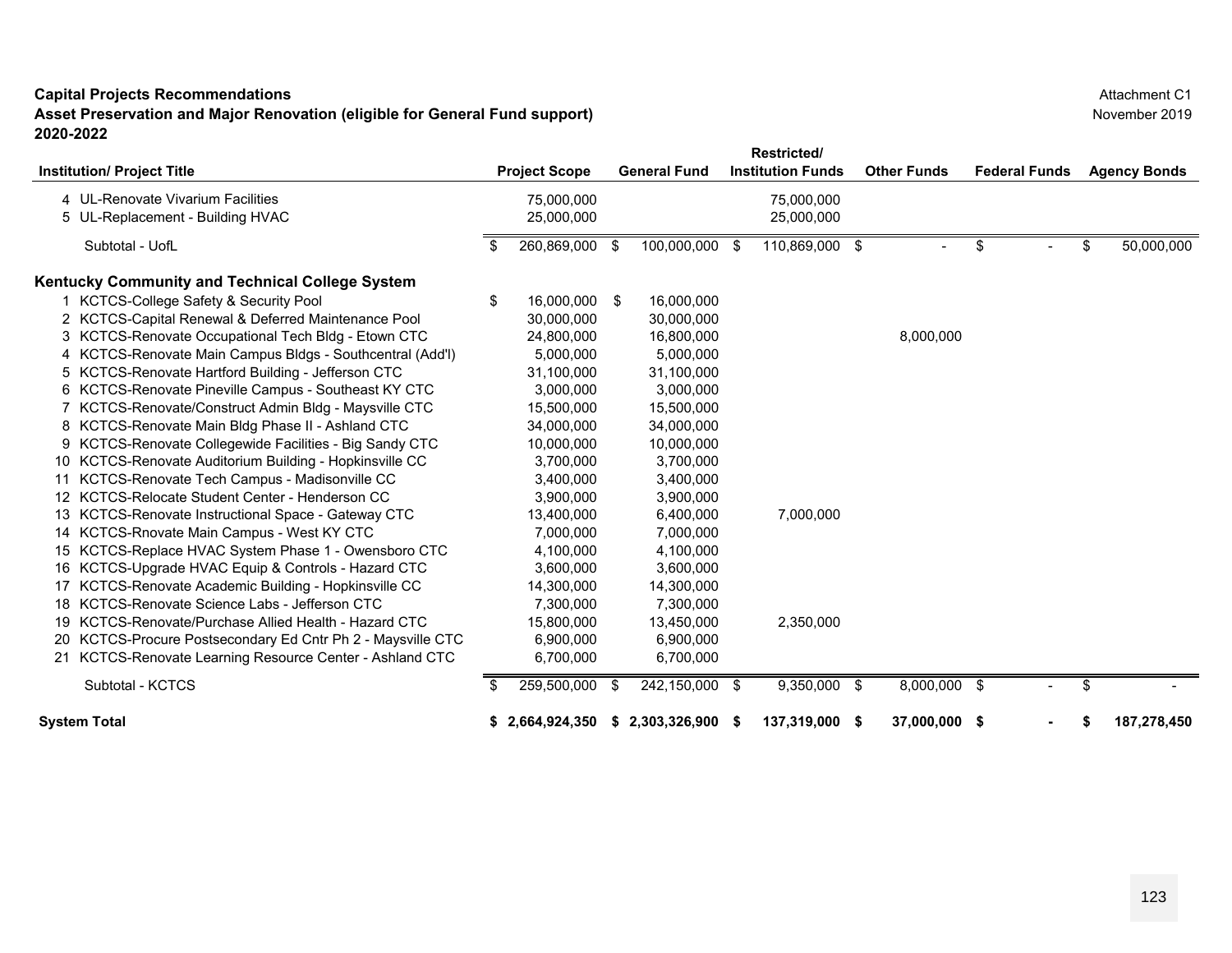## **Capital Projects Recommendations New and Expanded Space 2020-2022**

|                                                                    |    |                      |                     | Restricted/              |                    |
|--------------------------------------------------------------------|----|----------------------|---------------------|--------------------------|--------------------|
| Institution/Institution Priority / Project Title                   |    | <b>Project Scope</b> | <b>General Fund</b> | <b>Institution Funds</b> | <b>Other Funds</b> |
|                                                                    |    |                      |                     |                          |                    |
| <b>Eastern Kentucky University</b>                                 |    |                      |                     |                          |                    |
| 1 EKU-Construct Model Laboratory School                            | \$ | 60,000,000 \$        | 60,000,000          |                          |                    |
| 2 EKU-Comprehensive Aviation Expansion                             |    | 15,000,000           | 15,000,000          |                          |                    |
| 3 EKU-Construct Academic Complex                                   |    | 94,000,000           | 94,000,000          |                          |                    |
| Total - EKU                                                        | \$ | 169,000,000 \$       | 169,000,000 \$      |                          | \$                 |
| <b>Kentucky State University</b>                                   |    |                      |                     |                          |                    |
| <b>KSU-Construct Health Science Center</b>                         | \$ | 18,406,000 \$        | 18,406,000          |                          |                    |
| KSU-Construct Business & Technology Center                         |    | 42,717,000           | 42,717,000          |                          |                    |
| KSU-Expand Campus Communications Infrastructure<br>3               |    | 2,407,000            | 2,407,000           |                          |                    |
|                                                                    |    |                      |                     |                          |                    |
| Total - KSU                                                        | \$ | 63,530,000 \$        | 63,530,000 \$       |                          | \$                 |
| <b>Morehead State University</b>                                   |    |                      |                     |                          |                    |
| MoSU-Construct Science & Engineering Building<br>1.                | \$ | 98,000,000 \$        | 98,000,000          |                          |                    |
| MoSU-Construct Center for Excellence in Education<br>$\mathcal{P}$ |    | 52,380,000           | 52,380,000          |                          |                    |
|                                                                    |    |                      |                     |                          |                    |
| Total - MoSU                                                       | \$ | 150,380,000 \$       | 150,380,000         | $\sqrt[6]{3}$            | \$                 |
| <b>Murray State University</b>                                     |    |                      |                     |                          |                    |
| No Projects Requested                                              | \$ |                      |                     |                          |                    |
| Subtotal - MuSU                                                    | \$ |                      | \$                  | \$                       | \$                 |
| <b>Northern Kentucky University</b>                                |    |                      |                     |                          |                    |
| NKU-Expand Herrmann Science Center                                 | S  | 94,500,000 \$        | 94,500,000          |                          |                    |
| Subtotal - NKU                                                     | \$ | 94,500,000 \$        | 94,500,000          | $\sqrt[6]{3}$<br>$\sim$  | \$                 |
| <b>Western Kentucky University</b>                                 |    |                      |                     |                          |                    |
| 1 WKU-Construct New Gordon Ford College of Business                | \$ | 65,100,000 \$        | 65,100,000          |                          |                    |
| 2 WKU-Construct Tertiary Data Center                               |    | 1,500,000            | 1,500,000           |                          |                    |
| Subtotal - WKU                                                     | \$ | 66,600,000 \$        | 66,600,000          | \$                       | \$                 |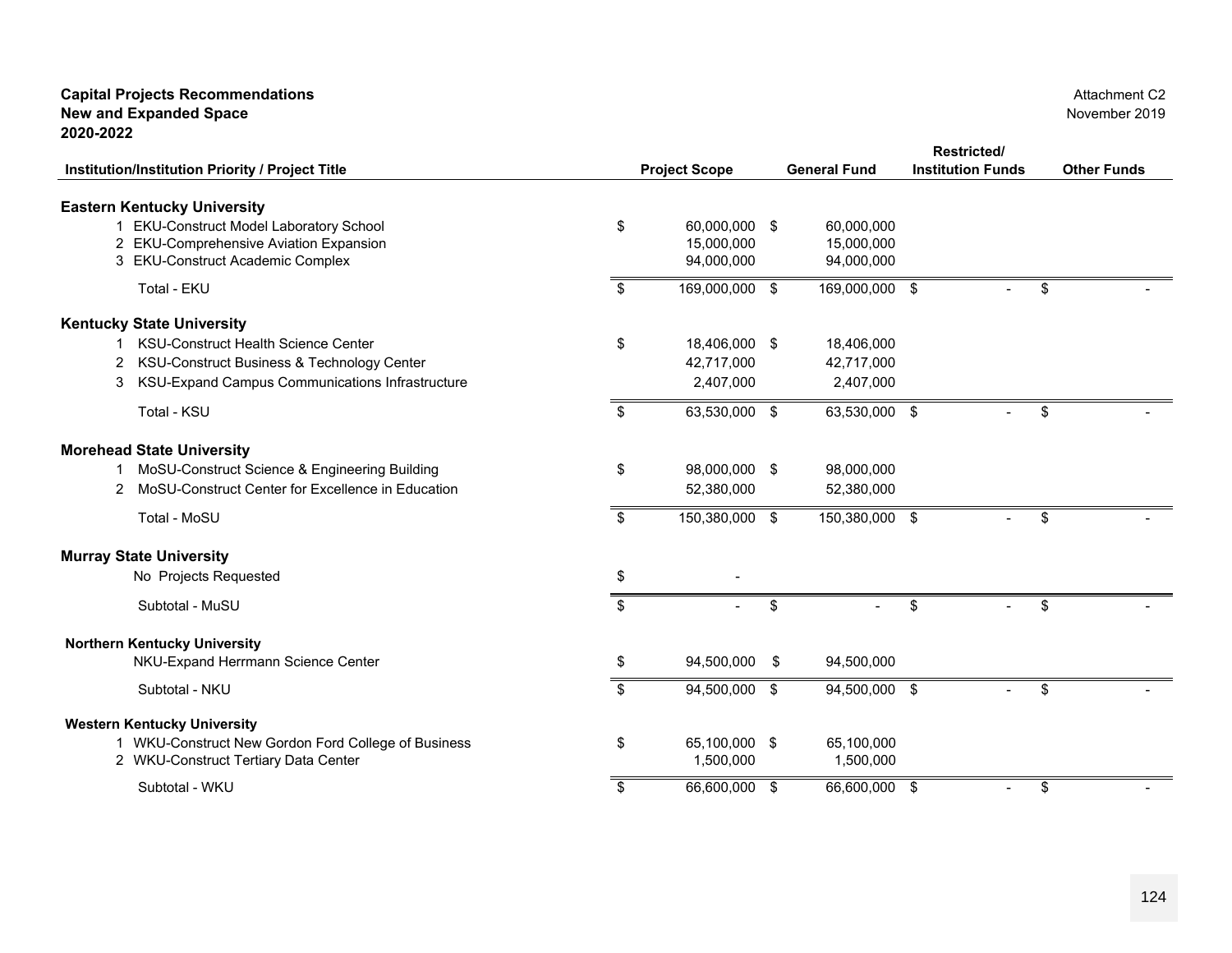## **Capital Projects Recommendations New and Expanded Space 2020-2022**

|                                                               |                      |                     | Restricted/              |                    |
|---------------------------------------------------------------|----------------------|---------------------|--------------------------|--------------------|
| Institution/Institution Priority / Project Title              | <b>Project Scope</b> | <b>General Fund</b> | <b>Institution Funds</b> | <b>Other Funds</b> |
| <b>University of Kentucky</b>                                 |                      |                     |                          |                    |
| \$<br>1 UK-Improve Whalen Bidg & Bay Facility (Ky Adv Mfg)    | 5,000,000 \$         | 5,000,000           |                          | \$                 |
| 2 UK-Acquire/Renovate Clinical Research Facility (Aging)      | 8,000,000            | 8,000,000           |                          |                    |
| Subtotal - UK                                                 | 13,000,000 \$        | $13,000,000$ \$     |                          | \$                 |
| <b>University of Louisville</b>                               |                      |                     |                          |                    |
| \$<br>No Projects Requested                                   |                      |                     |                          |                    |
| Subtotal - UofL<br>\$.                                        |                      | \$                  | \$                       | \$                 |
| <b>Kentucky Community and Technical College System</b>        |                      |                     |                          |                    |
| 1 KCTCS-Construct Advanced Ed. Bldg - Somerset CC North<br>\$ | 29,500,000 \$        | 29,500,000          |                          |                    |
| 2 KCTCS-Construct Student/Classroom - Bluegrass CTC Newtown   | 30,000,000           | 30,000,000          |                          |                    |
| 3 KCTCS-Construct Transportation Training Ctr - Ashland CTC   | 5,000,000            | 5,000,000           |                          |                    |
| 4 KCTCS-Construct Muhlenberg Campus Ph 2 - Madisonville CC    | 13,900,000           | 13,900,000          |                          |                    |
| 5 KCTCS-Construct Allied Health Building - Henderson CC       | 18,600,000           | 18,600,000          |                          |                    |
| 6 KCTCS-Construct Tec Ed Bldg - Somerser cc, Laurel North     | 24,900,000           | 24,900,000          |                          |                    |
| 7 KCTCS-Construct Student Learning Center - Hopkinsville CC   | 20,900,000           | 20,900,000          |                          |                    |
| Subtotal - KCTCS<br>S.                                        | 142,800,000 \$       | 142,800,000 \$      | $\overline{\phantom{0}}$ | \$                 |
| <b>System Total</b><br>S                                      | 699,810,000 \$       | 699,810,000 \$      |                          |                    |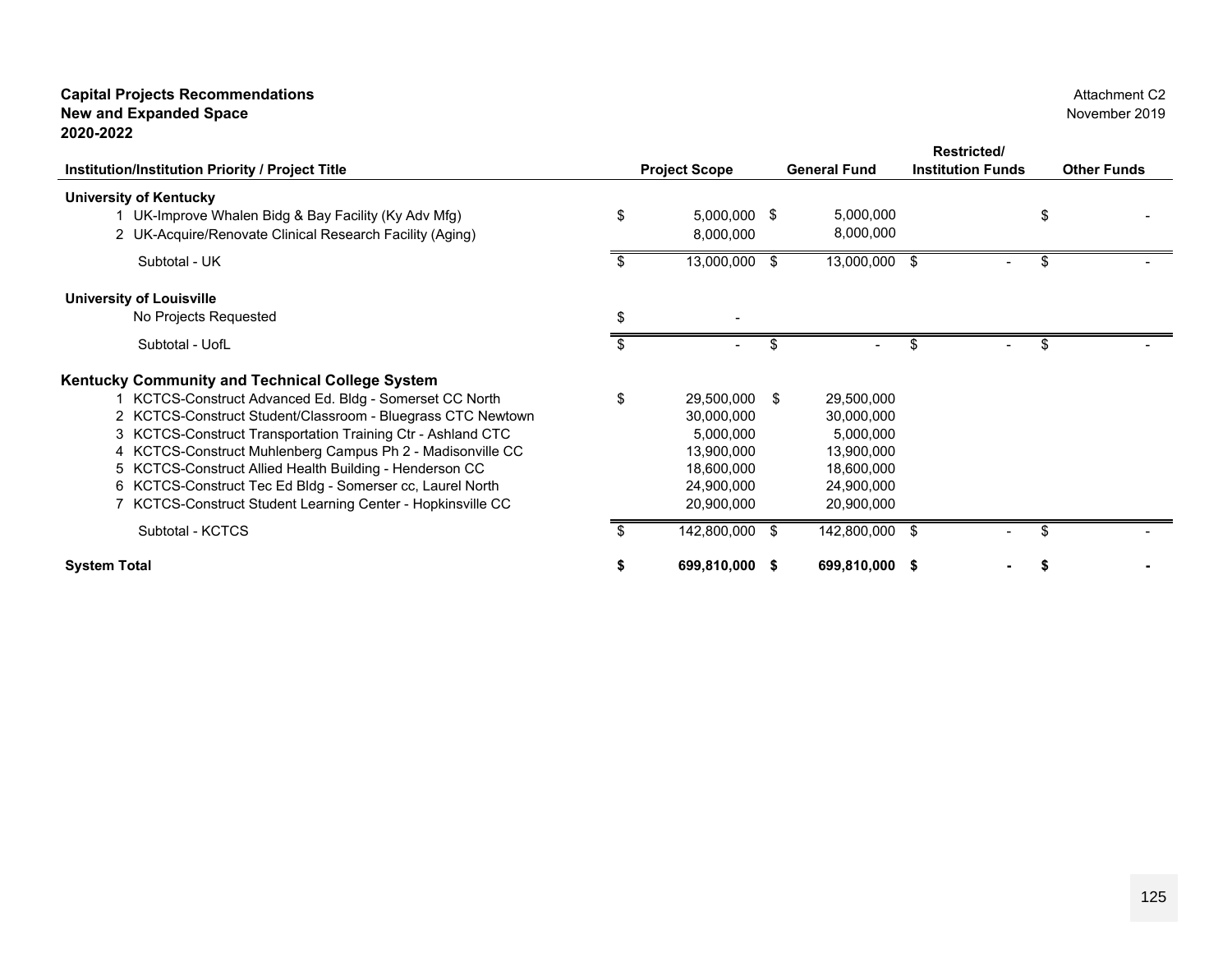## **Information Technology Initiatives and Equipment Projects (eligible for General Fund support) 2020-2022**

**Institution/ Project Title Project Scope Agency Bonds General Fund Rest/Other Funds Federal Funds Eastern Kentucky University** 1 EKU-Lease - Aviation 2 EKU-Academic Computing Pool 8,000,000 8,000,000 3 EKU-Administrative Computing Pool 6,500,000 6,500,000 4 EKU-Campus Data Network Pool 13,000,000 13,000,000 5 EKU-Chemistry and Translational Research Pool 1,025,000 1,025,000 6 EKU-Scientific & Research Equipment Pool 7,400,000 7,400,000 Subtotal - EKU \$ 35,925,000 \$ - \$ - \$ 35,925,000 \$ - **Kentucky State University** 1 KSU-Upgrade Information Tech Infrastructure 2018 \$ 12,263,000 \$ 12,263,000 2 KSU-Replace Enterprise Resoiurce Planning System 5,000,000 5,000,000 5,000,000 **Subtotal - KSUU** the set of the set of the set of the set of the set of the set of the set of the set of the set of the set of the set of the set of the set of the set of the set of the set of the set of the set of the set of the set **Morehead State University**  MoSU-Enhance Network/Infrastructure Resources - Add'l \$ 3,150,000 \$ 3,150,000 MoSU-Enhance Library Automation Resources 1,573,000 1,573,000 1,573,000 MoSU-Upgrade Instruction PCs/LANS/Peripherals  $4,088,000$   $4,088,000$ Subtotal - MoSU \$ 8,811,000 \$ 8,811,000 \$ - \$ - \$ - **Murray State University**  1 MuSU-Replace Campus Communication Infrastructure (fiber ring) \$ 4,640,000 \$ 4,640,000 2 MuSU-Agricuulture Instructional Lab & Technology Equipment 800,000 800,000 3 MuSU-Broadcasting Education Lab Equipment 225,000 225,000 Subtotal - MuSU \$ 5,665,000 \$ 4,640,000 \$ - \$ 1,025,000 \$ - **Northern Kentucky University**  1 NKU-Enhance/Upgrade Cyber Security System Reauth. 1  $\frac{1}{3}$  1,950,000 \$ 1,950,000 NKU-Upgrade Admin Systems 2 6,000,000 6,000,000 3 NKU-Upgrade Instructional Technology  $4,700,000$   $4,700,000$   $4,700,000$ 4 NKU-Next Generation Digital Campus 4 3,300,000 3,300,000 3,300,000 5 NKU-Scientific/Technology Equipment Pool 6,000,000 6,000,000 6,000,000 Subtotal - NKUU \$ 21,950,000 \$ 21,950,000 \$ - \$ - \$ -**Western Kentucky University**  1 WKU-Upgrade IT Infrastructure \$ 6,000,000 \$ 6,000,000 Subtotal - WKU\$ 6,000,000 \$ 6,000,000 \$ - \$ - \$ -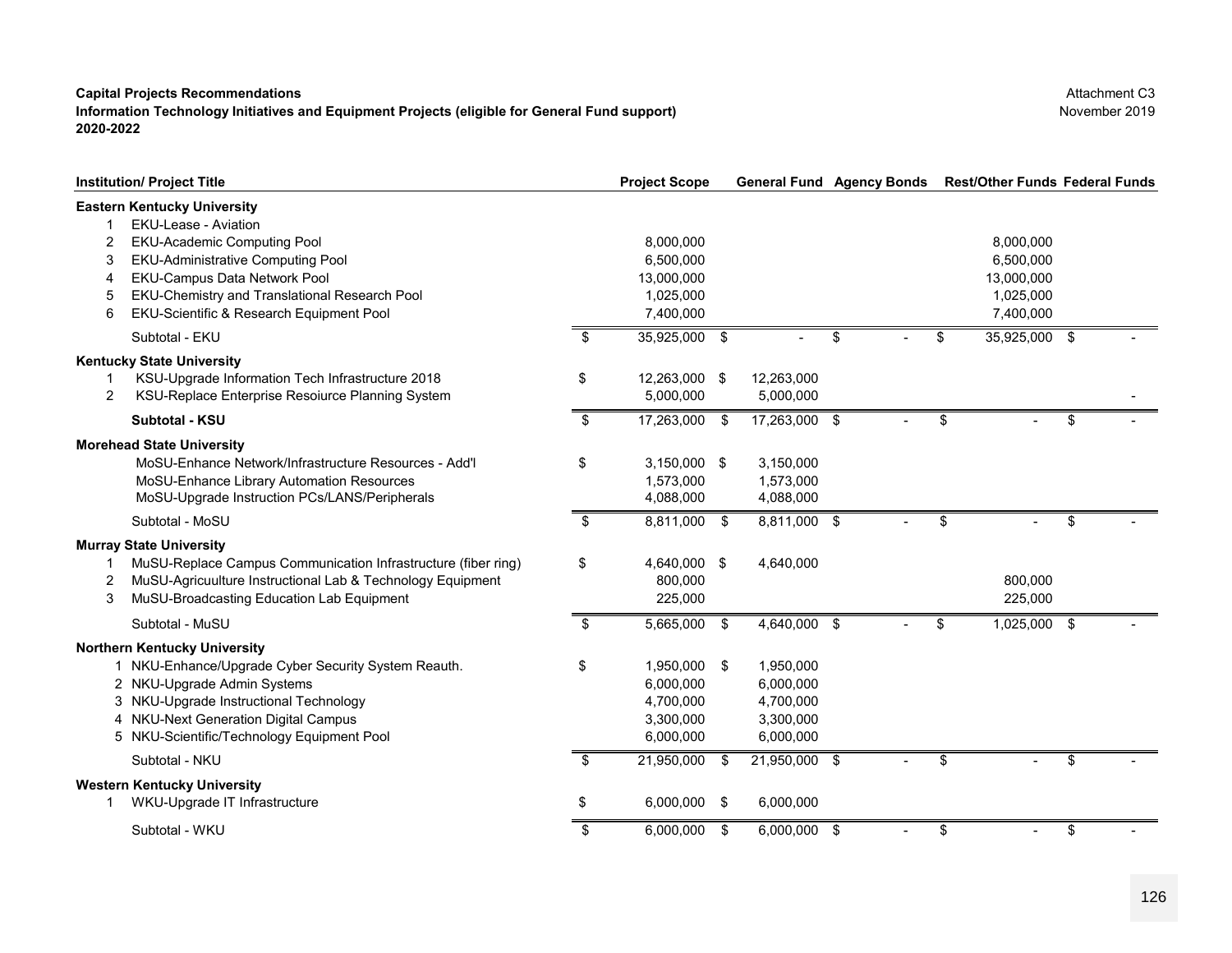**Information Technology Initiatives and Equipment Projects (eligible for General Fund support) 2020-2022**

**Institution/ Project Title Project Scope General Fund Agency Bonds Rest/Other Funds Federal Funds University of Kentucky**  1 UK-Acquire Transportation Buses 1 1 1 20 3,000 000 1 20 3,000,000 1 3,000,000 1 3,000,000 1 3,000,000 1 3,000,000 1 3,000,000 1 3,000,000 1 3,000,000 1 3 4 3,000,000 1 3 4 3,000,000 1 3 4 3,000,000 1 3 4 3,000,000 1 3 4 UK-Improve Enterprising Networking 1 2 5,000,000 5,000,000 UK-Improve Enterprise Networking 2 3 5,000,000 5,000,000 UK-Lease/Purchase Campus Call-Center System 4 5,000,000 5,000,000 UK-Lease/Purchase Campus Infrastructure 5 10,000,000 10,000,000 UK-Lease/Purchase Campus IT System 6 10,000,000 10,000,000 UK-Lease/Purchase High Performance Computer 7 7,000,000 7,000,000 UK-Lease/Purchase Network Security 8 5,000,000 5,000,000 UK-Lease/Purchase Voice Infrastructure 9 3,000,000 3,000,000 UK-Improve Campus Infrastructure 10 4,000,000 4,000,000 UK-Research Equipment Replacement 11 30,000,000 30,000,000 UK-Purchase/Construct CO2 Capture Process Plant 12 40,000,000 40,000,000 UK-Upgrade/Expand Campus Security Platform 13 10,000,000 10,000,000 Subtotal - UK \$ 137,000,000 \$ - \$ - \$ 97,000,000 \$ 40,000,000 **University of Louisville**  1 UL-Purchase Networking System \$ 8,000,000 \$ 8,000,000 2UL-Next Generation/ERP Support System  $20,000,000$  20,000,000 \$ 20,000,000 \$ 20,000,000 3UL-Purchase Research Computing Infrastructure  $7,000,000$  7,000,000 7,000,000 7,000,000 4UL-Purchase Content Management System  $4,000,000$   $4,000,000$   $4,000,000$   $4,000,000$ 5 UL-Purchase Fiber Infrastructure 3,500,000 3,500,000 6 UL-Purchase Security and Firewall Infrastructure 3,000,000 3,000,000 7 UL-Purchase Computer Processing System & Storage 3,500,000 3,500,000 8 UL-Purchase Identity Management 2,000,000 2,000,000 Subtotal - UofL \$ 51,000,000 \$ - \$ - \$ 51,000,000 \$ - **Kentucky Community and Technical College System** 1 KCTCS-Information Technology Pool \$ 9,500,000 \$ 9,500,000 Subtotal - KCTCS ${\sf S}$  , and the set of the set of  ${\sf S}$  ,  ${\sf S}$  ,  ${\sf S}$  ,  ${\sf S}$  ,  ${\sf S}$  ,  ${\sf S}$  ,  ${\sf S}$  ,  ${\sf S}$  ,  ${\sf S}$  ,  ${\sf S}$  ,  ${\sf S}$  ,  ${\sf S}$  ,  ${\sf S}$  ,  ${\sf S}$  ,  ${\sf S}$  ,  ${\sf S}$  ,  ${\sf S}$  ,  ${\sf S}$  ,  ${\sf S}$  ,  ${\sf S}$  ,  ${\sf S}$ **Total Institutions \$ 293,114,000 \$ 68,164,000 \$ - \$ 184,950,000 \$ 40,000,000 Council on Postsecondary Education**  1 CPE-College to Career Pathways Portal \$ 2,000,000 \$ 2,000,000 2 CPE-Upgrade KY Reg Optical Network Infrastructure 1,000,000 1,000,000 Subtotal - CPE \$ 3,000,000 \$ 3,000,000 \$ - \$ - \$ - **System Total \$ 296,114,000 \$ 71,164,000 \$ - \$ 184,950,000 \$ 40,000,000**

Attachment C3November 2019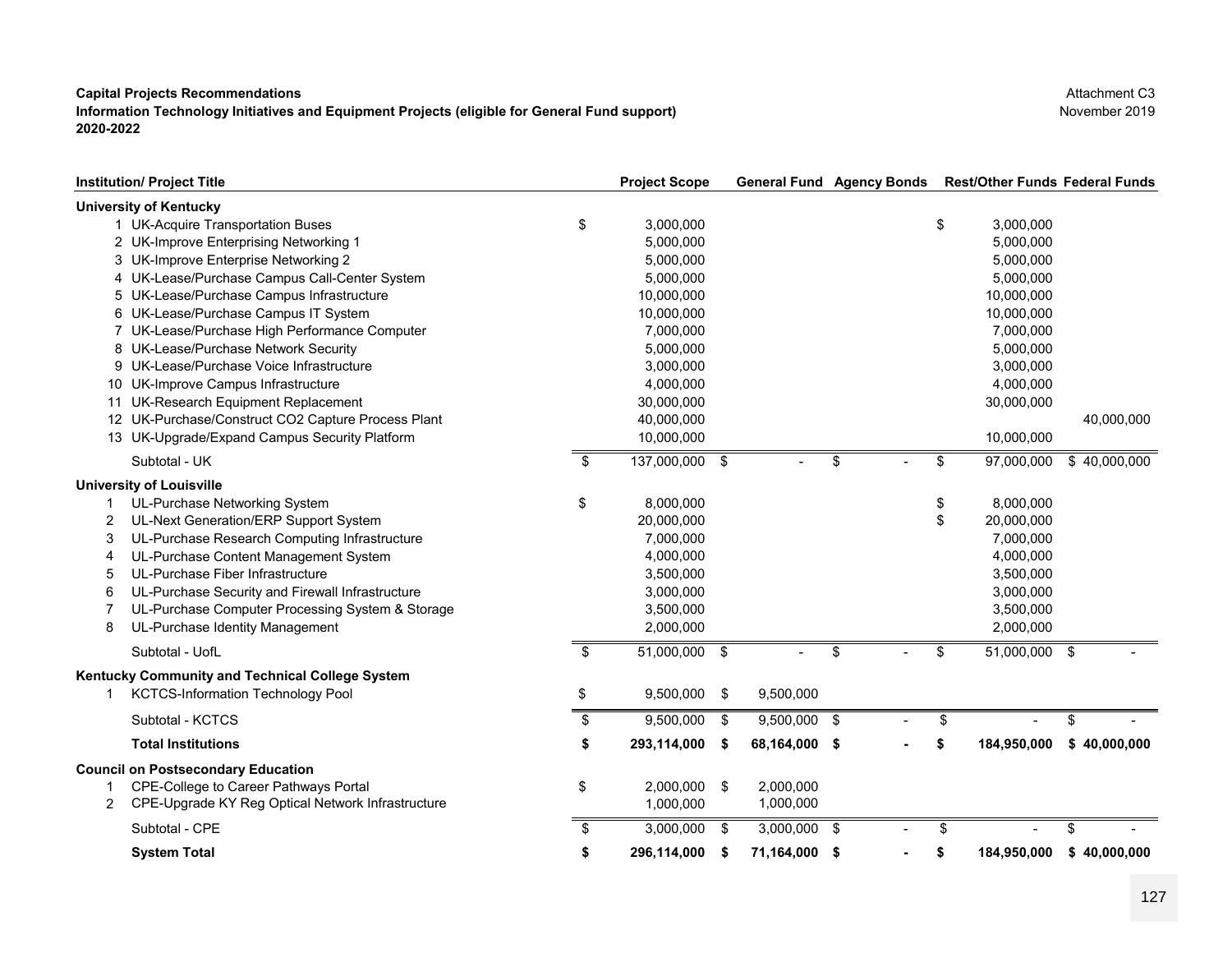### **Capital Projects Recommendations Agency Bond Projects**

| <b>Institution/ Project Title</b>                                                                                                                                                                                                                                                                                                                                                                                                               |                                   | Project<br>Scope                                                                                          | Agency<br><b>Bonds</b>                                                                                    | Institution<br>or Other Funds            | <b>Revenue Stream For</b><br><b>Debt Service</b>                                                                                                   | Anticipated<br><b>Board Action</b>                                               | <b>Status of</b><br><b>Existing Fee</b>                                                                                                           | Est. Date to<br><b>Issue Debt</b>                                                                                    |
|-------------------------------------------------------------------------------------------------------------------------------------------------------------------------------------------------------------------------------------------------------------------------------------------------------------------------------------------------------------------------------------------------------------------------------------------------|-----------------------------------|-----------------------------------------------------------------------------------------------------------|-----------------------------------------------------------------------------------------------------------|------------------------------------------|----------------------------------------------------------------------------------------------------------------------------------------------------|----------------------------------------------------------------------------------|---------------------------------------------------------------------------------------------------------------------------------------------------|----------------------------------------------------------------------------------------------------------------------|
| <b>Eastern Kentucky University</b><br>EKU-Upgrade/Improve Athletics Facilities/Fields Pool<br>2 EKU-Improve Campus Pedestrian, Parking and Transport<br>Subtotal - EKU                                                                                                                                                                                                                                                                          | \$<br>$\boldsymbol{\mathfrak{s}}$ | 37,000,000 \$<br>30,000,000<br>67,000,000 \$                                                              | 25,000,000 \$<br>30,000,000<br>55,000,000 \$                                                              | 12,000,000<br>12,000,000                 | <b>TBD</b><br><b>TBD</b>                                                                                                                           | N/A                                                                              | N/A                                                                                                                                               |                                                                                                                      |
|                                                                                                                                                                                                                                                                                                                                                                                                                                                 |                                   |                                                                                                           |                                                                                                           |                                          |                                                                                                                                                    |                                                                                  |                                                                                                                                                   |                                                                                                                      |
| <b>Kentucky State University</b><br>No projects requested                                                                                                                                                                                                                                                                                                                                                                                       | \$                                | \$<br>$\sigma_{\rm{max}}$                                                                                 | $\sim$                                                                                                    | \$                                       |                                                                                                                                                    |                                                                                  |                                                                                                                                                   |                                                                                                                      |
| Subtotal - KSU                                                                                                                                                                                                                                                                                                                                                                                                                                  | $\overline{\mathbb{S}}$           | S                                                                                                         |                                                                                                           | -S                                       |                                                                                                                                                    |                                                                                  |                                                                                                                                                   |                                                                                                                      |
| <b>Morehead State University</b><br>MoSU-Capital Renewal & Maintenance Pool - Aux<br>$\mathbf{1}$<br>MoSU-Comply with ADA - Auxiliary<br>2<br>3 MoSU-Construct New Residence Hall<br>MoSU-Construct New Volleyball Facility - Phase II<br>4<br>5 MoSU-Renovate Alumni Tower Ground Floor<br>6 MoSU-Renovate Cartmell Residence Hall<br>MoSU-Replace Exterior Precast Panels at Nunn Hall<br>7<br>8 MoSU-Replace Turf at Jacobs Field (football) | \$                                | 4,539,000 \$<br>2,034,000<br>37,956,000<br>2,380,000<br>3,812,000<br>15,188,000<br>3,148,000<br>1,102,000 | 4,539,000 \$<br>2,034,000<br>37,956,000<br>2,380,000<br>3,812,000<br>15,188,000<br>3,148,000<br>1,102,000 |                                          | <b>TBD</b><br><b>TBD</b><br><b>TBD</b><br><b>TBD</b><br><b>TBD</b><br><b>TBD</b><br><b>TBD</b><br><b>TBD</b>                                       |                                                                                  |                                                                                                                                                   |                                                                                                                      |
| Subtotal - MoSU                                                                                                                                                                                                                                                                                                                                                                                                                                 | \$                                | 70,159,000 \$                                                                                             | 70,159,000 \$                                                                                             |                                          |                                                                                                                                                    |                                                                                  |                                                                                                                                                   |                                                                                                                      |
| <b>Murray State University</b><br>1 MuSU-Capital Renewal & Building Modernization (pool match)<br>2 MuSU-Renovate Residence Hall or Replace<br>3 MuSU-Renovate Residence Hall Electrical System<br>4 MuSU-Renovate Residence Hall HVAC System<br>5 MuSU-Renovate Residence Hall Interior<br>6 MuSU-Replace Residence Hall Domestic Water Piping                                                                                                 | \$                                | 12,278,450 \$<br>16,740,000<br>4,180,000<br>3,503,000<br>1,601,000<br>1,143,000                           | 12,278,450<br>16,740,000<br>4,180,000<br>3,503,000<br>1,601,000<br>1,143,000                              |                                          | <b>Asset Preservation funds</b><br><b>Housing Fees</b><br><b>Housing Fees</b><br><b>Housing Fees</b><br><b>Housing Fees</b><br><b>Housing Fees</b> | <b>TBD</b><br><b>TBD</b><br><b>TBD</b><br><b>TBD</b><br><b>TBD</b><br><b>TBD</b> | Approved CPE/Univ Bd<br>Fees are in place now<br>Fees are in place now<br>Fees are in place now<br>Fees are in place now<br>Fees are in place now | <b>July 2020</b><br><b>Fall 2020</b><br><b>Fall 2020</b><br><b>Fall 2020</b><br><b>Fall 2020</b><br><b>Fall 2020</b> |
| Subtotal - MuSU                                                                                                                                                                                                                                                                                                                                                                                                                                 | \$                                | 39,445,450 \$                                                                                             | 39,445,450 \$                                                                                             |                                          |                                                                                                                                                    |                                                                                  |                                                                                                                                                   |                                                                                                                      |
| Northern Kentucky University<br>NKU-Renovate/Construct New Residence Halls<br>-1<br>2 NKU-Reconstruct West Side Parking Reauth<br>3 NKU-Acquire Land/Master Plan 2010-2012 Reauth.                                                                                                                                                                                                                                                              | \$<br>$\overline{\mathbf{s}}$     | 40,000,000 \$<br>14,000,000<br>25,500,000                                                                 | 40,000,000<br>7,000,000<br>17,500,000                                                                     | 7,000,000<br>8,000,000<br>15,000,000     | <b>TBD</b><br><b>TBD</b><br><b>TBD</b>                                                                                                             |                                                                                  |                                                                                                                                                   |                                                                                                                      |
| Subtotal - NKU                                                                                                                                                                                                                                                                                                                                                                                                                                  |                                   | 79,500,000 \$                                                                                             | 64,500,000 \$                                                                                             |                                          |                                                                                                                                                    |                                                                                  |                                                                                                                                                   |                                                                                                                      |
| <b>Western Kentucky University</b><br>WKU-Construct Parking Structure IVNo Projects Requested<br>Subtotal - WKU                                                                                                                                                                                                                                                                                                                                 | \$<br>$\overline{\mathbb{S}}$     | 25,000,000 \$<br>25,000,000 \$                                                                            | 25,000,000 \$<br>25,000,000 \$                                                                            |                                          |                                                                                                                                                    |                                                                                  |                                                                                                                                                   |                                                                                                                      |
| <b>University of Kentucky</b><br>1 UK-Facilities Renewal & Modernization<br>2 UK-Construct Housing<br>3 UK-Acquire/Renovate Housing<br>4 UK-Renovate/Improve Housing<br>5 UKH-Renovate/Upgrade Healthcare Facilities<br>Subtotal - UK                                                                                                                                                                                                           | \$<br>\$                          | 250,000,000 \$<br>50,000,000<br>75,000,000<br>50,000,000<br>100,000,000<br>525,000,000 \$                 | 125,000,000 \$<br>50,000,000<br>40,000,000<br>50,000,000<br>100,000,000<br>365,000,000 \$                 | 125,000,000<br>35,000,000<br>160,000,000 | <b>TBD</b><br><b>TBD</b><br><b>TBD</b><br><b>TBD</b><br><b>TBD</b>                                                                                 | <b>TBD</b><br><b>TBD</b><br><b>TBD</b><br><b>TBD</b><br><b>TBD</b>               | <b>TBD</b><br><b>TBD</b><br><b>TBD</b><br><b>TBD</b><br><b>TBD</b>                                                                                | TBD<br><b>TBD</b><br><b>TBD</b><br><b>TBD</b><br><b>TBD</b>                                                          |
| <b>University of Louisville</b>                                                                                                                                                                                                                                                                                                                                                                                                                 |                                   |                                                                                                           |                                                                                                           |                                          |                                                                                                                                                    |                                                                                  |                                                                                                                                                   |                                                                                                                      |
| 1 UL-Capital Renewal Replace & Upgrade Pool<br>2 UL-Demolish & Replace Miller Resident Hall<br>3 UL-Demolish and Replace Threlkeld Resident Hall<br>4 UL-Construct College of Business Building                                                                                                                                                                                                                                                 | \$                                | 100,000,000 \$<br>70,600,000<br>33,275,000<br>120,000,000                                                 | 50,000,000 \$<br>70,600,000<br>33,275,000<br>40,000,000                                                   | 50,000,000<br>80,000,000                 | <b>TBD</b><br><b>TBD</b><br><b>TBD</b><br><b>TBD</b>                                                                                               | TBD<br><b>TBD</b><br><b>TBD</b><br><b>TBD</b>                                    | TBD<br><b>TBD</b><br><b>TBD</b><br><b>TBD</b>                                                                                                     |                                                                                                                      |
| Subtotal - UofL                                                                                                                                                                                                                                                                                                                                                                                                                                 | \$                                | 323,875,000 \$                                                                                            | 193,875,000 \$                                                                                            | 130,000,000                              |                                                                                                                                                    |                                                                                  |                                                                                                                                                   |                                                                                                                      |
| <b>System Total</b>                                                                                                                                                                                                                                                                                                                                                                                                                             | \$                                | 1,129,979,450 \$                                                                                          | 812,979,450 \$                                                                                            | 317.000.000                              |                                                                                                                                                    |                                                                                  |                                                                                                                                                   |                                                                                                                      |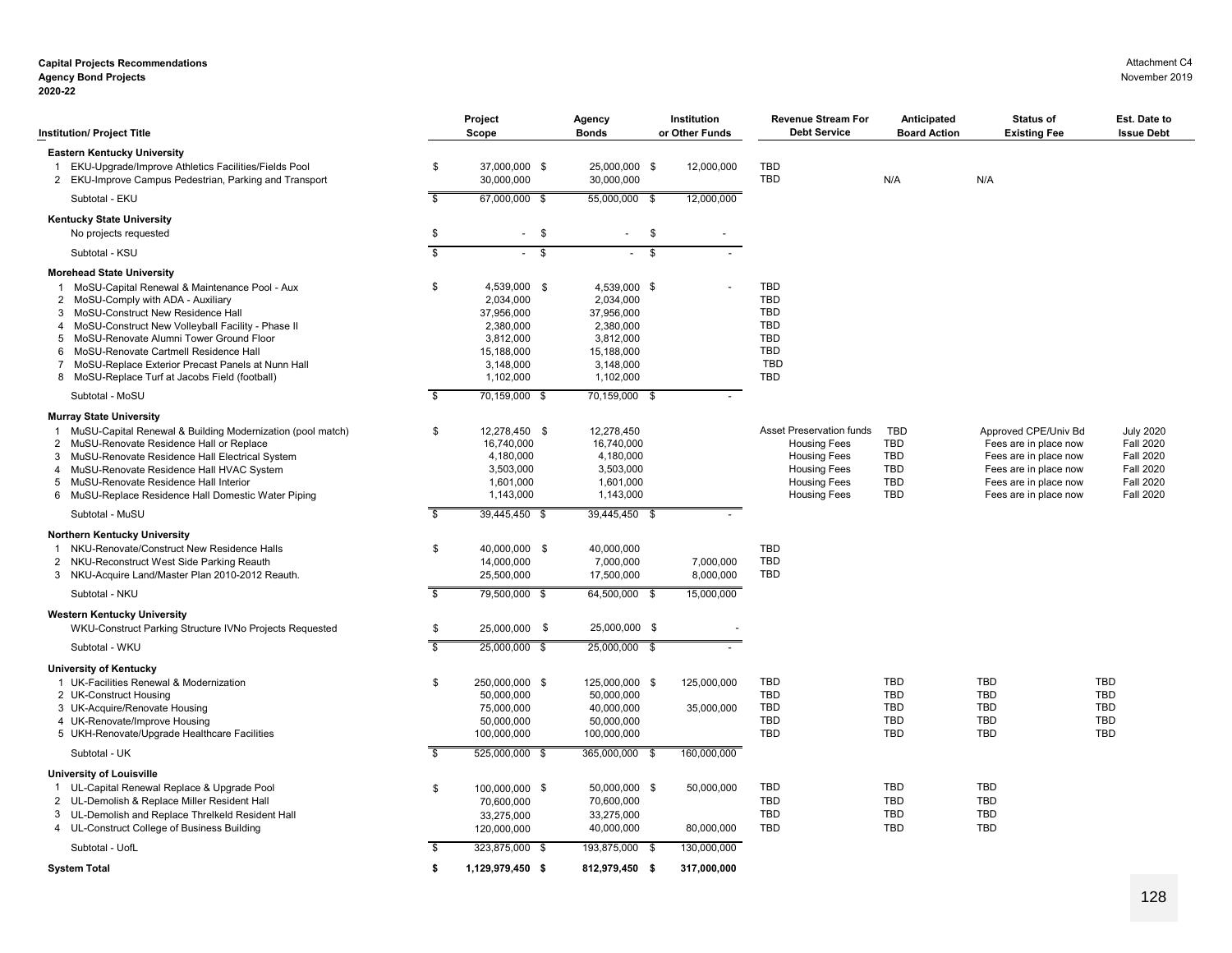### **Restricted Agency, Federal, and Other Funds and Capital Leases** November 2019 **2020-2022**

|    | <b>Institution/ Project Title</b>                          | <b>Project Scope</b> | <b>General Fund</b> | <b>Institution Funds</b> | <b>Other Funds</b>  | <b>Federal Funds</b> |
|----|------------------------------------------------------------|----------------------|---------------------|--------------------------|---------------------|----------------------|
|    | <b>Eastern Kentucky University</b>                         |                      |                     |                          |                     |                      |
|    | EKU-Campus Infrastructure Upgrade                          | \$<br>35,000,000 \$  |                     | \$                       | \$<br>35,000,000 \$ |                      |
| 2  | <b>EKU-Aviation Acquisition Pool</b>                       | 5,000,000            |                     | 5,000,000                |                     |                      |
| 3  | EKU-Commonwealth Hall Partial Repurposing & Renovation     | 6,000,000            |                     | 6,000,000                |                     |                      |
| 4  | EKU-Construct Alumni & Welcome Center                      | 13,000,000           |                     |                          | 13,000,000          |                      |
| 5  | EKU-Construct Early Childhood Center                       | 4,200,000            |                     | 4,200,000                |                     |                      |
| 6  | EKU-Construct Regional Health Facility                     | 15,000,000           |                     |                          |                     | 15,000,000           |
| 7  | <b>EKU-Construct Student Health Center</b>                 | 2,705,000            |                     |                          | 2,705,000           |                      |
| 8  | <b>EKU-Demolish Building Pool</b>                          | 40,000,000           |                     |                          | 40,000,000          |                      |
| 9  | <b>EKU-Guaranteed Energy Savings Performance Contracts</b> | 25,000,000           |                     |                          | 25,000,000          |                      |
| 10 | <b>EKU-Innovation and Commercialization Pool</b>           | 15,000,000           |                     | 5,000,000                | 10,000,000          |                      |
| 11 | EKU-Miscellaneous Maintenance Pool 2020-2022               | 20,000,000           |                     | 20,000,000               |                     |                      |
| 12 | EKU-Natural Areas Improvement Pool                         | 825,000              |                     | 825,000                  |                     |                      |
| 13 | <b>EKU-Property Acquisition Pool</b>                       | 6,000,000            |                     | 3,000,000                | 3,000,000           |                      |
| 14 | EKU-Repair/Replace Infrastructure/Bldg System Pool         | 20,000,000           |                     | 20,000,000               |                     |                      |
| 15 | EKU-Replace & Renovate Student Housing                     | 50,000,000           |                     |                          | 50,000,000          |                      |
| 16 | <b>EKU-Steam Line Upgrades</b>                             | 10,000,000           |                     |                          | 10,000,000          |                      |
| 17 | EKU-Upgrade & Improve Residence Halls                      | 10,000,000           |                     | 10,000,000               |                     |                      |
| 18 | EKU-Upgrade & Improve Athletics Facilities                 | 24,000,000           |                     | 12,000,000               | 12,000,000          |                      |
| 19 | <b>EKU-Madison County Land Lease</b>                       |                      |                     |                          |                     |                      |
| 20 | EKU-Madison County Student Housing Lease                   |                      |                     |                          |                     |                      |
| 21 | <b>EKU-New Housing Space Lease</b>                         |                      |                     |                          |                     |                      |
| 22 | EKU-Multi-Property Multi-Use Lease #1                      |                      |                     |                          |                     |                      |
| 23 | EKU-Multi-Property Multi-Use Lease #2                      |                      |                     |                          |                     |                      |
|    | Subtotal - EKU                                             | \$<br>301,730,000 \$ | $\sim$              | \$<br>86,025,000 \$      | 200,705,000         | \$<br>15,000,000     |
|    | <b>Kentucky State University</b>                           |                      |                     |                          |                     |                      |
|    | KSU-Acquire Land/Campus Master Plan 2020                   | \$<br>2,088,000 \$   |                     | \$<br>1,088,000 \$       |                     | \$<br>1,000,000      |
| 2  | <b>KSU-Construct New Residence Hall</b>                    | 55,562,000           |                     |                          | 55,562,000          |                      |
| 3  | <b>KSU-Lease Franklin County</b>                           |                      |                     |                          |                     |                      |
|    | Subtotal - KSU                                             | \$<br>57,650,000 \$  |                     | \$<br>1,088,000          | \$<br>55,562,000 \$ | 1,000,000            |
|    | <b>Morehead State University</b>                           |                      |                     |                          |                     |                      |
|    | MoSU-Acquire Land Related to Master Plan                   | \$<br>4,000,000 \$   | 4,000,000           |                          |                     |                      |
|    | Subtotal - MoSU                                            | \$<br>4,000,000 \$   | 4,000,000           | \$                       | \$                  | \$                   |
|    | <b>Murray State University</b>                             |                      |                     |                          |                     |                      |
|    | 1 MuSU-Repairs of Biology Building                         | \$<br>4,000,000      |                     | \$<br>4,000,000          |                     |                      |

2 MuSU-Construct Residential Housing 66,000,000 66,000,000 3 MuSU-Construct/Renovate Alternative Dining Facility (1-3) 12,000,000 12,000,000 12,000,000 12,000,000 12,000,000 4 MuSU-Renovate Residence Hall or Replace 16,740,000 16,740,000 16,740,000 16,740,000 16,740,000 5 MuSU-Renovate Residence Hall Electrical System 4,180,000 4,180,000 6 MuSU-Renovate Residence Hall HVAC Systems 3,503,000 3,503,000

# Attachment C5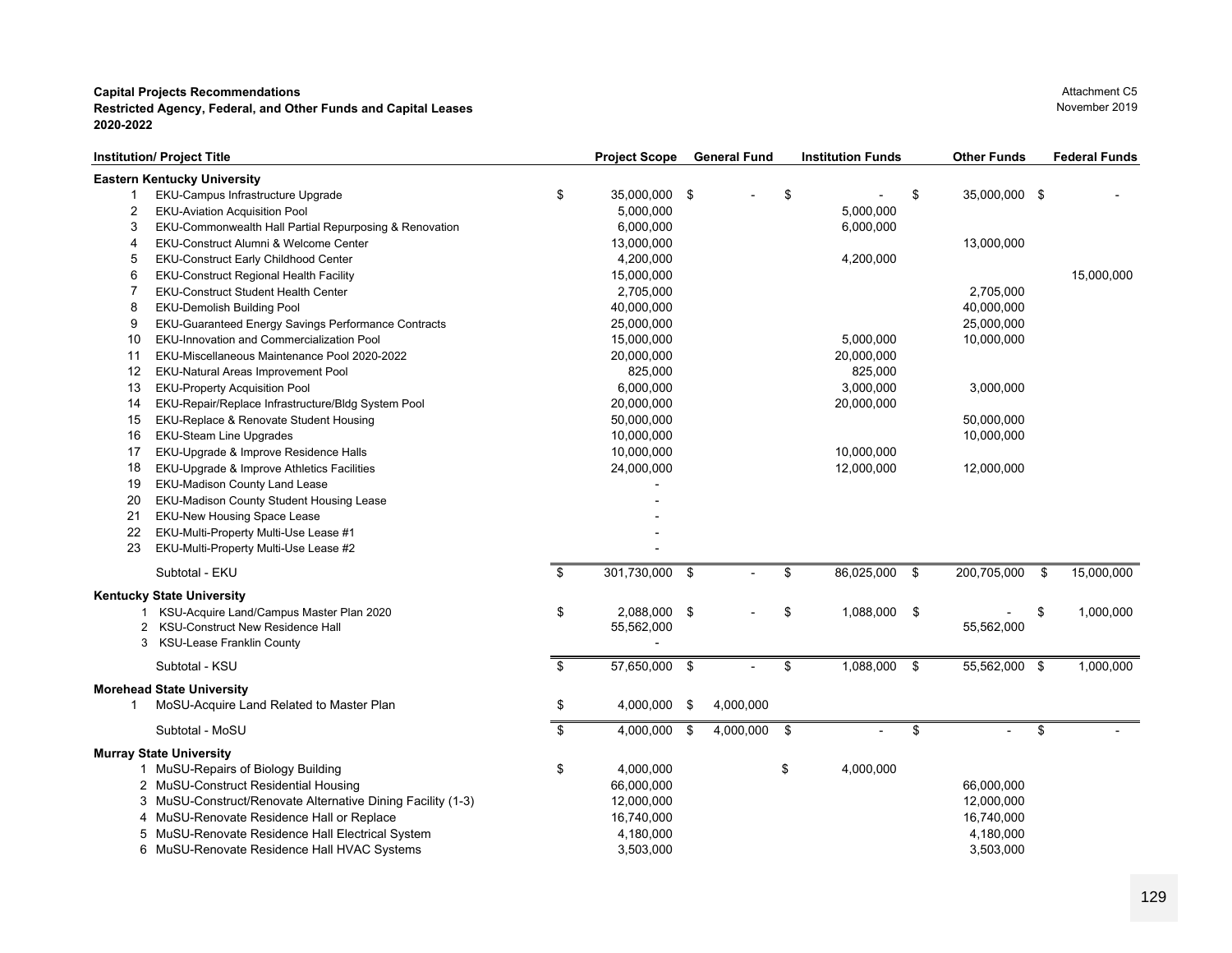|    | <b>Institution/ Project Title</b>                        | <b>Project Scope</b> | <b>General Fund</b> | <b>Institution Funds</b> |      | <b>Other Funds</b> | <b>Federal Funds</b> |
|----|----------------------------------------------------------|----------------------|---------------------|--------------------------|------|--------------------|----------------------|
|    | 7 MuSU-Renovate Residence Hall Interior                  | 1,601,000            |                     |                          |      | 1,601,000          |                      |
|    | 8 MuSU-Replace Residence Hall Domestic Water Piping      | 1,143,000            |                     |                          |      | 1,143,000          |                      |
|    | 9 MuSU-Install CFSB Center Generator                     | 1,541,000            |                     | 1,541,000                |      |                    |                      |
|    | 10 MuSU-Renovate Winslow Cafeteria                       | 4,673,000            |                     | 4,673,000                |      |                    |                      |
|    | 11 MuSU-Acquire Agriculture Research Farm Land           | 1,200,000            |                     | 600,000                  |      | 600,000            |                      |
|    | 12 MuSU-Replace CFSB Center Seating                      | 3,500,000            |                     |                          |      | 3,500,000          |                      |
|    | 13 MuSU-Acquire Property for Masterplan                  | 4,000,000            |                     | 4,000,000                |      |                    |                      |
|    | Subtotal - MuSU                                          | \$<br>124,081,000 \$ |                     | \$<br>14,814,000 \$      |      | 109,267,000 \$     |                      |
|    | Northern Kentucky University                             |                      |                     |                          |      |                    |                      |
|    | NKU-Renovate Brown Building (Reauth)                     | \$<br>4,500,000      |                     | \$<br>$3,000,000$ \$     |      | 1,500,000          |                      |
| 2  | NKU-Renovate/Expand Baseball Field Add'l Reauth          | 6,700,000            |                     |                          |      | 6,700,000          |                      |
| 3  | NKU-Renovate/Expand Civic Center Building                | 8,000,000            |                     |                          |      | 8,000,000          |                      |
| 4  | NKU-Replace Event Center Technology                      | 4,000,000            |                     |                          |      | 4,000,000          |                      |
| 5  | NKU-Enhance Student Union                                | 4,500,000            |                     | 1,500,000                |      | 3,000,000          |                      |
| 6  | NKU-Expand/Renovate Soccer Stadium                       | 3,500,000            |                     |                          |      | 3,500,000          |                      |
| 7  | NKU- Contruct Research/Innovation Building Reauth        | 30,000,000           |                     |                          |      | 30,000,000         |                      |
| 8  | NKU-Academic Space Lease                                 |                      |                     |                          |      |                    |                      |
| 9  | NKU- Lease - Office Space                                |                      |                     |                          |      |                    |                      |
|    | Subtotal - NKU                                           | \$<br>61,200,000     | \$                  | \$<br>4,500,000          | \$   | $56,700,000$ \$    |                      |
|    | <b>Western Kentucky University</b>                       |                      |                     |                          |      |                    |                      |
| 1  | WKU-Acquire FF&E Diddle Arena                            | 3,000,000            |                     |                          |      | 3,000,000          |                      |
| 2  | WKU-Acquire FF&E Equipment Pool 2020-2022                | 3,000,000            |                     | 3,000,000                |      |                    |                      |
| 3  | WKU-Add Club Seating Diddle Arena                        | 3,000,000            |                     |                          |      | 3,000,000          |                      |
| 4  | WKU-Construct Baseball Grandstand                        | 4,500,000            |                     |                          |      | 4,500,000          |                      |
| 5  | <b>WKU-Construct Football Pressbox</b>                   | 5,200,000            |                     |                          |      | 5,200,000          |                      |
| 6  | WKU-Construct Indoor Athletic Training Facility          | 20,000,000           |                     |                          |      | 20,000,000         |                      |
| 7  | <b>WKU-Construct South Plaza</b>                         | 3,600,000            |                     |                          |      | 3,600,000          |                      |
| 8  | WKU-Demolish Foundation Building/Improve Site            | 3,000,000            |                     |                          |      | 3,000,000          |                      |
| 9  | WKU-Energy Saving Performance Contracting                | 10,000,000           |                     |                          |      | 10,000,000         |                      |
| 10 | WKU-Expand Track & Field Facilities                      | 4,700,000            |                     |                          |      | 4,700,000          |                      |
| 11 | WKU-Purchase Property for Campus Expansion 2020-2022     | 3,000,000            |                     | 3,000,000                |      |                    |                      |
| 12 | WKU-Purchase Property/Parking & Street Improve 2020-2022 | 3,000,000            |                     | 3,000,000                |      |                    |                      |
| 13 | WKU-Remove & Replace Student Housing @ Farm              | 1,500,000            |                     |                          |      | 1,500,000          |                      |
| 14 | WKU-Renovate & Improve Softball Complex                  | 3,500,000            |                     |                          |      | 3,500,000          |                      |
| 15 | WKU-Renovate & Expand Clinical Education Complex         | 8,000,000            |                     |                          |      | 8,000,000          |                      |
| 16 | WKU-Renovate & Expand Innovation Campus (CRD)            | 80,000,000           |                     |                          |      | 80,000,000         |                      |
| 17 | WKU-Renovate CRD Phase I                                 | 6,000,000            |                     | 6,000,000                |      |                    |                      |
| 18 | WKU-Renovate Police Department                           | 2,000,000            |                     | 2,000,000                |      |                    |                      |
| 19 | <b>WKU-Renovate South Campus</b>                         | 5,000,000            |                     | 5,000,000                |      |                    |                      |
| 20 | WKU-Renovate State/Normal Street Properties              | 1,500,000            |                     | 1,500,000                |      |                    |                      |
| 21 | WKU-Renovate Tate Page Hall                              | 1,200,000            |                     | 1,200,000                |      |                    |                      |
|    | Subtotal - WKU                                           | \$<br>174,700,000 \$ |                     | \$<br>24,700,000         | - \$ | 150,000,000 \$     |                      |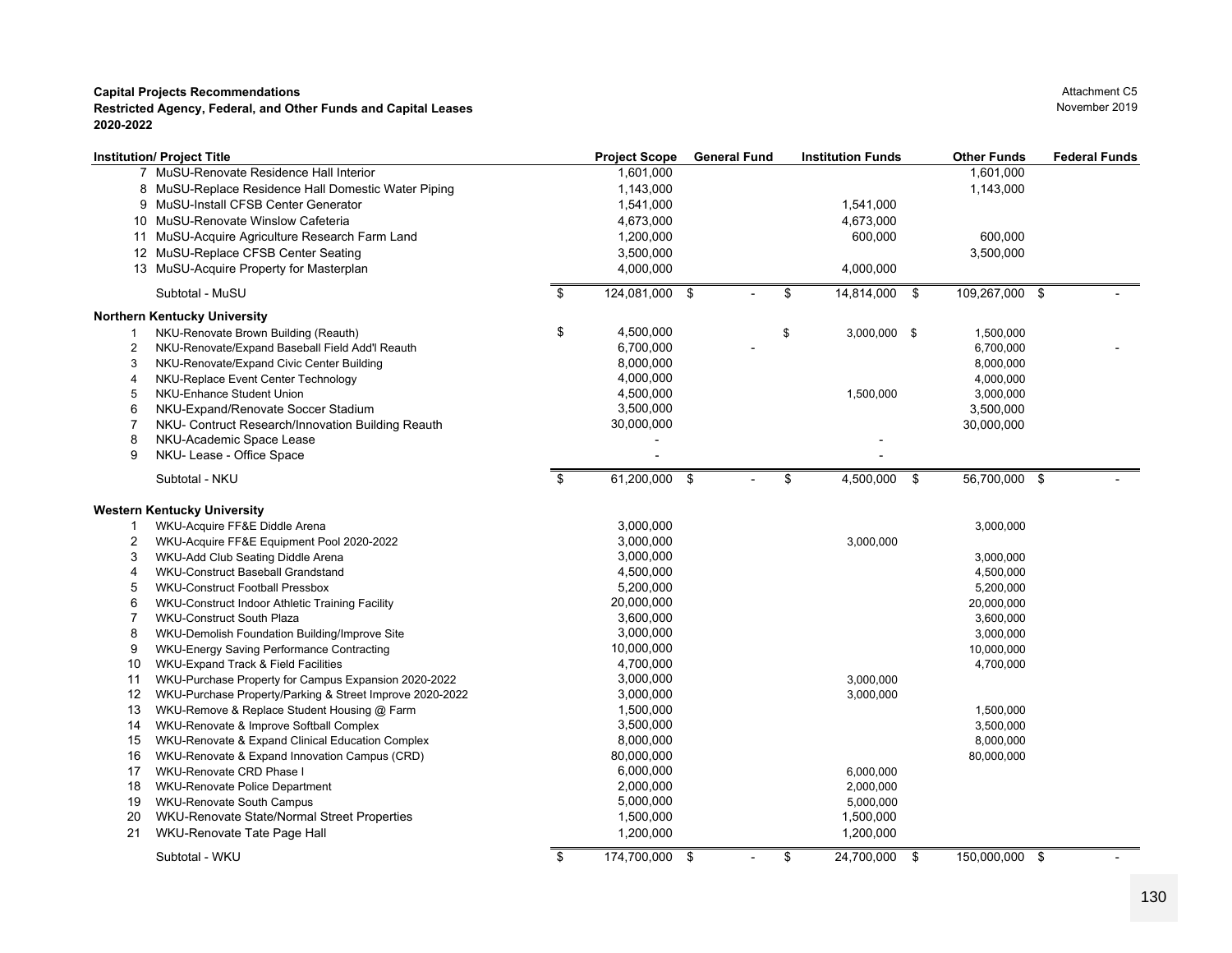**Capital Projects Recommendations Restricted Agency, Federal, and Other Funds and Capital Leases** November 2019 **2020-2022**

| Institution/ Project Title                             | <b>Project Scope</b> | <b>General Fund</b> | <b>Institution Funds</b> | <b>Other Funds</b> | <b>Federal Funds</b> |
|--------------------------------------------------------|----------------------|---------------------|--------------------------|--------------------|----------------------|
| University of Kentucky                                 |                      |                     |                          |                    |                      |
| 1 UK-Acquire Land                                      | \$<br>50,000,000     | \$                  | 50,000,000               |                    |                      |
| 2 UK-Acquire/Improve Administrative Facility           | 10,000,000           |                     | 10,000,000               |                    |                      |
| 3 UK-Acquire Information Technology Systems            | 2,000,000            |                     |                          | 2,000,000          |                      |
| 4 UK-Acquire/Improve Golf Facility                     | 6,000,000            |                     |                          | 6,000,000          |                      |
| 5 UK-Acquire Equipment & Furnishings Pool              | 5,000,000            |                     |                          | 5,000,000          |                      |
| 6 UK-ADA Compliance Pool                               | 5,000,000            |                     | 5,000,000                |                    |                      |
| 7 UK-Construct Childcare Center Facility               | 10,000,000           |                     | 10,000,000               |                    |                      |
| 8 UK-Construct College of Medicine Building            | 200,000,000          |                     | 200,000,000              |                    |                      |
| 9 UK-Construct Cross Country Trail                     | 3,000,000            |                     |                          | 3,000,000          |                      |
| 10 UK-Construct Digital Village Building #3            | 70,000,000           |                     |                          | 70,000,000         |                      |
| 11 UK-Construct Digital Village Building #3            | 70,000,000           |                     | 70,000,000               |                    |                      |
| 12 UK-Construct Engineering Center Building            | 110,000,000          |                     | 110,000,000              |                    |                      |
| 13 UK-Construct Equine Campus, Phase 2                 | 11,000,000           |                     | 11,000,000               |                    |                      |
| 14 UK-Construct Facilities Shops & Storage Facility    | 27,000,000           |                     | 27,000,000               |                    |                      |
| 15 UK-Construct Indoor Track                           | 20,000,000           |                     |                          | 20,000,000         |                      |
| 16 UK-Construct Indoor Track                           | 20,000,000           |                     | 20,000,000               |                    |                      |
| 17 UK-Construct Library Depository Facility            | 20,000,000           |                     | 20,000,000               |                    |                      |
| 18 UK-Construct Library/Knowledge Center               | 237,000,000          |                     | 237,000,000              |                    |                      |
| 19 UK-Construct Metal Arts/Digital Media Building      | 10,000,000           |                     | 10,000,000               |                    |                      |
| 20 UK-Construct N. Farm Agricultural Research Facility | 2,000,000            |                     | 2,000,000                |                    |                      |
| 21 UK-Construct New Alumni Center                      | 38,000,000           |                     |                          | 38,000,000         |                      |
| 22 UK-Construct Office Park at Coldstream              | 65,000,000           |                     |                          | 65,000,000         |                      |
| 23 UK-Construct Police Headquarters                    | 27,000,000           |                     | 27,000,000               |                    |                      |
| 24 UK-Construct Research/Incubator Facility            | 20,000,000           |                     | 20,000,000               |                    |                      |
| 25 UK-Construct Retail/Parking Facility 1              | 75,000,000           |                     |                          | 75,000,000         |                      |
| 26 UK-Construct Retail/Parking Facility 2              | 75,000,000           |                     |                          | 75,000,000         |                      |
| 27 UK-Construct Student Housing (RA)                   | 150,000,000          |                     | 50,000,000               | 100,000,000        |                      |
| 28 UK-Construct Teaching Pavillion                     | 28,000,000           |                     | 28,000,000               |                    |                      |
| 29 UK-Construct Tennis Facility                        | 30,000,000           |                     | 15,000,000               | 15,000,000         |                      |
| 30 UK-Construct/Fit-Up Retail Space                    | 5,000,000            |                     |                          | 5,000,000          |                      |
| 31 UK-Construct/Fit-Up Retail Space                    | 10,000,000           |                     | 10,000,000               |                    |                      |
| 32 UK-Construct/Improve Athletics Facility             | 5,000,000            |                     |                          | 5,000,000          |                      |
| 33 UK-Construct/Improve Athletics Playing Fields 1     | 3,000,000            |                     |                          | 3,000,000          |                      |
| 34 UK-Construct/Improve Athletics Playing Fields 2     | 3,000,000            |                     |                          | 3,000,000          |                      |
| 35 UK-Construct/Improve Campus Recreation Field 1      | 5,000,000            |                     | 5,000,000                |                    |                      |
| 36 UK-Construct/Improve Campus Recreation Field 2      | 5,000,000            |                     | 5,000,000                |                    |                      |
| 37 UK-Construct/Improve Campus Recreation Field 3      | 5,000,000            |                     | 5,000,000                |                    |                      |
| 38 UK-Construct/Improve Facilities Office Building     | 55,000,000           |                     | 55,000,000               |                    |                      |
| 39 UK-Construct/Improve Greek Housing                  | 72,000,000           |                     | 36,000,000               | 36,000,000         |                      |
| 40 UK-Construct/Improve Parking I                      | 30,000,000           |                     | 30,000,000               |                    |                      |
| 41 UK-Construct/Improve Parking II                     | 30,000,000           |                     | 30,000,000               |                    |                      |
|                                                        |                      |                     |                          |                    |                      |

Attachment C5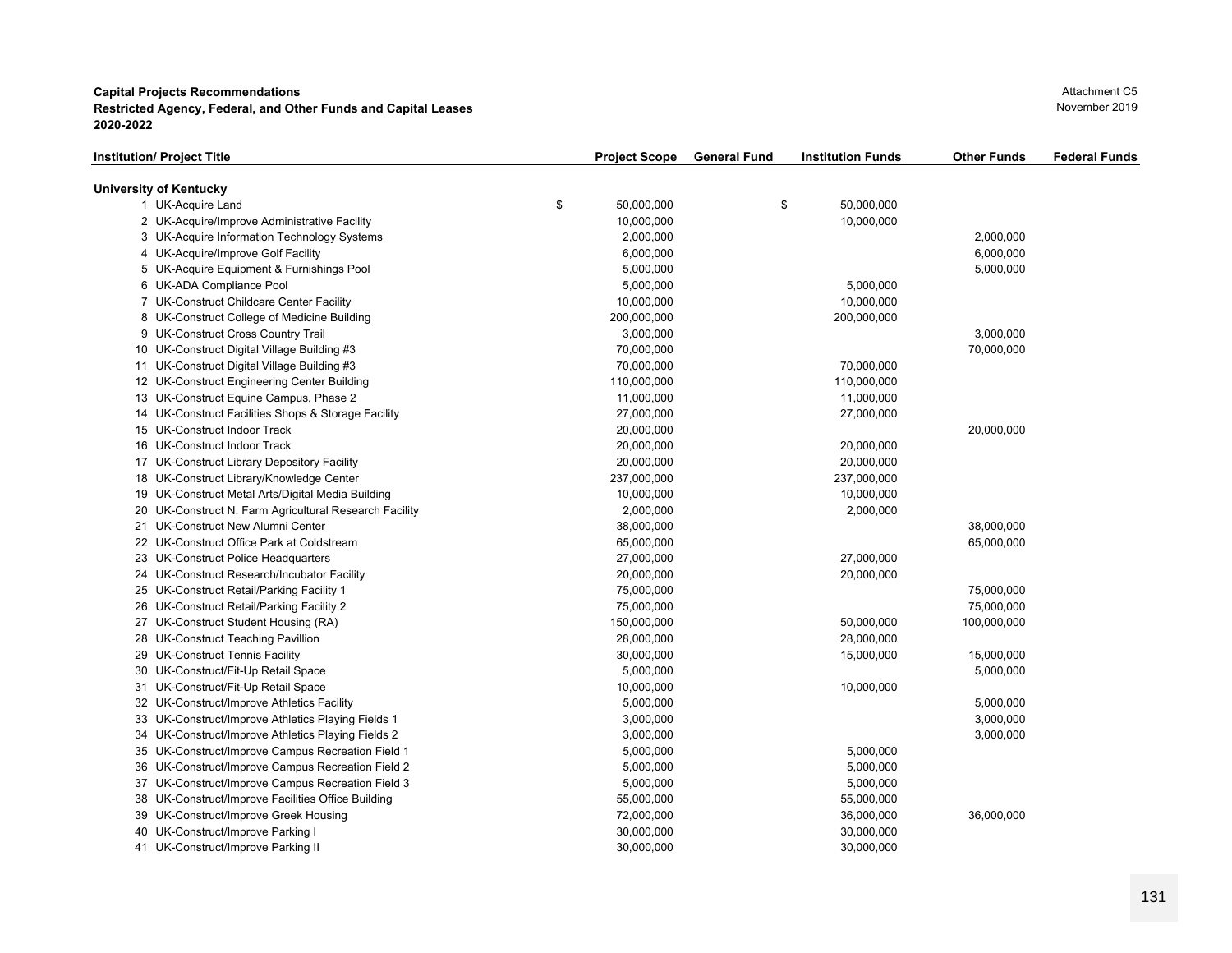| 15,000,000<br>42 UK-Construct/Improve Recreation Quad 1<br>15,000,000<br>43 UK-Construct/Relocate Data Center<br>50,000,000<br>50,000,000<br>44 UK-Construct/Improve Gymnastic Practice Facility<br>10,000,000<br>10,000,000<br>45 UK-Decommission Facilities<br>30,000,000<br>30,000,000<br>46 UK-Expand KGS Well Sample & Core Repository<br>6,000,000<br>6,000,000<br>47 UK-Improve Patterson Hall<br>12,000,000<br>12,000,000<br>UK-Expand/Improve Barnhart Building<br>40,000,000<br>40,000,000<br>48<br>49 UK-Expand/Improve Cooper House<br>4,000,000<br>4,000,000<br>50 UK-Expand/Improve Johnson Center<br>30,000,000<br>30,000,000<br>51 UK-Expand/Improve Kastle Hall<br>43,000,000<br>43,000,000<br>52 UK-Expand/Improve LTS Facility<br>20,000,000<br>20,000,000<br>53 UK-Guaranteed Energy Performance Contract - General<br>1,000,000<br>1,000,000<br>54 UK-Improve Academic Facility 1<br>16,000,000<br>16,000,000<br>55 UK-Improve Academic/Administrative Space 1<br>10,000,000<br>10,000,000<br>56 UK-Improve Academic/Administrative Space 2<br>10,000,000<br>10,000,000<br>57 UK-Improve Academic/Administrative Space 3<br>10,000,000<br>10,000,000<br>58 UK-Improve Academic/Administrative Space 4<br>10,000,000<br>10,000,000<br>10,000,000<br>59 UK-Improve Athletics Facility 1<br>10,000,000<br>60 UK-Improve Athletics Facility 2<br>10,000,000<br>10,000,000<br>61 UK-Improve Athletics Facility 3<br>6,000,000<br>6,000,000<br>62 UK-Improve Athletics Facility 4<br>5,000,000<br>5,000,000<br>63 UK-Improve Athletics Facility 5<br>5,000,000<br>5,000,000<br>64 UK-Improve Baseball Facility Phase II<br>5,000,000<br>5,000,000<br>65 UK-Improve CAER Facilities<br>75,000,000<br>75,000,000<br>66 UK-Improve Campus Infrastructure<br>5,000,000<br>5,000,000<br>67 UK-Improve Campus Parking & Transportation System<br>150,000,000<br>150,000,000<br>68 UK-Improve Dentistry Faciity<br>25,000,000<br>25,000,000<br>69 UK-Improve DLAR Facilities<br>10,000,000<br>10,000,000<br>70 UK-Improve Jacobs Science Building<br>32,000,000<br>32,000,000<br>71 UK-Improve Joe Craft Center<br>5,000,000<br>5,000,000<br>72 UK-Improve Joe Craft Football Practice Facility<br>2,000,000<br>2,000,000<br>73 UK-Improve Kroger Field Stadium<br>7,000,000<br>7,000,000<br>12,000,000<br>12,000,000<br>74 UK-Improve Landcaster Aquatic Center 1<br>75 UK-Improve Lancaster Aquatic Center 2<br>8,000,000<br>8,000,000<br>76 UK-Improve Life Safety<br>15,000,000<br>15,000,000<br>77 UK-Improve McVey Hall<br>35,000,000<br>35,000,000<br>78 UK-Improve Mechanical Infrastructure<br>26,000,000<br>26,000,000<br>79 UK-Improve Med Center Library<br>12,000,000<br>12,000,000<br>80 UK-Improve Medical Plaza<br>5,000,000<br>5,000,000<br>81 UK-Improve Memorial Coliseum<br>65,000,000<br>65,000,000<br>13,000,000<br>13,000,000<br>82 UK-Improve Memorial Hall<br>2,000,000<br>2,000,000<br>83 UK-Improve Nutter Field House | <b>Institution/ Project Title</b>      | <b>Project Scope</b> | <b>General Fund</b> | <b>Institution Funds</b> | <b>Other Funds</b> | <b>Federal Funds</b> |
|-----------------------------------------------------------------------------------------------------------------------------------------------------------------------------------------------------------------------------------------------------------------------------------------------------------------------------------------------------------------------------------------------------------------------------------------------------------------------------------------------------------------------------------------------------------------------------------------------------------------------------------------------------------------------------------------------------------------------------------------------------------------------------------------------------------------------------------------------------------------------------------------------------------------------------------------------------------------------------------------------------------------------------------------------------------------------------------------------------------------------------------------------------------------------------------------------------------------------------------------------------------------------------------------------------------------------------------------------------------------------------------------------------------------------------------------------------------------------------------------------------------------------------------------------------------------------------------------------------------------------------------------------------------------------------------------------------------------------------------------------------------------------------------------------------------------------------------------------------------------------------------------------------------------------------------------------------------------------------------------------------------------------------------------------------------------------------------------------------------------------------------------------------------------------------------------------------------------------------------------------------------------------------------------------------------------------------------------------------------------------------------------------------------------------------------------------------------------------------------------------------------------------------------------------------------------------------------------------------------------------------------------------------------------------------------------------------------------------------------------------------------------------------------------------------------------------------------------------------------------------------------------------------------------------------------------------------------|----------------------------------------|----------------------|---------------------|--------------------------|--------------------|----------------------|
|                                                                                                                                                                                                                                                                                                                                                                                                                                                                                                                                                                                                                                                                                                                                                                                                                                                                                                                                                                                                                                                                                                                                                                                                                                                                                                                                                                                                                                                                                                                                                                                                                                                                                                                                                                                                                                                                                                                                                                                                                                                                                                                                                                                                                                                                                                                                                                                                                                                                                                                                                                                                                                                                                                                                                                                                                                                                                                                                                           |                                        |                      |                     |                          |                    |                      |
|                                                                                                                                                                                                                                                                                                                                                                                                                                                                                                                                                                                                                                                                                                                                                                                                                                                                                                                                                                                                                                                                                                                                                                                                                                                                                                                                                                                                                                                                                                                                                                                                                                                                                                                                                                                                                                                                                                                                                                                                                                                                                                                                                                                                                                                                                                                                                                                                                                                                                                                                                                                                                                                                                                                                                                                                                                                                                                                                                           |                                        |                      |                     |                          |                    |                      |
|                                                                                                                                                                                                                                                                                                                                                                                                                                                                                                                                                                                                                                                                                                                                                                                                                                                                                                                                                                                                                                                                                                                                                                                                                                                                                                                                                                                                                                                                                                                                                                                                                                                                                                                                                                                                                                                                                                                                                                                                                                                                                                                                                                                                                                                                                                                                                                                                                                                                                                                                                                                                                                                                                                                                                                                                                                                                                                                                                           |                                        |                      |                     |                          |                    |                      |
|                                                                                                                                                                                                                                                                                                                                                                                                                                                                                                                                                                                                                                                                                                                                                                                                                                                                                                                                                                                                                                                                                                                                                                                                                                                                                                                                                                                                                                                                                                                                                                                                                                                                                                                                                                                                                                                                                                                                                                                                                                                                                                                                                                                                                                                                                                                                                                                                                                                                                                                                                                                                                                                                                                                                                                                                                                                                                                                                                           |                                        |                      |                     |                          |                    |                      |
|                                                                                                                                                                                                                                                                                                                                                                                                                                                                                                                                                                                                                                                                                                                                                                                                                                                                                                                                                                                                                                                                                                                                                                                                                                                                                                                                                                                                                                                                                                                                                                                                                                                                                                                                                                                                                                                                                                                                                                                                                                                                                                                                                                                                                                                                                                                                                                                                                                                                                                                                                                                                                                                                                                                                                                                                                                                                                                                                                           |                                        |                      |                     |                          |                    |                      |
|                                                                                                                                                                                                                                                                                                                                                                                                                                                                                                                                                                                                                                                                                                                                                                                                                                                                                                                                                                                                                                                                                                                                                                                                                                                                                                                                                                                                                                                                                                                                                                                                                                                                                                                                                                                                                                                                                                                                                                                                                                                                                                                                                                                                                                                                                                                                                                                                                                                                                                                                                                                                                                                                                                                                                                                                                                                                                                                                                           |                                        |                      |                     |                          |                    |                      |
|                                                                                                                                                                                                                                                                                                                                                                                                                                                                                                                                                                                                                                                                                                                                                                                                                                                                                                                                                                                                                                                                                                                                                                                                                                                                                                                                                                                                                                                                                                                                                                                                                                                                                                                                                                                                                                                                                                                                                                                                                                                                                                                                                                                                                                                                                                                                                                                                                                                                                                                                                                                                                                                                                                                                                                                                                                                                                                                                                           |                                        |                      |                     |                          |                    |                      |
|                                                                                                                                                                                                                                                                                                                                                                                                                                                                                                                                                                                                                                                                                                                                                                                                                                                                                                                                                                                                                                                                                                                                                                                                                                                                                                                                                                                                                                                                                                                                                                                                                                                                                                                                                                                                                                                                                                                                                                                                                                                                                                                                                                                                                                                                                                                                                                                                                                                                                                                                                                                                                                                                                                                                                                                                                                                                                                                                                           |                                        |                      |                     |                          |                    |                      |
|                                                                                                                                                                                                                                                                                                                                                                                                                                                                                                                                                                                                                                                                                                                                                                                                                                                                                                                                                                                                                                                                                                                                                                                                                                                                                                                                                                                                                                                                                                                                                                                                                                                                                                                                                                                                                                                                                                                                                                                                                                                                                                                                                                                                                                                                                                                                                                                                                                                                                                                                                                                                                                                                                                                                                                                                                                                                                                                                                           |                                        |                      |                     |                          |                    |                      |
|                                                                                                                                                                                                                                                                                                                                                                                                                                                                                                                                                                                                                                                                                                                                                                                                                                                                                                                                                                                                                                                                                                                                                                                                                                                                                                                                                                                                                                                                                                                                                                                                                                                                                                                                                                                                                                                                                                                                                                                                                                                                                                                                                                                                                                                                                                                                                                                                                                                                                                                                                                                                                                                                                                                                                                                                                                                                                                                                                           |                                        |                      |                     |                          |                    |                      |
|                                                                                                                                                                                                                                                                                                                                                                                                                                                                                                                                                                                                                                                                                                                                                                                                                                                                                                                                                                                                                                                                                                                                                                                                                                                                                                                                                                                                                                                                                                                                                                                                                                                                                                                                                                                                                                                                                                                                                                                                                                                                                                                                                                                                                                                                                                                                                                                                                                                                                                                                                                                                                                                                                                                                                                                                                                                                                                                                                           |                                        |                      |                     |                          |                    |                      |
|                                                                                                                                                                                                                                                                                                                                                                                                                                                                                                                                                                                                                                                                                                                                                                                                                                                                                                                                                                                                                                                                                                                                                                                                                                                                                                                                                                                                                                                                                                                                                                                                                                                                                                                                                                                                                                                                                                                                                                                                                                                                                                                                                                                                                                                                                                                                                                                                                                                                                                                                                                                                                                                                                                                                                                                                                                                                                                                                                           |                                        |                      |                     |                          |                    |                      |
|                                                                                                                                                                                                                                                                                                                                                                                                                                                                                                                                                                                                                                                                                                                                                                                                                                                                                                                                                                                                                                                                                                                                                                                                                                                                                                                                                                                                                                                                                                                                                                                                                                                                                                                                                                                                                                                                                                                                                                                                                                                                                                                                                                                                                                                                                                                                                                                                                                                                                                                                                                                                                                                                                                                                                                                                                                                                                                                                                           |                                        |                      |                     |                          |                    |                      |
|                                                                                                                                                                                                                                                                                                                                                                                                                                                                                                                                                                                                                                                                                                                                                                                                                                                                                                                                                                                                                                                                                                                                                                                                                                                                                                                                                                                                                                                                                                                                                                                                                                                                                                                                                                                                                                                                                                                                                                                                                                                                                                                                                                                                                                                                                                                                                                                                                                                                                                                                                                                                                                                                                                                                                                                                                                                                                                                                                           |                                        |                      |                     |                          |                    |                      |
|                                                                                                                                                                                                                                                                                                                                                                                                                                                                                                                                                                                                                                                                                                                                                                                                                                                                                                                                                                                                                                                                                                                                                                                                                                                                                                                                                                                                                                                                                                                                                                                                                                                                                                                                                                                                                                                                                                                                                                                                                                                                                                                                                                                                                                                                                                                                                                                                                                                                                                                                                                                                                                                                                                                                                                                                                                                                                                                                                           |                                        |                      |                     |                          |                    |                      |
|                                                                                                                                                                                                                                                                                                                                                                                                                                                                                                                                                                                                                                                                                                                                                                                                                                                                                                                                                                                                                                                                                                                                                                                                                                                                                                                                                                                                                                                                                                                                                                                                                                                                                                                                                                                                                                                                                                                                                                                                                                                                                                                                                                                                                                                                                                                                                                                                                                                                                                                                                                                                                                                                                                                                                                                                                                                                                                                                                           |                                        |                      |                     |                          |                    |                      |
|                                                                                                                                                                                                                                                                                                                                                                                                                                                                                                                                                                                                                                                                                                                                                                                                                                                                                                                                                                                                                                                                                                                                                                                                                                                                                                                                                                                                                                                                                                                                                                                                                                                                                                                                                                                                                                                                                                                                                                                                                                                                                                                                                                                                                                                                                                                                                                                                                                                                                                                                                                                                                                                                                                                                                                                                                                                                                                                                                           |                                        |                      |                     |                          |                    |                      |
|                                                                                                                                                                                                                                                                                                                                                                                                                                                                                                                                                                                                                                                                                                                                                                                                                                                                                                                                                                                                                                                                                                                                                                                                                                                                                                                                                                                                                                                                                                                                                                                                                                                                                                                                                                                                                                                                                                                                                                                                                                                                                                                                                                                                                                                                                                                                                                                                                                                                                                                                                                                                                                                                                                                                                                                                                                                                                                                                                           |                                        |                      |                     |                          |                    |                      |
|                                                                                                                                                                                                                                                                                                                                                                                                                                                                                                                                                                                                                                                                                                                                                                                                                                                                                                                                                                                                                                                                                                                                                                                                                                                                                                                                                                                                                                                                                                                                                                                                                                                                                                                                                                                                                                                                                                                                                                                                                                                                                                                                                                                                                                                                                                                                                                                                                                                                                                                                                                                                                                                                                                                                                                                                                                                                                                                                                           |                                        |                      |                     |                          |                    |                      |
|                                                                                                                                                                                                                                                                                                                                                                                                                                                                                                                                                                                                                                                                                                                                                                                                                                                                                                                                                                                                                                                                                                                                                                                                                                                                                                                                                                                                                                                                                                                                                                                                                                                                                                                                                                                                                                                                                                                                                                                                                                                                                                                                                                                                                                                                                                                                                                                                                                                                                                                                                                                                                                                                                                                                                                                                                                                                                                                                                           |                                        |                      |                     |                          |                    |                      |
|                                                                                                                                                                                                                                                                                                                                                                                                                                                                                                                                                                                                                                                                                                                                                                                                                                                                                                                                                                                                                                                                                                                                                                                                                                                                                                                                                                                                                                                                                                                                                                                                                                                                                                                                                                                                                                                                                                                                                                                                                                                                                                                                                                                                                                                                                                                                                                                                                                                                                                                                                                                                                                                                                                                                                                                                                                                                                                                                                           |                                        |                      |                     |                          |                    |                      |
|                                                                                                                                                                                                                                                                                                                                                                                                                                                                                                                                                                                                                                                                                                                                                                                                                                                                                                                                                                                                                                                                                                                                                                                                                                                                                                                                                                                                                                                                                                                                                                                                                                                                                                                                                                                                                                                                                                                                                                                                                                                                                                                                                                                                                                                                                                                                                                                                                                                                                                                                                                                                                                                                                                                                                                                                                                                                                                                                                           |                                        |                      |                     |                          |                    |                      |
|                                                                                                                                                                                                                                                                                                                                                                                                                                                                                                                                                                                                                                                                                                                                                                                                                                                                                                                                                                                                                                                                                                                                                                                                                                                                                                                                                                                                                                                                                                                                                                                                                                                                                                                                                                                                                                                                                                                                                                                                                                                                                                                                                                                                                                                                                                                                                                                                                                                                                                                                                                                                                                                                                                                                                                                                                                                                                                                                                           |                                        |                      |                     |                          |                    |                      |
|                                                                                                                                                                                                                                                                                                                                                                                                                                                                                                                                                                                                                                                                                                                                                                                                                                                                                                                                                                                                                                                                                                                                                                                                                                                                                                                                                                                                                                                                                                                                                                                                                                                                                                                                                                                                                                                                                                                                                                                                                                                                                                                                                                                                                                                                                                                                                                                                                                                                                                                                                                                                                                                                                                                                                                                                                                                                                                                                                           |                                        |                      |                     |                          |                    |                      |
|                                                                                                                                                                                                                                                                                                                                                                                                                                                                                                                                                                                                                                                                                                                                                                                                                                                                                                                                                                                                                                                                                                                                                                                                                                                                                                                                                                                                                                                                                                                                                                                                                                                                                                                                                                                                                                                                                                                                                                                                                                                                                                                                                                                                                                                                                                                                                                                                                                                                                                                                                                                                                                                                                                                                                                                                                                                                                                                                                           |                                        |                      |                     |                          |                    |                      |
|                                                                                                                                                                                                                                                                                                                                                                                                                                                                                                                                                                                                                                                                                                                                                                                                                                                                                                                                                                                                                                                                                                                                                                                                                                                                                                                                                                                                                                                                                                                                                                                                                                                                                                                                                                                                                                                                                                                                                                                                                                                                                                                                                                                                                                                                                                                                                                                                                                                                                                                                                                                                                                                                                                                                                                                                                                                                                                                                                           |                                        |                      |                     |                          |                    |                      |
|                                                                                                                                                                                                                                                                                                                                                                                                                                                                                                                                                                                                                                                                                                                                                                                                                                                                                                                                                                                                                                                                                                                                                                                                                                                                                                                                                                                                                                                                                                                                                                                                                                                                                                                                                                                                                                                                                                                                                                                                                                                                                                                                                                                                                                                                                                                                                                                                                                                                                                                                                                                                                                                                                                                                                                                                                                                                                                                                                           |                                        |                      |                     |                          |                    |                      |
|                                                                                                                                                                                                                                                                                                                                                                                                                                                                                                                                                                                                                                                                                                                                                                                                                                                                                                                                                                                                                                                                                                                                                                                                                                                                                                                                                                                                                                                                                                                                                                                                                                                                                                                                                                                                                                                                                                                                                                                                                                                                                                                                                                                                                                                                                                                                                                                                                                                                                                                                                                                                                                                                                                                                                                                                                                                                                                                                                           |                                        |                      |                     |                          |                    |                      |
|                                                                                                                                                                                                                                                                                                                                                                                                                                                                                                                                                                                                                                                                                                                                                                                                                                                                                                                                                                                                                                                                                                                                                                                                                                                                                                                                                                                                                                                                                                                                                                                                                                                                                                                                                                                                                                                                                                                                                                                                                                                                                                                                                                                                                                                                                                                                                                                                                                                                                                                                                                                                                                                                                                                                                                                                                                                                                                                                                           |                                        |                      |                     |                          |                    |                      |
|                                                                                                                                                                                                                                                                                                                                                                                                                                                                                                                                                                                                                                                                                                                                                                                                                                                                                                                                                                                                                                                                                                                                                                                                                                                                                                                                                                                                                                                                                                                                                                                                                                                                                                                                                                                                                                                                                                                                                                                                                                                                                                                                                                                                                                                                                                                                                                                                                                                                                                                                                                                                                                                                                                                                                                                                                                                                                                                                                           |                                        |                      |                     |                          |                    |                      |
|                                                                                                                                                                                                                                                                                                                                                                                                                                                                                                                                                                                                                                                                                                                                                                                                                                                                                                                                                                                                                                                                                                                                                                                                                                                                                                                                                                                                                                                                                                                                                                                                                                                                                                                                                                                                                                                                                                                                                                                                                                                                                                                                                                                                                                                                                                                                                                                                                                                                                                                                                                                                                                                                                                                                                                                                                                                                                                                                                           |                                        |                      |                     |                          |                    |                      |
|                                                                                                                                                                                                                                                                                                                                                                                                                                                                                                                                                                                                                                                                                                                                                                                                                                                                                                                                                                                                                                                                                                                                                                                                                                                                                                                                                                                                                                                                                                                                                                                                                                                                                                                                                                                                                                                                                                                                                                                                                                                                                                                                                                                                                                                                                                                                                                                                                                                                                                                                                                                                                                                                                                                                                                                                                                                                                                                                                           |                                        |                      |                     |                          |                    |                      |
|                                                                                                                                                                                                                                                                                                                                                                                                                                                                                                                                                                                                                                                                                                                                                                                                                                                                                                                                                                                                                                                                                                                                                                                                                                                                                                                                                                                                                                                                                                                                                                                                                                                                                                                                                                                                                                                                                                                                                                                                                                                                                                                                                                                                                                                                                                                                                                                                                                                                                                                                                                                                                                                                                                                                                                                                                                                                                                                                                           |                                        |                      |                     |                          |                    |                      |
|                                                                                                                                                                                                                                                                                                                                                                                                                                                                                                                                                                                                                                                                                                                                                                                                                                                                                                                                                                                                                                                                                                                                                                                                                                                                                                                                                                                                                                                                                                                                                                                                                                                                                                                                                                                                                                                                                                                                                                                                                                                                                                                                                                                                                                                                                                                                                                                                                                                                                                                                                                                                                                                                                                                                                                                                                                                                                                                                                           |                                        |                      |                     |                          |                    |                      |
|                                                                                                                                                                                                                                                                                                                                                                                                                                                                                                                                                                                                                                                                                                                                                                                                                                                                                                                                                                                                                                                                                                                                                                                                                                                                                                                                                                                                                                                                                                                                                                                                                                                                                                                                                                                                                                                                                                                                                                                                                                                                                                                                                                                                                                                                                                                                                                                                                                                                                                                                                                                                                                                                                                                                                                                                                                                                                                                                                           |                                        |                      |                     |                          |                    |                      |
|                                                                                                                                                                                                                                                                                                                                                                                                                                                                                                                                                                                                                                                                                                                                                                                                                                                                                                                                                                                                                                                                                                                                                                                                                                                                                                                                                                                                                                                                                                                                                                                                                                                                                                                                                                                                                                                                                                                                                                                                                                                                                                                                                                                                                                                                                                                                                                                                                                                                                                                                                                                                                                                                                                                                                                                                                                                                                                                                                           |                                        |                      |                     |                          |                    |                      |
|                                                                                                                                                                                                                                                                                                                                                                                                                                                                                                                                                                                                                                                                                                                                                                                                                                                                                                                                                                                                                                                                                                                                                                                                                                                                                                                                                                                                                                                                                                                                                                                                                                                                                                                                                                                                                                                                                                                                                                                                                                                                                                                                                                                                                                                                                                                                                                                                                                                                                                                                                                                                                                                                                                                                                                                                                                                                                                                                                           |                                        |                      |                     |                          |                    |                      |
|                                                                                                                                                                                                                                                                                                                                                                                                                                                                                                                                                                                                                                                                                                                                                                                                                                                                                                                                                                                                                                                                                                                                                                                                                                                                                                                                                                                                                                                                                                                                                                                                                                                                                                                                                                                                                                                                                                                                                                                                                                                                                                                                                                                                                                                                                                                                                                                                                                                                                                                                                                                                                                                                                                                                                                                                                                                                                                                                                           |                                        |                      |                     |                          |                    |                      |
|                                                                                                                                                                                                                                                                                                                                                                                                                                                                                                                                                                                                                                                                                                                                                                                                                                                                                                                                                                                                                                                                                                                                                                                                                                                                                                                                                                                                                                                                                                                                                                                                                                                                                                                                                                                                                                                                                                                                                                                                                                                                                                                                                                                                                                                                                                                                                                                                                                                                                                                                                                                                                                                                                                                                                                                                                                                                                                                                                           |                                        |                      |                     |                          |                    |                      |
|                                                                                                                                                                                                                                                                                                                                                                                                                                                                                                                                                                                                                                                                                                                                                                                                                                                                                                                                                                                                                                                                                                                                                                                                                                                                                                                                                                                                                                                                                                                                                                                                                                                                                                                                                                                                                                                                                                                                                                                                                                                                                                                                                                                                                                                                                                                                                                                                                                                                                                                                                                                                                                                                                                                                                                                                                                                                                                                                                           |                                        |                      |                     |                          |                    |                      |
|                                                                                                                                                                                                                                                                                                                                                                                                                                                                                                                                                                                                                                                                                                                                                                                                                                                                                                                                                                                                                                                                                                                                                                                                                                                                                                                                                                                                                                                                                                                                                                                                                                                                                                                                                                                                                                                                                                                                                                                                                                                                                                                                                                                                                                                                                                                                                                                                                                                                                                                                                                                                                                                                                                                                                                                                                                                                                                                                                           |                                        |                      |                     |                          |                    |                      |
|                                                                                                                                                                                                                                                                                                                                                                                                                                                                                                                                                                                                                                                                                                                                                                                                                                                                                                                                                                                                                                                                                                                                                                                                                                                                                                                                                                                                                                                                                                                                                                                                                                                                                                                                                                                                                                                                                                                                                                                                                                                                                                                                                                                                                                                                                                                                                                                                                                                                                                                                                                                                                                                                                                                                                                                                                                                                                                                                                           |                                        |                      |                     |                          |                    |                      |
|                                                                                                                                                                                                                                                                                                                                                                                                                                                                                                                                                                                                                                                                                                                                                                                                                                                                                                                                                                                                                                                                                                                                                                                                                                                                                                                                                                                                                                                                                                                                                                                                                                                                                                                                                                                                                                                                                                                                                                                                                                                                                                                                                                                                                                                                                                                                                                                                                                                                                                                                                                                                                                                                                                                                                                                                                                                                                                                                                           | 84 UK-Improve Nutter Training Facility | 5,000,000            |                     |                          | 5,000,000          |                      |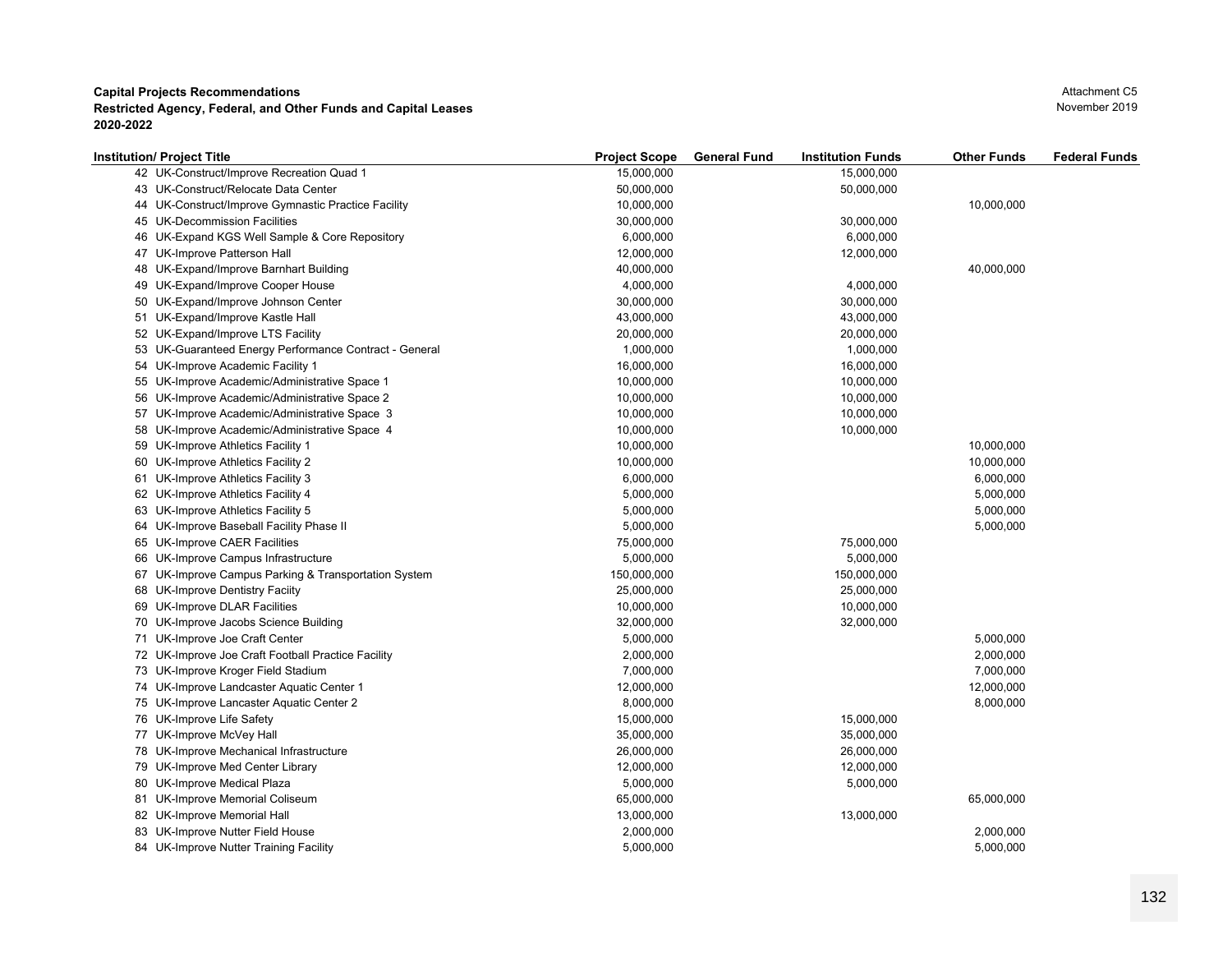| Institution/ Project Title                                 | <b>Project Scope</b> | <b>General Fund</b> | <b>Institution Funds</b> | <b>Other Funds</b> | <b>Federal Funds</b> |
|------------------------------------------------------------|----------------------|---------------------|--------------------------|--------------------|----------------------|
| 85 UK-Improve Parking Garage 1                             | 30,000,000           |                     | 30,000,000               |                    |                      |
| 86 UK-Improve Parking Garage 2                             | 30,000,000           |                     | 30,000,000               |                    |                      |
| 87 UK-Improve Seaton Center                                | 6,000,000            |                     | 6,000,000                |                    |                      |
| 88 UK-Improve Senior Center                                | 2,000,000            |                     | 2,000,000                |                    |                      |
| 89 UK-Improve Soccer/Softball Facility                     | 5,000,000            |                     |                          | 5,000,000          |                      |
| 90 UK-Improve Spindletop Hall Facilities                   | 15,000,000           |                     | 15,000,000               |                    |                      |
| 91 UK-Improve Student Center Space 2                       | 25,000,000           |                     | 25,000,000               |                    |                      |
| 92 UK-Improve Student Center Space 3                       | 20,000,000           |                     | 20,000,000               |                    |                      |
| 93 UK-Improve University Storage Facility                  | 12,000,000           |                     | 12,000,000               |                    |                      |
| 94 UK-Improve W.T. Young Facility                          | 5,000,000            |                     | 5,000,000                |                    |                      |
| 95 UK-Improve Wildcat Coal Lodge                           | 10,000,000           |                     |                          | 10,000,000         |                      |
| 96 UK-Improve Willard Medical Education Building           | 20,000,000           |                     | 20,000,000               |                    |                      |
| 97 UK-Relocate/Replace Greenhouses                         | 3,000,000            |                     | 3,000,000                |                    |                      |
| 98 UK-Renovate Space for a Testing Center                  | 5,000,000            |                     | 5,000,000                |                    |                      |
| 99 UK-Repair Emergency Infrastructure/Bldg Systems         | 25,000,000           |                     | 25,000,000               |                    |                      |
| 100 UK-Repair/Upgrade/Expand Central Plants                | 112,000,000          |                     | 112,000,000              |                    |                      |
| 101 UK-Upgrade Dining Facilities (RA)                      | 20,000,000           |                     | 10,000,000               | 10,000,000         |                      |
| 102 UK-Upgrade/Renovate/Expand Research Labs               | 50,000,000           |                     | 50,000,000               |                    |                      |
| 103 UKH-Acquire Data Center Hardware - UKHC                | 15,000,000           |                     | 15,000,000               |                    |                      |
| 104 UKH-Acquire/Improve/Clinical Administrative Facility 1 | 50,000,000           |                     | 50,000,000               |                    |                      |
| 105 UKH-Acquire/Improve Clinical Administrative Facility 2 | 25,000,000           |                     | 25,000,000               |                    |                      |
| 106 UKH-Acquire/Improve Elevator Systems UKHC              | 15,000,000           |                     | 15,000,000               |                    |                      |
| 107 UKH-Acquire Medical Facility 1                         | 50,000,000           |                     | 50,000,000               |                    |                      |
| 108 UKH-Acquire Medical Facility 2                         | 50,000,000           |                     | 50,000,000               |                    |                      |
| 109 UKH-Acquire Telemedicine/Virtual ICU                   | 10,000,000           |                     | 10,000,000               |                    |                      |
| 110 UKH-Acquire/Upgrade IT System UKHC                     | 10,000,000           |                     | 10,000,000               |                    |                      |
| 111 UKH-Construct Ambulatory Facility UKHC                 | 50,000,000           |                     | 50,000,000               |                    |                      |
| 112 UKH-Construct Clinical/Administrative Facility 1       | 50,000,000           |                     | 50,000,000               |                    |                      |
| 113 UKH-Construct Clinical/Administrative Facility 2       | 30,000,000           |                     | 30,000,000               |                    |                      |
| 114 UKH-Construct Data Center UKHC                         | 45,000,000           |                     | 45,000,000               |                    |                      |
| 115 UKH-Construct Hospice Facility UKHC                    | 5,000,000            |                     | 5,000,000                |                    |                      |
| 116 UKH-Construct/Expand/Renovate Ambulatory Care UKHC     | 20,000,000           |                     | 20,000,000               |                    |                      |
| 117 UKH-Construct/Improve Clinical/Adm Facilities UKHC     | 15,000,000           |                     | 15,000,000               |                    |                      |
| 118 UKH-Implement Energy Performance Contracting           | 1,000,000            |                     | 1,000,000                |                    |                      |
| 119 UKH-Implement Land Use Plan UKHC                       | 60,000,000           |                     | 60,000,000               |                    |                      |
| 120 UKH-Implement Patient Communication System UKHC        | 10,000,000           |                     | 10,000,000               |                    |                      |
| 121 UKH-Improve Building Systems-UKHC                      | 50,000,000           |                     | 50,000,000               |                    |                      |
| 122 UKH-Improve Clinical/Ambulatory Services Facilities    | 50,000,000           |                     | 50,000,000               |                    |                      |
| 123 UKH-Improve Good Samaritan Hospital Facilities         | 25,000,000           |                     | 25,000,000               |                    |                      |
| 124 UKH-Improve Markey Cancer Center                       | 20,000,000           |                     | 20,000,000               |                    |                      |
| 125 UKH-Improve Medical Facility 1                         | 25,000,000           |                     | 25,000,000               |                    |                      |
| 126 UKH-Improve Medical Facility 2                         | 25,000,000           |                     | 25,000,000               |                    |                      |
| 127 UKH-Improve Parking/Transportation Systems UKHC        | 75,000,000           |                     | 75,000,000               |                    |                      |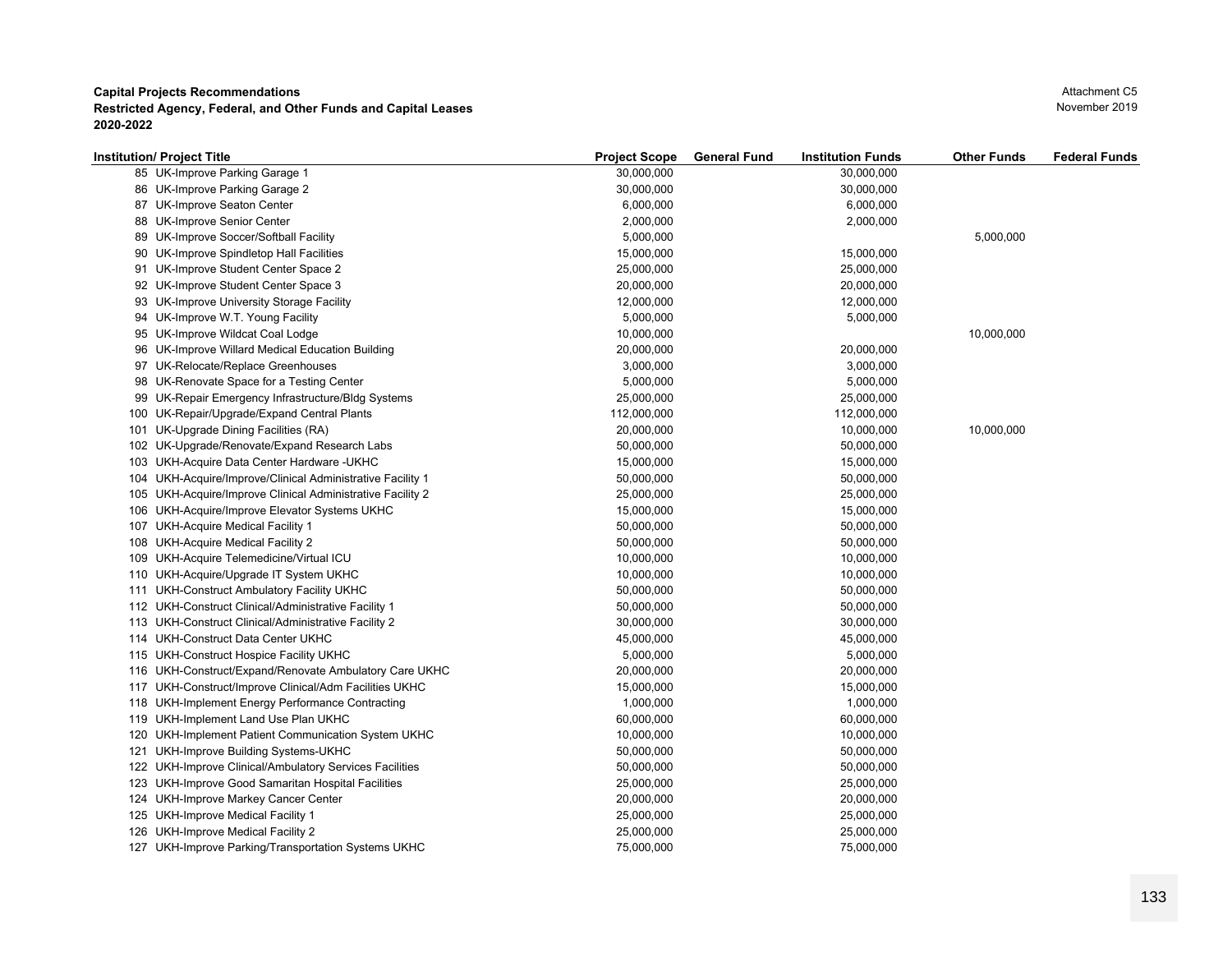| <b>Institution/ Project Title</b>                     | <b>Project Scope</b> | <b>General Fund</b> | <b>Institution Funds</b> | <b>Other Funds</b> | <b>Federal Funds</b> |
|-------------------------------------------------------|----------------------|---------------------|--------------------------|--------------------|----------------------|
| 128 UKH-Improve Parking/Transportation Systems UKHC   | 75,000,000           |                     |                          | 75,000,000         |                      |
| 129 UKH-Improve UKHC Facilities UK Chandler Hospital  | 310,000,000          |                     | 310,000,000              |                    |                      |
| 130 UKH-Renovate Nursing Units UKHC                   | 7,000,000            |                     | 7,000,000                |                    |                      |
| 131 UKH-Replace UKHC IT Systems 1                     | 320,000,000          |                     | 320,000,000              |                    |                      |
| 132 Fayette Co - Lease Space Off Campus #1            |                      |                     |                          |                    |                      |
| 133 Fayette Co - Lease Space Off Campus #3            |                      |                     |                          |                    |                      |
| 134 Fayette Co - Lease Space Off Campus #4            |                      |                     |                          |                    |                      |
| 135 Undetermined Co - Lease Space Off Campus #6       |                      |                     |                          |                    |                      |
| 136 Fayette Co - Lease Off Campus #7                  |                      |                     |                          |                    |                      |
| 137 Fayette Co - Lease Off Campus #8                  |                      |                     |                          |                    |                      |
| 138 Undetermined Co - Lease Off Campus #9             |                      |                     |                          |                    |                      |
| 139 Undetermined Co - Lease Off Campus #10            |                      |                     |                          |                    |                      |
| 140 Fayette Co - Lease Off Campus #11                 |                      |                     |                          |                    |                      |
| 141 Fayette Co - Lease Off Campus #12                 |                      |                     |                          |                    |                      |
| 142 Fayette Co - Lease Off Campus #13                 |                      |                     |                          |                    |                      |
| 143 Undetermined Co - Lease Grant Projects #1         |                      |                     |                          |                    |                      |
| Undetermined Co - Lease Grants Projects #2<br>144     |                      |                     |                          |                    |                      |
| 145 Undetermined Co - Lease Grants Projects #3        |                      |                     |                          |                    |                      |
| 146 Fayette Co - Lease Administrative Space           |                      |                     |                          |                    |                      |
| Fayette Co - Lease - Off Campus Housing #1<br>147     |                      |                     |                          |                    |                      |
| 148 Fayette Co - Lease - Off Campus Housing #2        |                      |                     |                          |                    |                      |
| 149 Undetermined - Lease College of Medicine 3        |                      |                     |                          |                    |                      |
| 150 Undetermined - Lease College of Medicine 4        |                      |                     |                          |                    |                      |
| 151 Undetermined - Lease College of Medicine 5        |                      |                     |                          |                    |                      |
| 152 Fayette Co - Lease - Off Campus Athletics 1       |                      |                     |                          |                    |                      |
| 153 Fayette Co - Lease - Off Campus Athletics 2       |                      |                     |                          |                    |                      |
| 154 Undetermined Co - Lease Health Affairs Office     |                      |                     |                          |                    |                      |
| 155 Undetermined Co.- Lease Health Affairs Office #3  |                      |                     |                          |                    |                      |
| 156 Undetermined Co - Lease Health Affairs Office #5  |                      |                     |                          |                    |                      |
| 157 Undetermined Co - Lease Health Affairs Office #11 |                      |                     |                          |                    |                      |
| 158 Undetermined Co - Lease Health Affairs Office #12 |                      |                     |                          |                    |                      |
| 159 Undetermined Co - Lease Health Affairs Office #14 |                      |                     |                          |                    |                      |
| 160 Undetermined Co - Lease Health Affairs Office #15 |                      |                     |                          |                    |                      |
| 161 Undetermined Co - Lease UKHC Grant Projects #1    |                      |                     |                          |                    |                      |
| 162 Undetermined Co - Lease UKHC Grant Projects #2    |                      |                     |                          |                    |                      |
| 163 Undetermined Co - Lease UKHC Off-Campus Fac #1    |                      |                     |                          |                    |                      |
| Undetermined Co - Lease UKHC Off-Campus Fac #4<br>164 |                      |                     |                          |                    |                      |
| 165 Undetermined Co - Lease UKHC Off-Campus Fac #6    |                      |                     |                          |                    |                      |
| 166 Undetermined Co - Lease UKHC Off-Campus Fac #7    |                      |                     |                          |                    |                      |
| Undetermined Co - Lease UKHC Off-Campus Fac #8<br>167 |                      |                     |                          |                    |                      |
| 168 Undetermined Co - Lease UKHC Off-Campus Fac #9    |                      |                     |                          |                    |                      |
| 169 Undetermined Co - Lease UKHC Off-Campus Fac #10   |                      |                     |                          |                    |                      |
| 170 Undetermined Co - Lease UKHC Off-Campus Fac #11   |                      |                     |                          |                    |                      |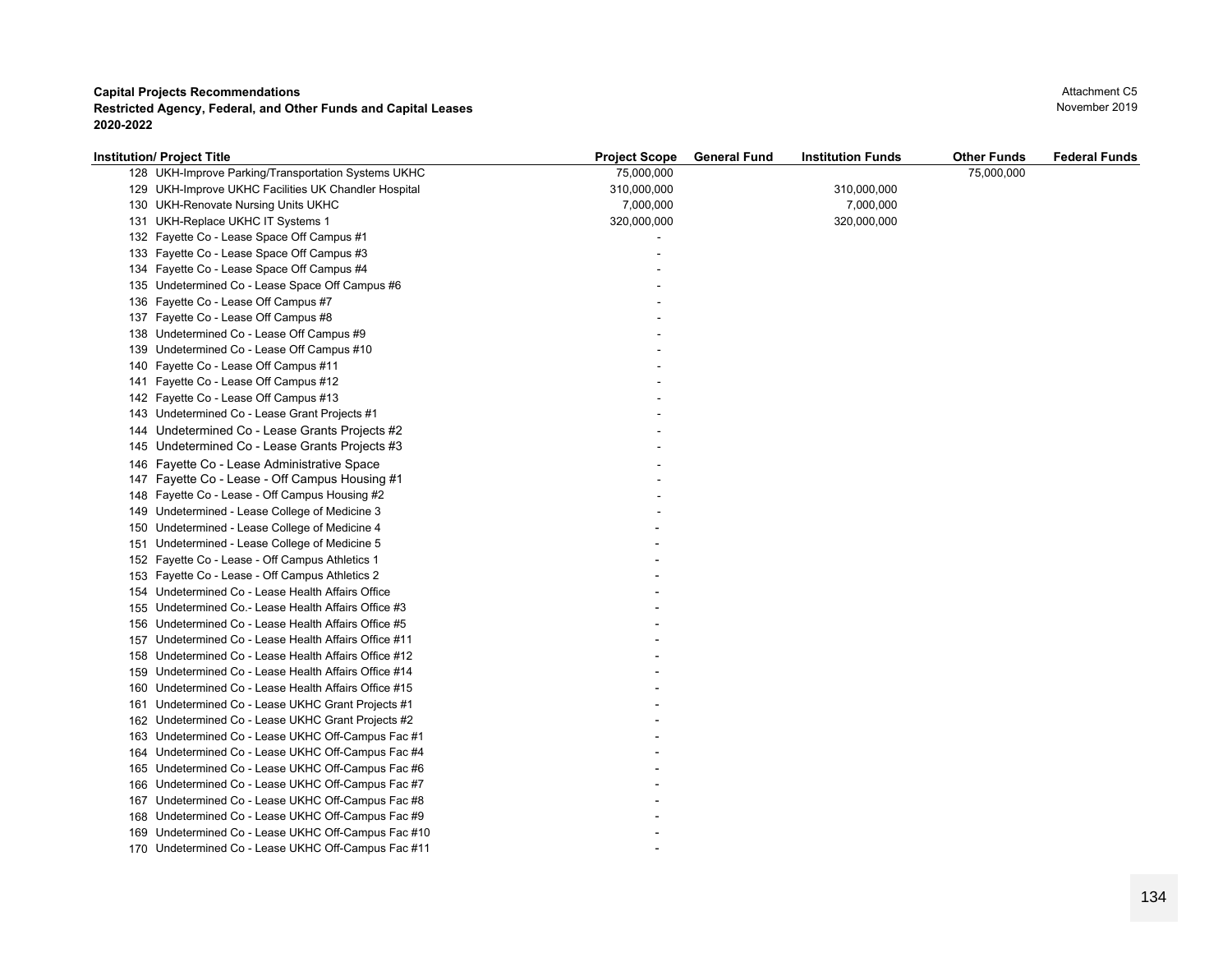**Restricted Agency, Federal, and Other Funds and Capital Leases** November 2019 **November 2019 2020-2022**

|     | <b>Institution/ Project Title</b>                         | <b>Project Scope</b>        | <b>General Fund</b> | <b>Institution Funds</b> | <b>Other Funds</b> | <b>Federal Funds</b> |
|-----|-----------------------------------------------------------|-----------------------------|---------------------|--------------------------|--------------------|----------------------|
|     | 171 Undetermined Co - Lease UKHC Off-Campus Fac #12       |                             |                     |                          |                    |                      |
|     | 172 Fayette Co - Lease - Off Campus #2 (RA)               |                             |                     |                          |                    |                      |
|     | 173 Fayette Co - Lease - Off Campus #5 (RA)               |                             |                     |                          |                    |                      |
|     | 174 Fayette Co - Lease Health Affairs Office #2 (RA)      |                             |                     |                          |                    |                      |
|     | 175 Fayette Co - Lease Health Affairs Office #4 (RA)      |                             |                     |                          |                    |                      |
| 176 | Fayette Co - Lease Health Affairs Office #6 (RA)          |                             |                     |                          |                    |                      |
| 177 | Fayette Co - Lease Health Affairs Office #7 (RA)          |                             |                     |                          |                    |                      |
|     | 178 Fayette Co - Lease Health Affairs Office #8 (RA)      |                             |                     |                          |                    |                      |
| 179 | Fayette Co - Lease Health Affairs Office #9 (RA)          |                             |                     |                          |                    |                      |
| 180 | Fayette Co - Lease Health Affairs Office #10 (RA)         |                             |                     |                          |                    |                      |
| 181 | Fayette Co - Lease Health Affairs Office #13 (RA)         |                             |                     |                          |                    |                      |
|     | 182 Fayette Co - Lease Space Good Sam - Hospital (RA)     |                             |                     |                          |                    |                      |
| 183 | Fayette Co - Lease UKHC Off-Campus Fac #2 (RA)            |                             |                     |                          |                    |                      |
| 184 | Scott Co. - Lease UKHC Off-Campus Fac #3 (RA)             |                             |                     |                          |                    |                      |
| 185 | Fayette Co - Lease UKHC Off-Campus Fac #5 (RA)            |                             |                     |                          |                    |                      |
|     | 186 Warren County - College of Medicine 1 (RA)            |                             |                     |                          |                    |                      |
|     | 187 Campbell County - College of Medicine 2 (RA)          |                             |                     |                          |                    |                      |
|     | Subtotal - UK                                             | \$<br>4,379,000,000<br>- \$ |                     | \$<br>3,556,000,000 \$   | 823,000,000 \$     |                      |
|     |                                                           |                             |                     |                          |                    |                      |
|     | <b>University of Louisville</b>                           |                             |                     |                          |                    |                      |
| 1   | UL-Renovate School of Medicine Building 55A               | \$<br>42,000,000            |                     | \$<br>42,000,000         |                    |                      |
| 2   | UL-Renovate HSC Instructional & Student Services Space    | 20,000,000                  |                     | 20,000,000               |                    |                      |
| 3   | UL-Upgrade Regional Biocontainment Lab Pressurization     | 10,869,000                  |                     | 10,869,000               |                    |                      |
| 4   | UL-Renovate & Adaption Projects for Various Buildings     | 50,000,000                  |                     | 50,000,000               |                    |                      |
| 5   | UL-Renovate New Vivarium in 55A Building                  | 8,000,000                   |                     | 8,000,000                |                    |                      |
| 6   | UL-Construct Public/Private Partnership Residence Hall    | 51,000,000                  |                     |                          | 51,000,000         |                      |
| 7   | UL-Renovate & Expand J.B. Speed Building                  | 18,700,000                  |                     | 18,700,000               |                    |                      |
| 8   | UL-RenovateNatural Science Building                       | 30,000,000                  |                     | 30,000,000               |                    |                      |
| 9   | UL-Renovate Vivarium Facilities                           | 75,000,000                  |                     | 75,000,000               |                    |                      |
| 10  | UL-Construct Plant Based Pharmaceutical Research Facility | 1,700,000                   |                     | 1,700,000                |                    |                      |
| 11  | UL-Renovate Life Sciences Building Vivarium               | 3,471,000                   |                     | 3,471,000                |                    |                      |
| 12  | UL-Renovate Chemistry Fume Hood Redesign, Ph II           | 9,750,000                   |                     | 9,750,000                |                    |                      |
| 13  | UL-Renovate College of Business Classrooms                | 2,000,000                   |                     | 2,000,000                |                    |                      |
| 14  | UL-Expand Auto Book Storage Retrivel System               | 4,900,000                   |                     | 4,900,000                |                    |                      |
| 15  | UL-Implement Vivarium Equipment Pool                      | 20,000,000                  |                     | 20,000,000               |                    |                      |
| 16  | UL-Expand Jim Patterson Stadium                           | 9,500,000                   |                     |                          | 9,500,000          |                      |
| 17  | UL-Replace Electronic Video Boards                        | 2,000,000                   |                     |                          | 2,000,000          |                      |
| 18  | UL-Renovate Dental School Administrative Space            | 1,000,000                   |                     | 1,000,000                |                    |                      |
| 19  | UL-Renovate Chemistry Teaching Labs/Auditorium            | 3,960,000                   |                     | 3,960,000                |                    |                      |
| 20  | UL-Construct Multidisciplinary Engineering Bldg #1        | 65,000,000                  |                     | 65,000,000               |                    |                      |
| 21  | UL-Construct Utility Infrastructure Upgrade               | 21,975,000                  |                     | 21,975,000               |                    |                      |
| 22  | UL-Improve Housing Facilities Pool                        | 10,000,000                  |                     | 10,000,000               |                    |                      |

23 UL-Renovate Parking Structures 3,600,000 3,600,000

Attachment C5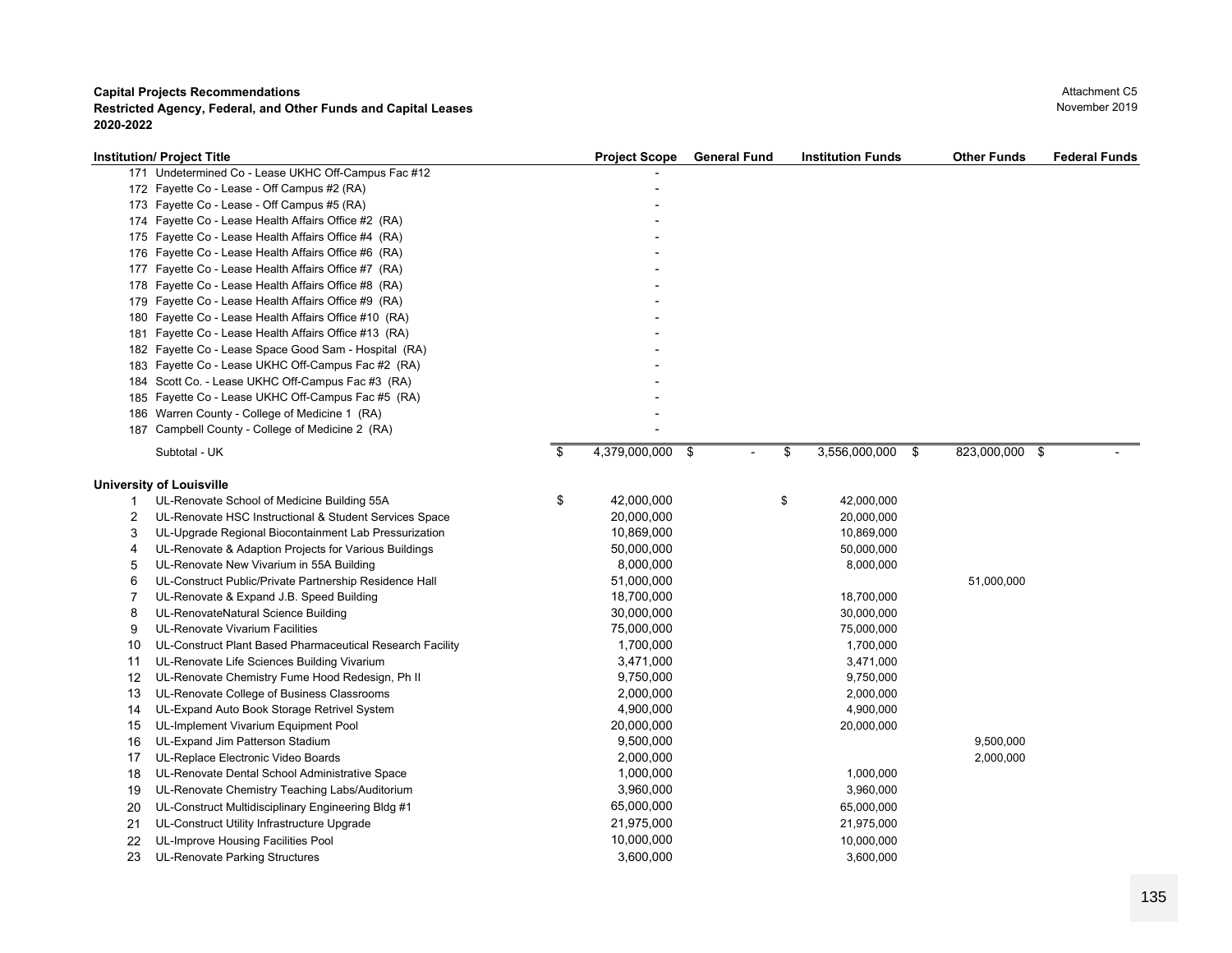| Attachment C5 |
|---------------|
| November 2019 |

|    | <b>Institution/ Project Title</b>                    | <b>Project Scope</b> | <b>General Fund</b><br><b>Institution Funds</b> | <b>Other Funds</b> | <b>Federal Funds</b> |
|----|------------------------------------------------------|----------------------|-------------------------------------------------|--------------------|----------------------|
| 24 | UL-Renovate Resurface & Repair Parking Lot           | 2,500,000            | 2,500,000                                       |                    |                      |
| 25 | UL-Construct Belknap 3rd Street Improvements         | 2,180,000            | 2,180,000                                       |                    |                      |
| 26 | UL-Construct BelknapStormwater Improvements          | 5,000,000            | 5,000,000                                       |                    |                      |
| 27 | UL-Construct Artifical Turf Field for Intramural     | 1,215,000            | 1,215,000                                       |                    |                      |
| 28 | UL-Renovate Flexner Way Mall                         | 2,500,000            | 2,500,000                                       |                    |                      |
| 29 | UL-Renovate Belknap Physical Plant Building          | 2,000,000            | 2,000,000                                       |                    |                      |
| 30 | UL-Purchase Land                                     | 15,000,000           | 15,000,000                                      |                    |                      |
| 31 | UL-Renovate Ekstrom Library                          | 57,200,000           | 57,200,000                                      |                    |                      |
| 32 | UL-Replacement - Building HVAC                       | 25,000,000           | 25,000,000                                      |                    |                      |
| 33 | <b>UL-Domitory Acquisition</b>                       | 41,148,845           | 41,148,845                                      |                    |                      |
| 34 | UL-Renovation of K building - Nursing School         | 11,380,000           | 11,380,000                                      |                    |                      |
| 35 | UL-Renovate College of Education HVAC Upgrade        | 5,456,000            | 5,456,000                                       |                    |                      |
| 36 | UL-Improve/Replace Law School HVAC                   | 6,715,000            | 6,715,000                                       |                    |                      |
| 37 | UL-Renovate Speed School Research Building           | 5,000,000            | 5,000,000                                       |                    |                      |
| 38 | UL-Construct Shelbyhurst Academic Bldg & Conf Center | 50,596,000           | 50,596,000                                      |                    |                      |
| 39 | UL-Construct Belknap West Campus Parking Garage      | 34,229,000           | 34,229,000                                      |                    |                      |
| 40 | UL-Construct Belknap Century Corridor Improvement    | 1,250,000            | 1,250,000                                       |                    |                      |
| 41 | UL-Purchase Housing Facilities                       | 75,000,000           | 75,000,000                                      |                    |                      |
| 42 | UL-Lease Housing Facilities                          | 10,000,000           | 10,000,000                                      |                    |                      |
| 43 | UL-Public/Private Partnership                        | 17,202,000           |                                                 | 17,202,000         |                      |
| 44 | UL-Renovate - Ville Grill                            | 1,200,000            | 1,200,000                                       |                    |                      |
| 45 | UL-Construct Athletics Office Building               | 7,500,000            |                                                 | 7,500,000          |                      |
| 46 | UL-Construct Athletic Grounds Building               | 1,550,000            |                                                 | 1,550,000          |                      |
| 47 | UL-Install New Football Practice Field Lighting      | 2,000,000            |                                                 | 2,000,000          |                      |
| 48 | UL-Replace Artifical Turf Field III                  | 1,250,000            |                                                 | 1,250,000          |                      |
| 49 | UL-Replace Artifical Turf Field IV                   | 1,250,000            |                                                 | 1,250,000          |                      |
| 50 | UL-Expand Ulmer Softball Stadium/Const Indoor Fac    | 8,000,000            |                                                 | 8,000,000          |                      |
| 51 | UL-Construct Wright Natatorium                       | 25,000,000           |                                                 | 25,000,000         |                      |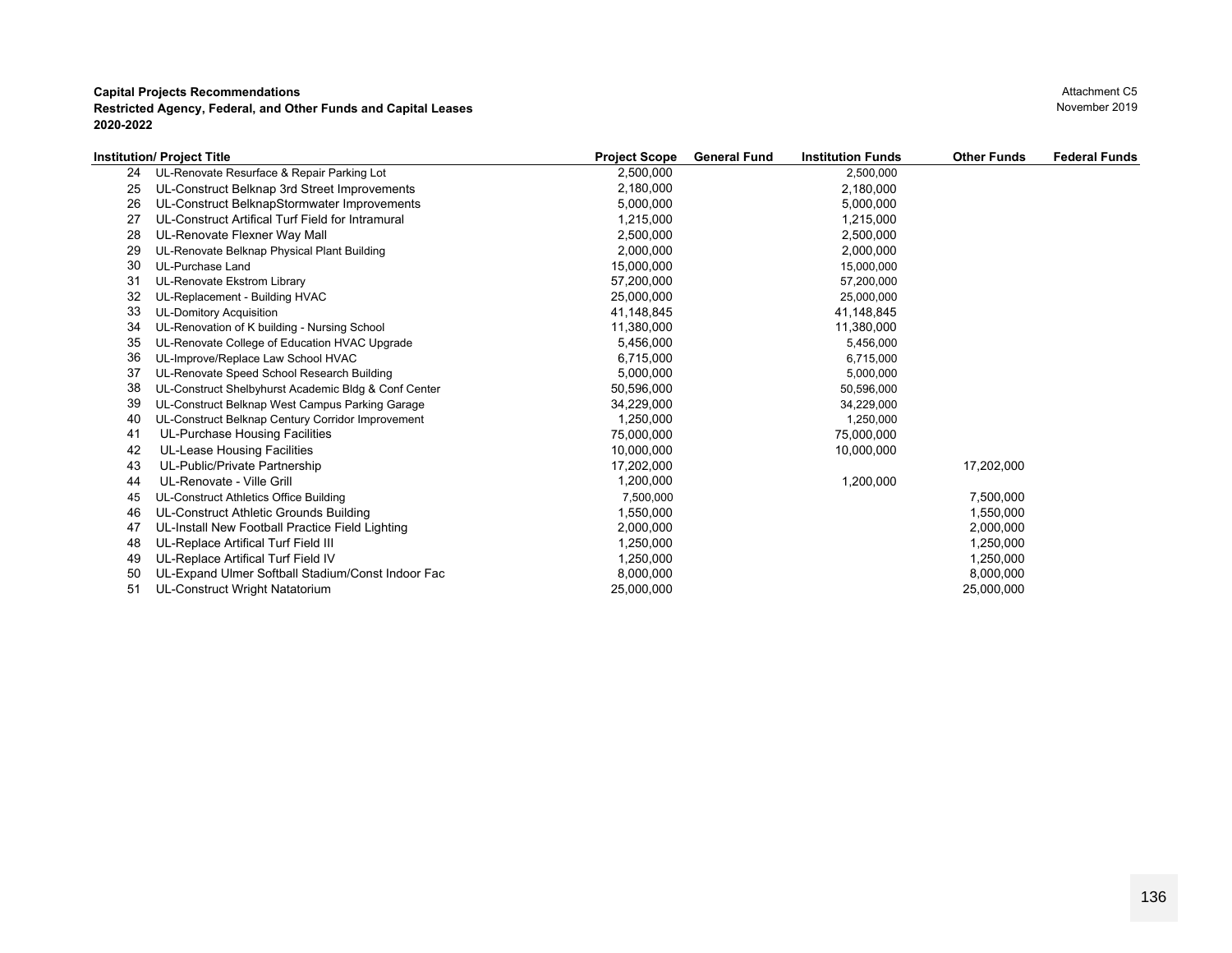|    | <b>Institution/ Project Title</b>                                 | <b>Project Scope</b>   | <b>General Fund</b> | <b>Institution Funds</b> | <b>Other Funds</b> | <b>Federal Funds</b> |
|----|-------------------------------------------------------------------|------------------------|---------------------|--------------------------|--------------------|----------------------|
| 52 | UL-Expand Basketball/Lacrosse Practice Facility                   | 10,000,000             |                     |                          | 10,000,000         |                      |
| 53 | UL-Expand Marshall Center Complex                                 | 5,000,000              |                     |                          | 5,000,000          |                      |
| 54 | UL-Renovate Cardinal Football Stadium                             | 10,000,000             |                     |                          | 10,000,000         |                      |
| 55 | UL-Renovate Cardinal Park                                         | 3,000,000              |                     |                          | 3,000,000          |                      |
| 56 | UL-Renovate Bass Rudd Tennis Center                               | 3,000,000              |                     |                          | 3,000,000          |                      |
| 57 | UL-Renovate Garvin Brown Boathouse                                | 27,000,000             |                     | 25,000,000               | 2,000,000          |                      |
| 58 | UL-Renovate Marshall Center                                       | 1,000,000              |                     |                          | 1,000,000          |                      |
| 59 | UL-Expand and Renovate Wright Natatorium                          | 10,000,000             |                     |                          | 10,000,000         |                      |
| 60 | UL-Renovate Golf Club Shelby County                               | 1,000,000              |                     |                          | 1,000,000          |                      |
| 61 | UL-Renovate Lynn Soccer Stadium                                   | 1,000,000              |                     |                          | 1,000,000          |                      |
| 62 | UL-Renovate Thornton's Academic Center                            | 1,000,000              |                     |                          | 1,000,000          |                      |
| 63 | UL-Renovate Trager Football Practice Facility                     | 1,000,000              |                     |                          | 1,000,000          |                      |
| 64 | UL-Renovate Patterson Baseball Stadium                            | 1,000,000              |                     |                          | 1,000,000          |                      |
| 65 | UL-Guaranteed Energy Savings Contract                             | 10,000,000             |                     | 10,000,000               |                    |                      |
| 66 | UL-Implement Capital Renewal for Athletic Venues                  | 7,500,000              |                     |                          | 7,500,000          |                      |
| 67 | UL-Implement Cardinal Stadium WiFi                                | 4,000,000              |                     |                          | 4,000,000          |                      |
| 68 | <b>UL-Construct Practice Bubble</b>                               | 4,000,000              |                     |                          | 4,000,000          |                      |
| 69 | <b>UL-Indoor Facility</b>                                         | 15,000,000             |                     |                          | 15,000,000         |                      |
| 70 | UL-Renovation Cardinal Stadium Club Upgrades                      | 2,000,000              |                     |                          | 2,000,000          |                      |
| 71 | UL-Demolosh and Construct - Golf Maintenance/Chemical Bldg        | 2,000,000              |                     |                          | 2,000,000          |                      |
| 72 | UL-Construct - Athletics Village                                  | 90,000,000             |                     |                          | 90,000,000         |                      |
| 73 | UL-Replace Seats in Athletic Venues                               | 7,000,000              |                     |                          | 7,000,000          |                      |
| 74 | UL-Athletics Enhancement at new dorimitory                        | 2,000,000              |                     |                          | 2,000,000          |                      |
|    |                                                                   |                        |                     |                          |                    |                      |
|    | Subtotal - UofL                                                   | \$<br>1,100,246,845 \$ | $\blacksquare$      | \$<br>791,494,845 \$     | 308,752,000 \$     |                      |
|    | Kentucky Community and Technical College System                   |                        |                     |                          |                    |                      |
|    | KCTCS-Acquisition/Improve Parking Lots Jefferson CTC              | 5,000,000              |                     | 5,000,000                |                    |                      |
| 2  | KCTCS-Construct Fire Commission System Office Building            | 7,500,000              |                     | 7,500,000                |                    |                      |
|    |                                                                   |                        |                     |                          |                    |                      |
| 3  | KCTCS-Construct /Procure Transportation Ctr- Elizabethtown        | 5,000,000              |                     | 5,000,000                |                    |                      |
| 4  | KCTCS-Construct Technology Dr Campus - Ashland CTC                | 12,500,000             |                     |                          | 12,500,000         |                      |
| 5  | <b>KCTCS-Equipment Pool</b>                                       | 5,000,000              |                     | 5,000,000                |                    |                      |
| 6  | <b>KCTCS-Property Acquisition Pool</b>                            | 5,000,000              |                     | 5,000,000                |                    |                      |
|    | KCTCS-Renovate Newtown Campus North Bldgs - Blurgrass CTC         | 4,900,000              |                     | 4,900,000                |                    |                      |
| 8  | KCTCS-Renovate Dental Hygiene - Big Sandy CTC (Mayo)              | 3,000,000              |                     |                          | 3,000,000          |                      |
| 9  | KCTCS-Renovate Parking Lot & Sidewalks - West KY CTC              | 2,100,000              |                     | 2,100,000                |                    |                      |
| 10 | KCTCS-Upgrade IT Infrastructure - Gateway CTC                     | 1,500,000              |                     | 1,500,000                |                    |                      |
| 11 | KCTCS-Upgrade Welding Shop - Big Sandy (Mayo)                     | 1,500,000              |                     | 1,500,000                |                    |                      |
| 12 | KCTCS-Renovate for Adv. Manufacturing & Construction Ctr - Hazard | 4,900,000              |                     | 1,000,000                |                    | 3,900,000            |
| 13 | KCTCS-Renovate Industrial Education Bldg - Hazard CTC             | 2,500,000              |                     |                          |                    | 2,500,000            |
| 14 | KCTCS-Lease Bullit County Campus - Jefferson CTC                  |                        |                     |                          |                    |                      |
| 15 | KCTCS-Lease Jefferson Education Center - Jefferson CTC            |                        |                     |                          |                    |                      |
| 16 | KCTCS-Lease KCTCS System Office                                   |                        |                     |                          |                    |                      |
| 17 | KCTCS-Lease Rowan County - Maysville CTC                          |                        |                     |                          |                    |                      |
| 18 | KCTCS-Lease Hardin County - Elizabethtown CTC                     |                        |                     |                          |                    |                      |
|    | Subtotal - KCTCS                                                  | \$<br>60,400,000 \$    | $\overline{a}$      | \$<br>38,500,000 \$      | 15,500,000 \$      | 6,400,000            |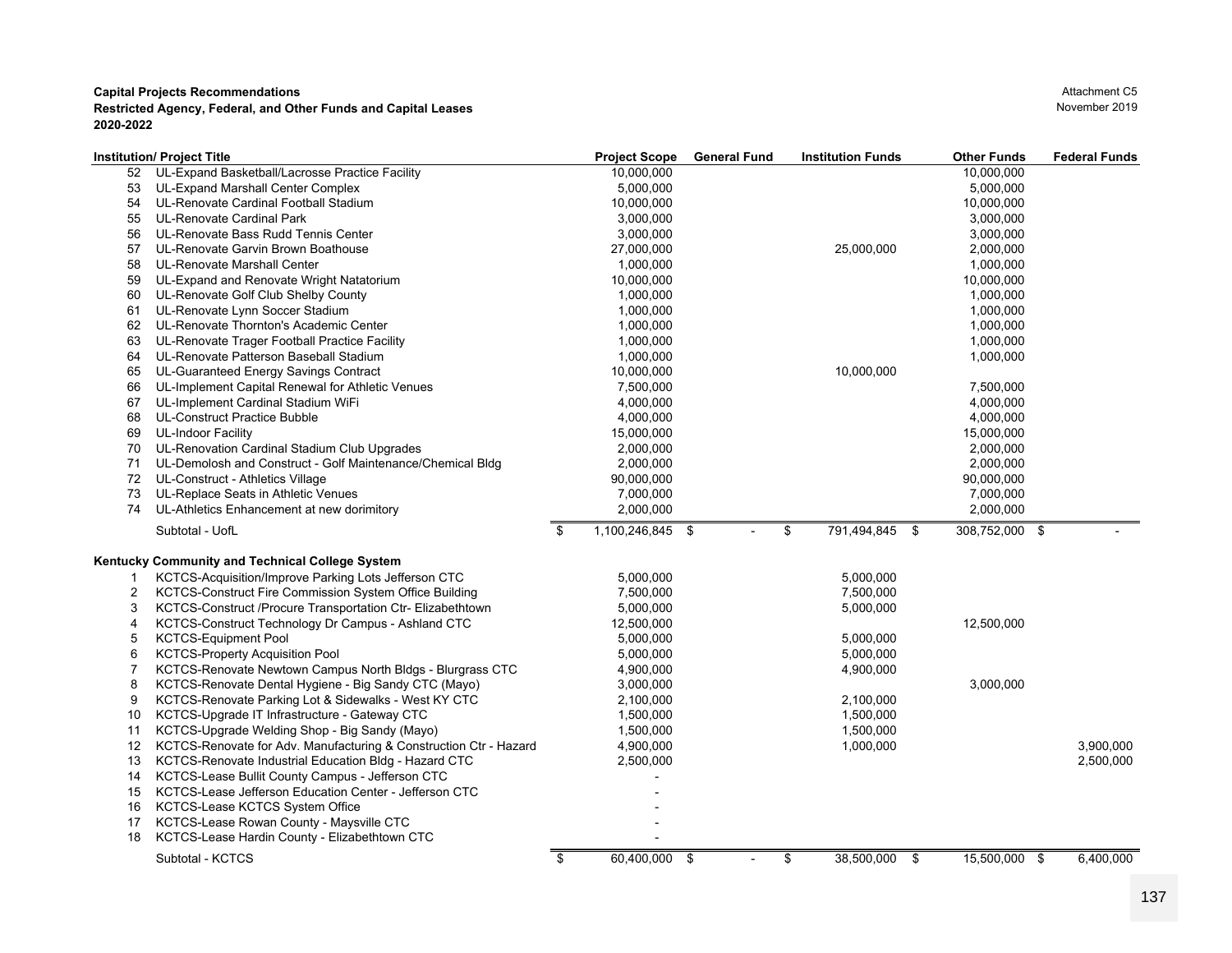**Capital Projects Recommendations Restricted Agency, Federal, and Other Funds and Capital Leases** November 2019 **2020-2022**

| <b>Institution/ Project Title</b>                               | <b>Project Scope</b> | <b>General Fund</b>      | <b>Institution Funds</b> | <b>Other Funds</b>       | <b>Federal Funds</b> |
|-----------------------------------------------------------------|----------------------|--------------------------|--------------------------|--------------------------|----------------------|
| <b>Council on Postsecondary Education</b><br>CPE - Leased Space | $\sim$               | $\overline{\phantom{0}}$ | $\sim$                   | $\overline{\phantom{0}}$ |                      |
| <b>System Total</b>                                             | 6.263.007.845        | 4.000.000                | 4,517,121,845            | 1.719.486.000            | 22,400,000           |